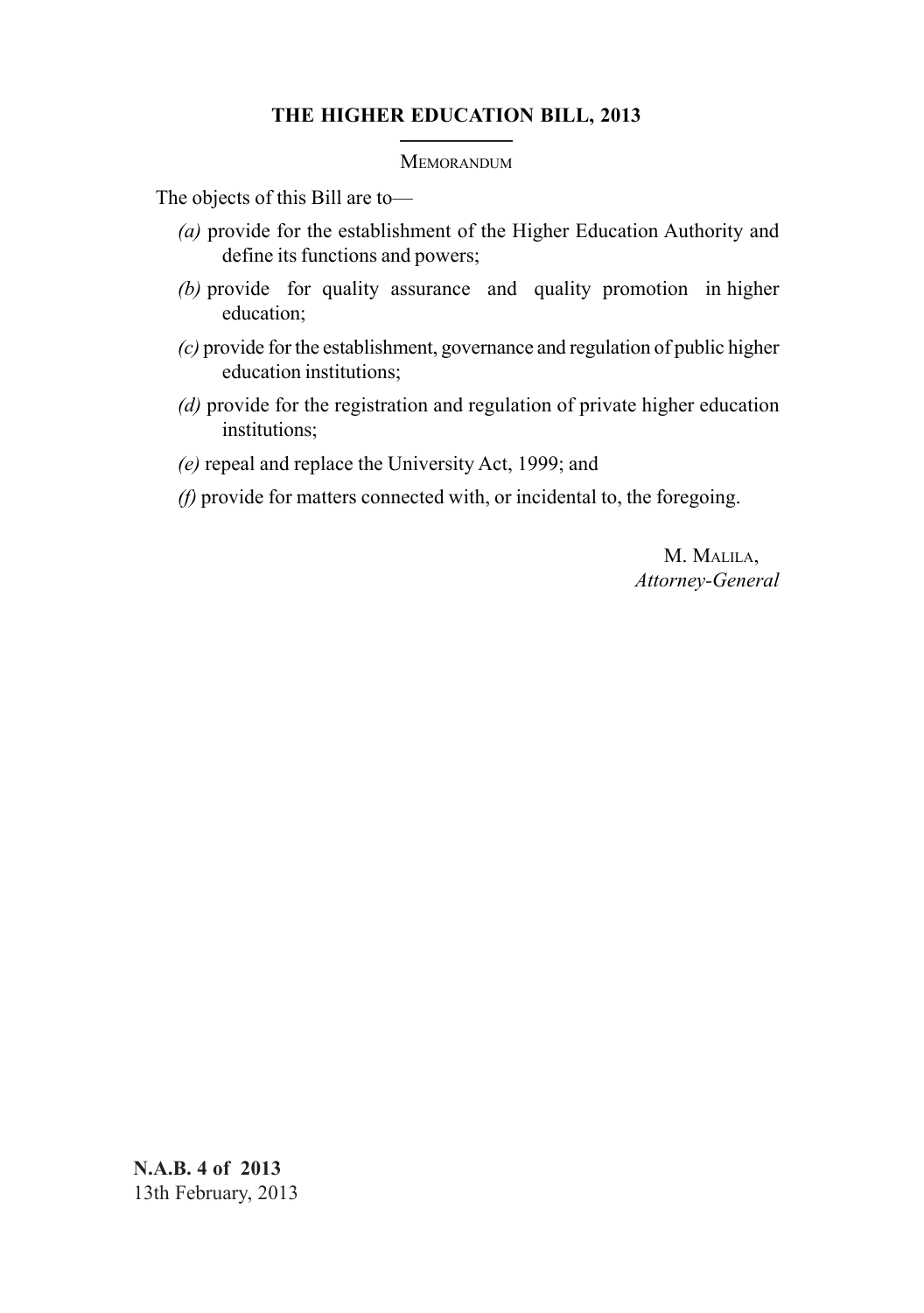# **THE HIGHER EDUCATION BILL, 2013**

ARRANGEMENT OF SECTIONS

## PART I

### **PRELIMINARY**

# *Section*

- 1. Short title
- 2. Interpretation
- 3. Application

# PART II

# THE HIGHER EDUCATION AUTHORITY

- 4. Establishment of Authority
- 5. Seal of Authority
- 6. Functions of Authority
- 7. Board of Authority
- 8. Director-General, Secretary and other staff
- 9. Management of property
- 10. Inspectorate unit

# PART III

# HIGHER EDUCATION SYSTEM

- 11. Types of higher education institutions
- 12. Functions of higher education institution
- 13. Powers of Minister

### PART IV

# ESTABLISHMENT AND REGISTRATION OF HIGHER EDUCATION INSTITUTIONS

# *Division 1—Establishment and Declaration of Public Higher Education Institutions*

14. Establishment of public higher education institution

*Division 2—Registration of Private Higher Education Institutions*

15. Prohibition of operation of unregistered private higher education institutions

**N.A.B. 4 of 2013**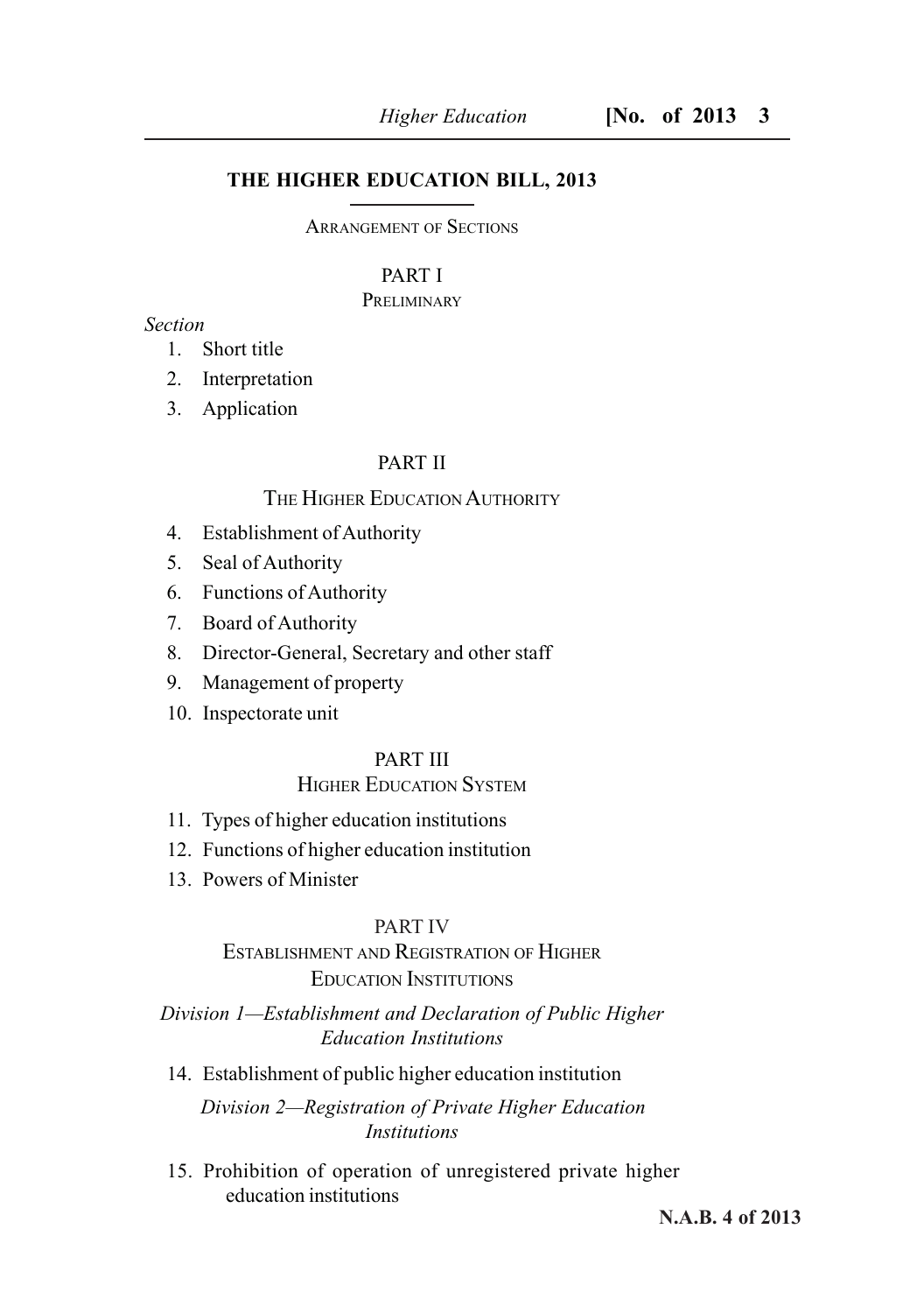#### *Section*

- 16. Establishment and maintenance of private higher education institutions
- 17. Operational plan of private higher education institutions
- 18. Change in establishment or operational plan
- 19. Application for registration of private higher education institutions
- 20. Criteria for registration
- 21. Certificate of registration
- 22. Display of certificate of registration
- 23. De-registration of private higher education institutions

### PART V

# GOVERNANCE AND REGULATORY FRAMEWORK FOR HIGHER EDUCATION INSTITUTIONS

# *Division 1 —The Council*

- 24. Council of higher education institutions
- 25. Functions of Council
- 26. Management of property of public higher education institutions
- 27. Restriction on execution against property of public higher education institutions
- 28. Chancellor and staff
- 29. Statutes
- 30. Degrees and other academic awards
- 31. Examinations
- 32. Dissolution of Council of public higher education institution
- 33. Appeals from Council decision
- 34. Rights of Council in discoveries and consultancy

## *Division 2—Senate*

- 35. Senate
- 36. Functions of Senate

### PART VI

TRANSFORMATION, AMALGAMATION AND CLOSURE OF HIGHER EDUCATION INSTITUTIONS

- 37. Affiliation to public higher education institution
- 38. Constituent college of higher education institutions
- 39. Merger of public higher education institutions

#### **N.A.B. 4 of 2013**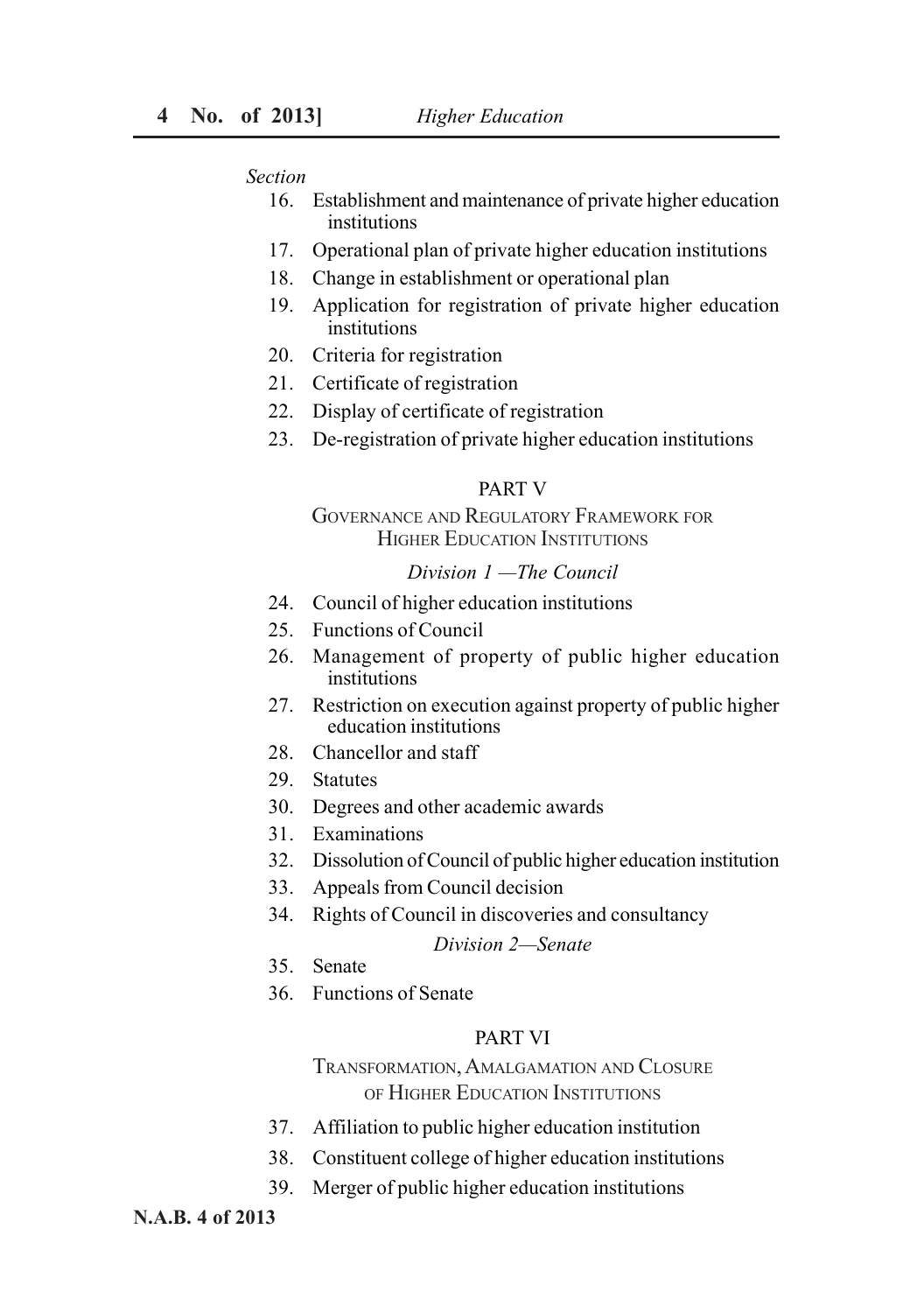# *Section*

- 40. Closure of public higher education institution
- 41. Closure of private higher education institutions

# PART VII

# GENERAL PROVISIONS

- 42. Fees
- 43. Keeping of records
- 44. Annual levy
- 45. Public private partnership
- 46. Appeals
- 47. Publication of higher education institutions
- 48. Register of private higher education institutions
- 49. Offences and penalties
- 50. General penalty
- 51. Offences by body corporate or unincorporate body
- 52. Regulations
- 53. Repeal of Act No. 11 of 1999

FIRST SCHEDULE SECOND SCHEDULE THIRD SCHEDULE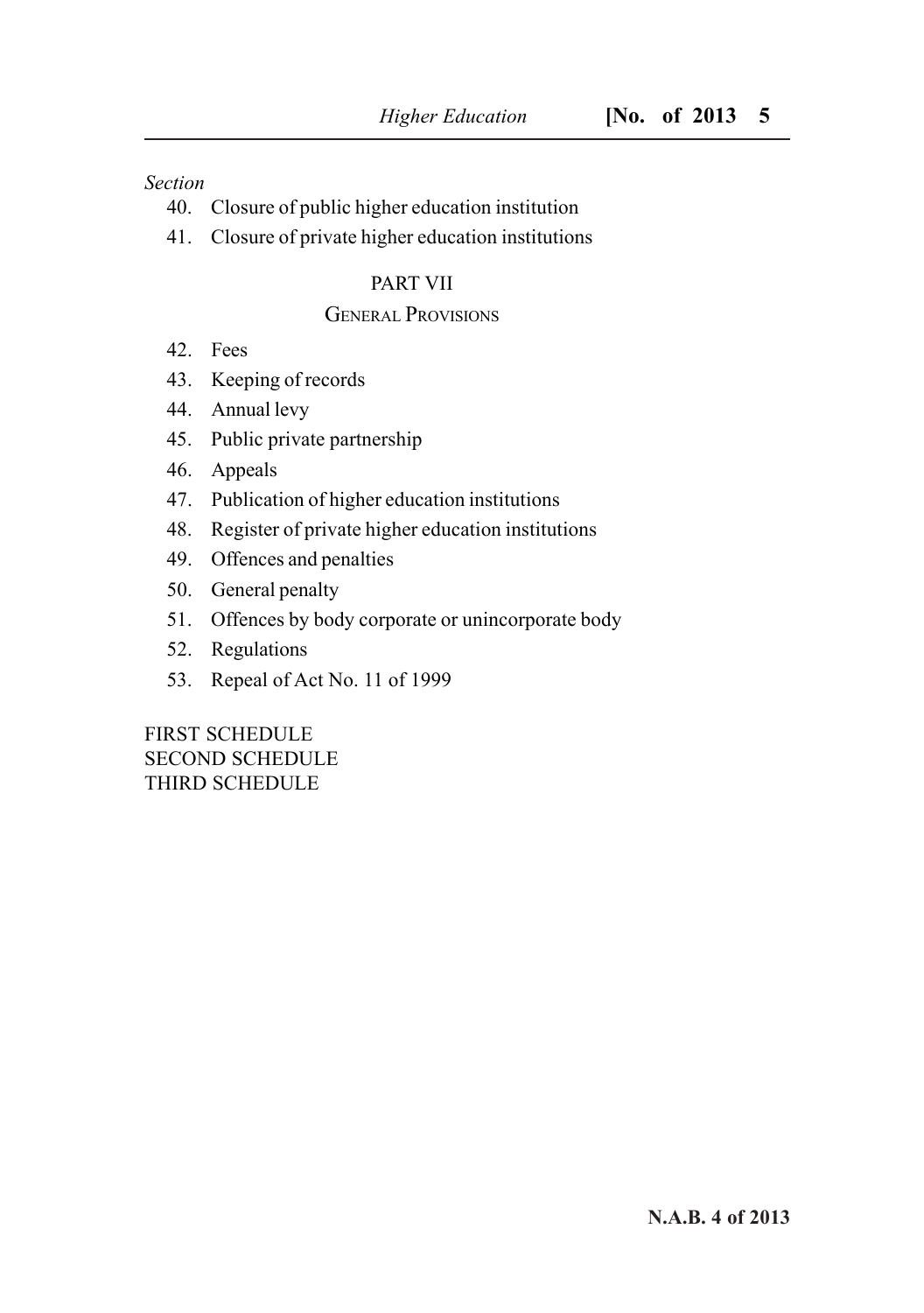GOVERNMENT OF ZAMBIA



### ENTITLED.

**An Act to provide for the establishment of the Higher Education Authority and define its functions and powers; provide for quality assurance and quality promotion in higher education; provide for the establishment, governance and regulation of public higher education institutions; provide for the registration and regulation of private higher education institutions; repeal and replace the University Act, 1999; and provide for matters connected with, or incidental to, the foregoing.**

ENACTED by the Parliament of Zambia.

### PART I

### **PRELIMINARY**

**1.** This Act may be cited as the Higher Education Act, 2013, 5 and shall come into operation on such date as the Minister may, by statutory instrument, appoint. Short title and

**2.** In this Act, unless the context otherwise requires—

- " accreditation " means the evaluation and recognition of academic programmes to ensure that they meet the necessary quality requirements;
- " aided higher education institution " means a college, other than a public college, established or maintained by any person, organisation or community with assistance from the Ministry;
- " affiliated institution " means a college or higher education institution affiliated to a public higher education institution under section *thirty-seven;*
	- " Authority " means the Higher Education Authority established under section *four*;

commencement

Enactment

**Interpretation** 

**N.A.B. 4 of 2013**

15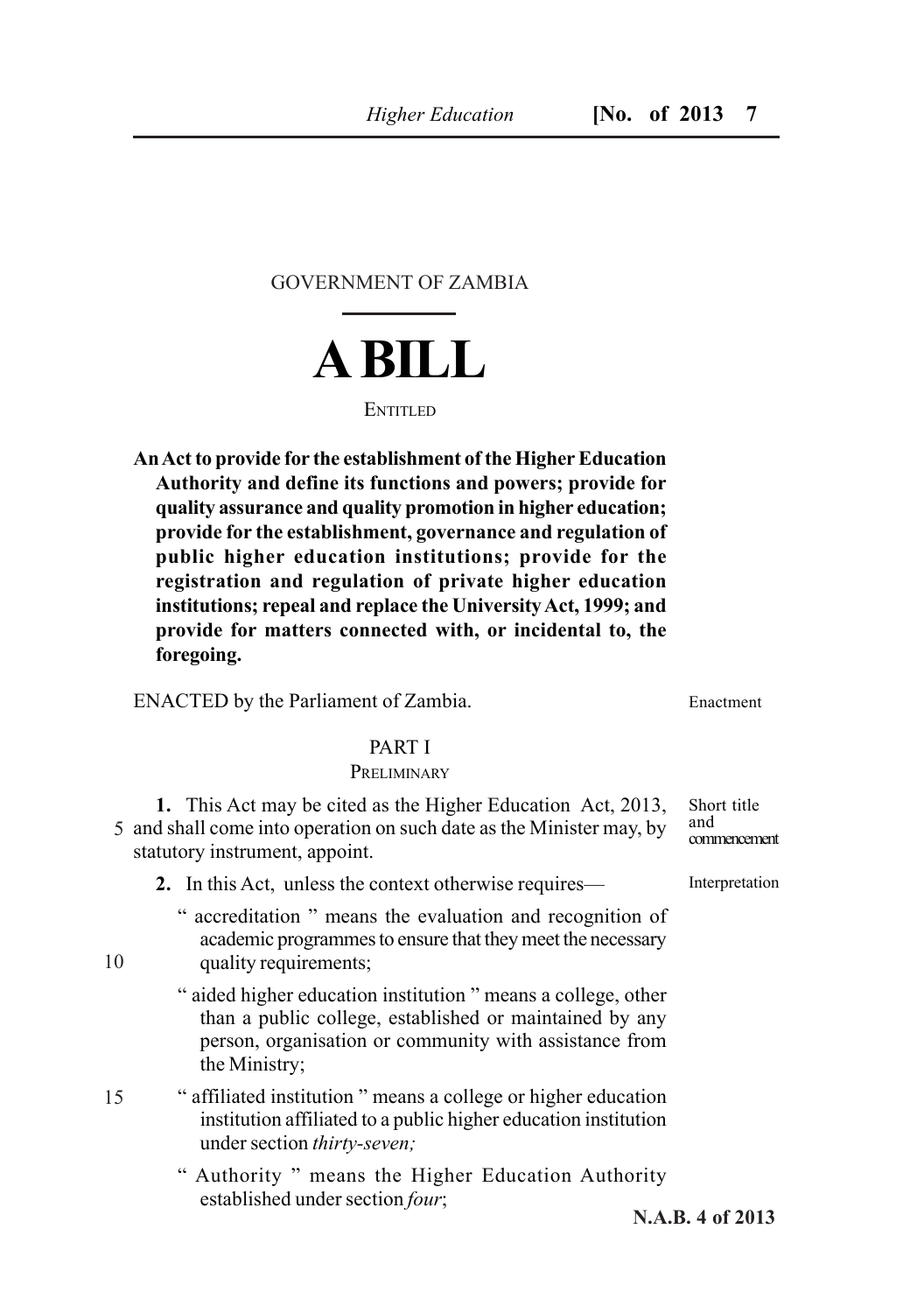| "Bursar" means a person appointed Bursar under paragraph |  |  |
|----------------------------------------------------------|--|--|
| 11 of the Third Schedule;                                |  |  |

- " Chancellor " means the person appointed Chancellor under paragraph 3 or 4 of the Third Schedule;
- " constituent college " means a college or institution established 5 or declared, by statutory order, as a constituent college or institution of a public higher education institution under section *thirty-eight*;
- " Counci l" means the Council of a higher education institution established under section *twenty-four*; 10
- " course of study " means the structure for academic qualification and the subjects of study in the course;
- " Dean " means the person appointed Dean under paragraph 24 of the Third Schedule;
- " Dean of Students " means the person appointed Dean of 15 Students under paragraph 12 of the Third Schedule;
- " department " means a teaching or research unit of a higher education institution recognised as a component of a school;
- " Deputy Vice Chancellor " means the person appointed Deputy ViceChancellor under paragraph 6 of the Third 20 Schedule;
- " Director " means the person appointed Director of an institute, bureau or similar body of a higher education institution under paragraph 24 of the Third Schedule;
- " Director-General " means the person appointed as Director-25 General of the Authority under section *eight*;
- " educational institution " has the meaning assigned to it in the Education Act, 2011; Act No. 13 of
- " Framework " means the National Qualifications Framework provided for under the Zambia Qualifications Authority 30 Act, 2011; Act No. 23 of 2011
	- " higher education " means tertiary education leading to the qualification of a diploma, Bachelor's Degree, Master's Degree or Doctorate Degree;
	- " higher education institution " means an institution that 35 provides higher education on a fulltime, parttime or distance learning basis;

### **N.A.B. 4 of 2013**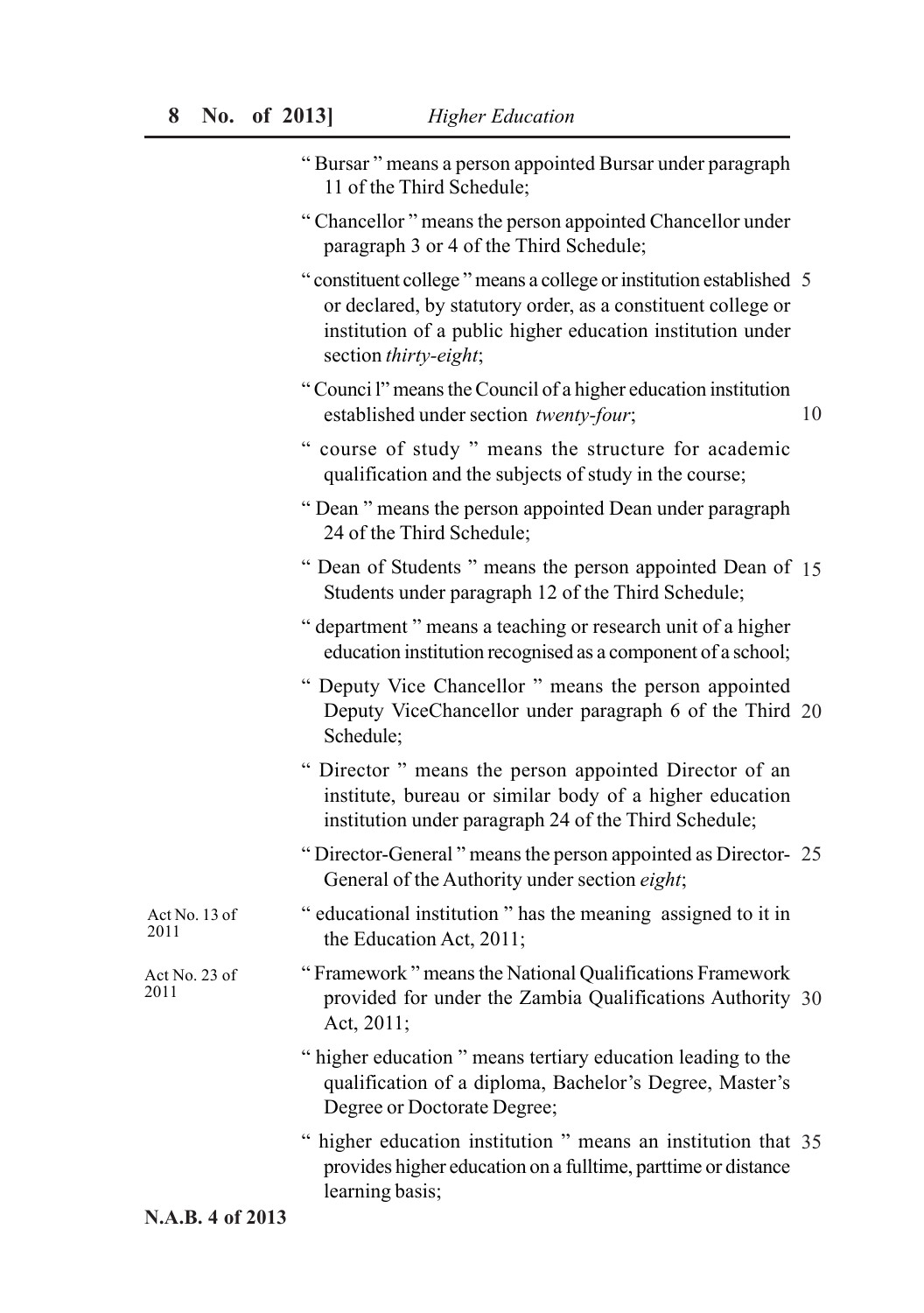| " institutional audit " means a quality assurance tool which<br>involves evaluation of institutions, policies, systems,<br>strategies and resources for quality management of the core<br>functions of teaching, learning, research and public service<br>5 |                  |
|-------------------------------------------------------------------------------------------------------------------------------------------------------------------------------------------------------------------------------------------------------------|------------------|
| using set audit criteria;<br>" learner " means a person who is enrolled and receiving<br>knowledge, skill or competence at a higher education<br>institution;                                                                                               |                  |
| " learning programme " means a process by which learners<br>acquire knowledge, skill and competence, or a course of<br>10<br>study or instruction, apprenticeship, training and<br>employment;                                                              |                  |
| " Librarian " means the person appointed Librarian under<br>paragraph 10 of the Third Schedule;                                                                                                                                                             |                  |
| "lifelong learning" means lifelong activities undertaken by<br>15<br>learners to continue their education, improve the acquired<br>qualification or requalify;                                                                                              |                  |
| "principal officer" means the ViceChancellor, Deputy<br>ViceChancellor, Registrar, Bursar, Librarian and Dean of<br>20<br>Students;                                                                                                                         |                  |
| " private higher education institution " means a higher<br>education institution which is not established or maintained<br>by the Government or a local authority out of public<br>funds;                                                                   |                  |
| " proprietor " means the person or body responsible for the<br>25<br>management of a private university;                                                                                                                                                    |                  |
| " public funds " has the meaning assigned to it in the Public<br>Finance Act, 2004;                                                                                                                                                                         | Act No. 15       |
| " public higher education institution " means a higher education<br>institution which is owned by the Government or a local<br>30<br>authority and is financed out of public funds;                                                                         | of 2004          |
| " qualification " means the formal recognition of a learner's<br>achievement of the required number and range of credits or<br>other requirements at a specified level of the Framework;                                                                    |                  |
| 35<br>" quality assurance " means providing tangible evidence to<br>demonstrate compliance with standards of relevant<br>education which are accepted and recognised by employers<br>and other educational institutions nationally and                      |                  |
| internationally;                                                                                                                                                                                                                                            | N.A.B. 4 of 2013 |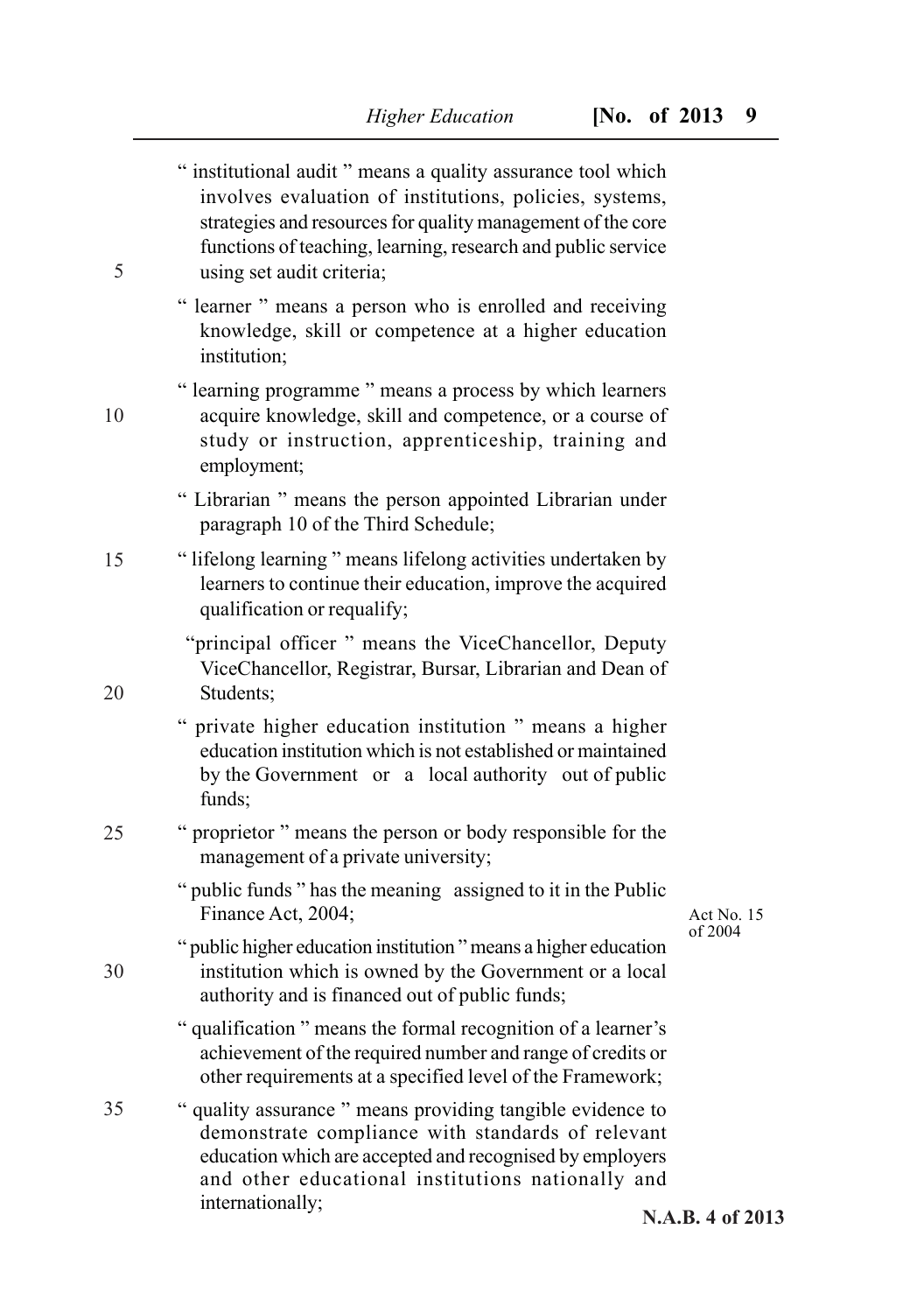|                       | " quality promotion " means encouragement of the<br>development and maintenance of quality standards in<br>institutions of higher learning;           |  |
|-----------------------|-------------------------------------------------------------------------------------------------------------------------------------------------------|--|
|                       | " Registrar " means the person appointed Registrar under<br>paragraph 9 of the Third Schedule;<br>5                                                   |  |
|                       | " relative " in relation to a person means—                                                                                                           |  |
|                       | $(a)$ a parent, son, daughter, brother, sister, niece, uncle,<br>aunt, grandparent or cousin of that person or that<br>persons' spouse; and           |  |
|                       | (b) a spouse of that person;<br>10                                                                                                                    |  |
| Act No. 11 of<br>1999 | "repealed Act" means the University Act, 1999;                                                                                                        |  |
|                       | " school" means an academic unit of a public higher education<br>institution in which teaching, learning, study and research<br>are pursued;          |  |
|                       | " search committee " means a search committee constituted 15<br>under paragraph 16 of the Third Schedule;                                             |  |
|                       | "Senate" means the Senate of a higher education institution<br>constituted under section thirty-five;                                                 |  |
|                       | " Secretary " means the person appointed secretary of the<br>Authority under section eight;<br>20                                                     |  |
|                       | $\epsilon$<br>statutes " means the rules governing a higher education<br>institution made under section twenty-nine;                                  |  |
|                       | "students' affairs unit " means a students' affairs unit<br>established under paragraph 26 of the Third Schedule;                                     |  |
|                       | "students' union" means an association of students established 25<br>under paragraph 27 of the Third Schedule;                                        |  |
|                       | " Tribunal " means a Higher Education Institution Staff<br>Tribunal established under paragraph 22 of the Third<br>Schedule; and                      |  |
|                       | "ViceChancellor" means the person appointed ViceChancellor 30<br>of a public higher education institution under paragraph 5<br>of the Third Schedule. |  |
| Application           | This Act does not apply to colleges—<br>3.                                                                                                            |  |
| Act No. 13<br>of 1998 | (a) registeed under the Technical Education, Vocational and<br>Entrepreneurship Training Act, 1998;<br>35                                             |  |
| Act No. of<br>2013    | (b) colleges of education accredited under the Teaching<br>Profession Act, 2013; or                                                                   |  |
|                       | $(c)$ established by or under any written law.                                                                                                        |  |

**N.A.B. 4 of 2013**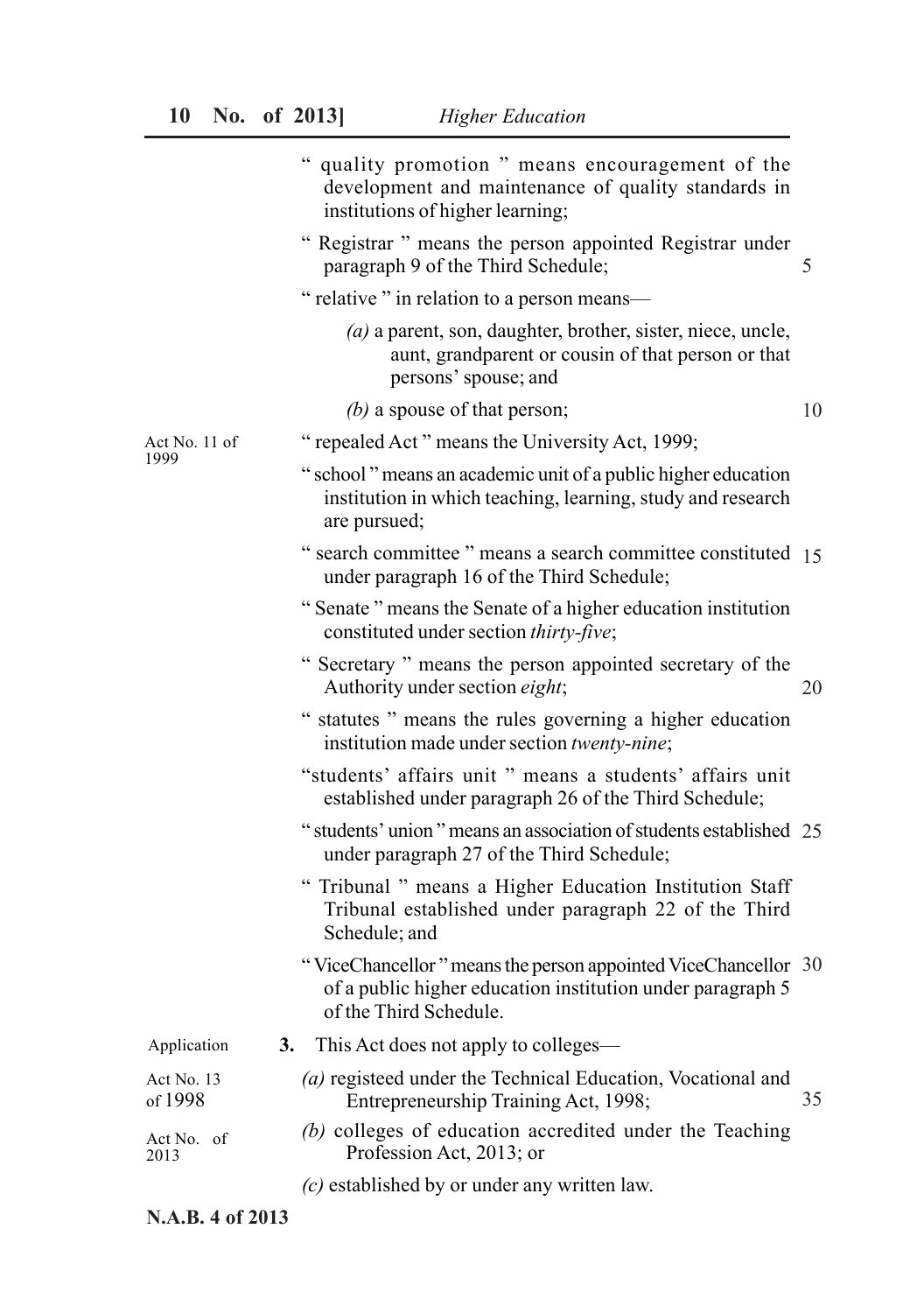## PART II

# THE HIGHER EDUCATION AUTHORITY

**4.** (1) There is hereby established the Higher Education Authority which shall be a body corporate with perpetual succession 5 and a common seal, capable of suing and being sued in its corporate name and shall, subject to the provisions of this Act, have power to do all such acts as a body corporate may, by law, do or perform.

(2) The provisions of the First Schedule apply to the Authority.

**5.** (1) The seal of the Authority shall be such device as may be 10 determined by the Authority and shall be kept by the Director-General.

(2) The affixing of the seal shall be authenticated by the Chairperson or the ViceChairperson and the Director-General or any other person authorised in that behalf by a resolution of the

Board. 15

(3) Any contract or instrument which, if entered into or executed by a person not being a body corporate, would not be required to be under seal, may be entered into or executed without seal on behalf of the Authority by the Director-General or any other person 20 generally or specifically authorised by the Board in that behalf.

(4) Any document purporting to be a document under the seal of the Authority or issued on behalf of the Authority shall be received

in evidence and shall be executed or issued, as the case may be, without further proof, unless the contrary is proved.

**6.** (1) The functions of the Authority are to— 25

*(a)* advise the Minister on any aspect of higher education;

- *(b)* develop and recommend policy on higher education, including the establishment of public higher education institutions and the registration of private higher education institutions;
- *(c)* establish a coordinated higher education system which promotes corporate governance and provides for a programmebased higher education;
- *(d)* regulate higher education institutions and coordinate the development of higher education;
- *(e)* promote quality assurance in higher education;
- *(f)* audit the quality assurance mechanisms of higher education;

Seal of

Establishment of Authority

Authority

Functions of Authority

35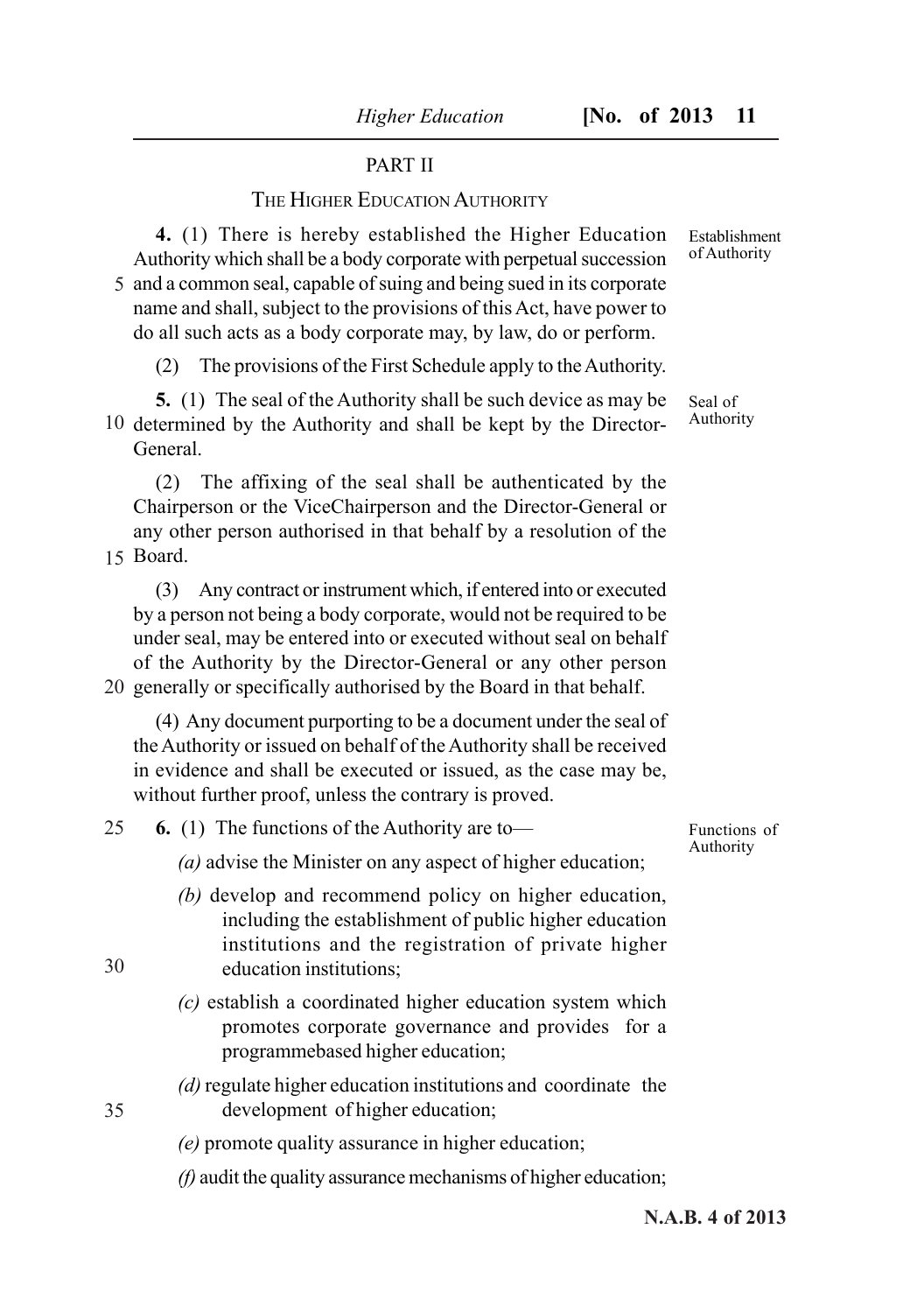- *(g)* restructure and transform higher education institutions and programmes to be responsive to the human resource, economic and development needs of the Republic;
- *(h)* promote the access of students to higher education institutions;
- *(i)* design and recommend an institutional quality assurance system for higher education institutions, and recommend to the Minister institutional quality assurance standards for—
	- (i) the establishment, standardisation and registration 10 of higher education institutions, including standards of plant and equipment;
	- (ii) the preparation and amendment of statutes;
	- (iii) the development of curricula;
	- (iv) libraries, laboratories, workshops and other 15 facilities; and
	- (v) student transfers between academic programmes among higher education institutions;
- *(j)* advise the Minister on the funding arrangements for public higher education institutions; 20
- *(k)* advise the Minister on staff development for higher education;
- *(1)* promote equity in access to higher education through the provision of student assistance programmes;
- *(m)* promote international cooperation and facilitate exchange 25 through the provision of student assistance research and teaching; and
- *(n)* do all such things as are necessary or conducive for the achievement of the purposes of this Act.
- (2) The Authority shall—
	- *(a)* publish, on a regular basis, information regarding developments in higher education; and

### *(b)* cause to be published—

- (i) an annual list of higher education institutions established or registered under this Act; and 35
- (ii) an annual report on the state of higher education in Zambia.

**N.A.B. 4 of 2013**

#### 30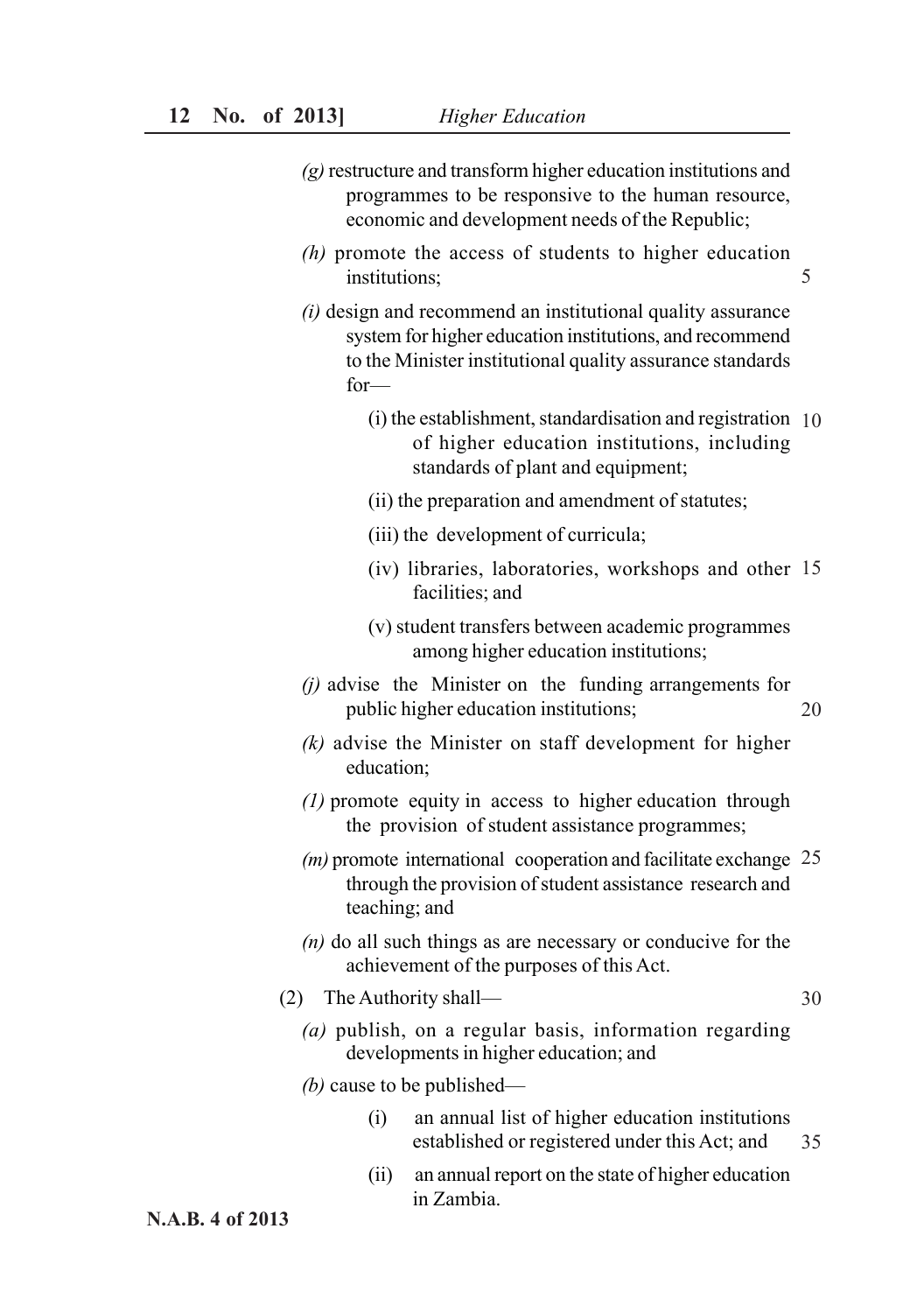(3) The Authority may—

5

- *(a)* determine and levy fees that the Authority considers necessary to finance its activities under this Act; and
- *(b)* determine what portion of any fee is payable in respect of any part of a year and the date on which the fee or portion thereof is payable.

**7.** (1) There is hereby constituted a Board of the Authority which shall consist of the following parttime members appointed by the Minister: Board of Authority

- *(a)* one representative each from the Ministries responsible for 10
	- (i) education;
	- (ii) vocational and entrepreneurship training; and

(iii) labour;

- *(b)* a representative of the Zambia Institute of Advanced Legal Education; 15
	- *(c)* a representative of the Attorney-General;
	- *(d)* a representative of the Zambia Association of Chambers of Commerce and Industry;
- *(e)* a representative of the Examinations Council of Zambia; 20
	- *(f)* a representative of the Zambia Institute of Human Resource Management;
	- *(g)* a representative of a civil society organisation working in the education sector; and
- *(h)* two other persons with expertise in matters relating to higher education. 25

(2) The Minister may give to the Board general or specific directives which are consistent with the provisions of this Act and the Board shall implement the directives.

(3) A person shall not be appointed as a member of the Board if that person— 30

*(a)* has been adjudged bankrupt;

- *(b)* has a mental disability that would make the person incapable of performing the functions of a member; or
- *(c)* is convicted of an offence under this Act or any written law and is sentenced to imprisonment for aperiod exceeding six months without the option of a fine. 35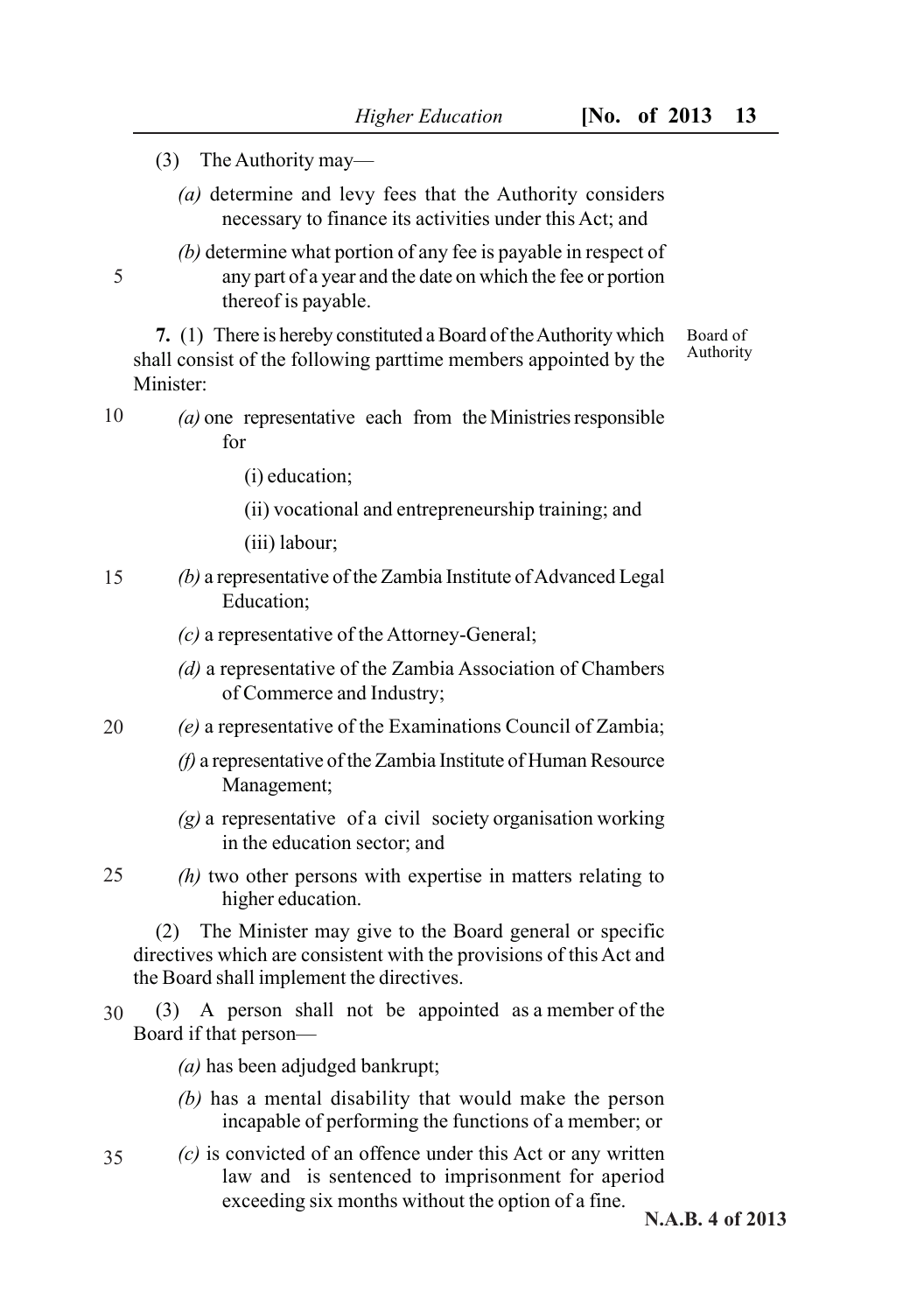(4) The Minister shall appoint the Chairperson of the Board from among the members of the Board.

(5) The members shall elect the Vice-Chairperson of the Board from amongst themselves.

(6) A member shall, subject to the other provisions of this 5 section, hold office for a term of three years and may be reappointed for one further term of three years.

(7) A member may resign upon giving one month's notice, in writing, to the Minister.

- (8) The office of a member becomes vacant— 10
	- *(a)* if the member is absent, without reasonable excuse, from three onsecutive meetings of the Board of which the member had notice;
	- *(b)* if the member is adjudged bankrupt;
	- *(c)* if the member is convicted of an offence under this Act or 15 any other written law and is sentenced to imprisonment for a period exceeding six months without the option of a fine;
	- *(d)* if the member is convicted of an offence involving fraud or dishonesty;

20

- *(e)* if the member has a mental disability that makes the member incapable of performing the functions of a member; or
- *(f)* upon the member's death.

(9) The provisions of the First Schedule apply to the Board.

Director-General, Secretary and other staff

**8.** (1) The Board shall, with the approval of the Minister, appoint 25 a Director-General on such terms and conditions as it may determine.

(2) The Director-General shall be the chief executive officer of the Authority and shall be responsible, under the direction of the Board, for the daytoday administration of the Authority. 30

(3) The Board may appoint, on such terms and conditions as it may determine, the Secretary and such other staff as it considers necessary for the performance of the Authority's functions under this Act.

**9.** (1) All the funds, assets and property,movable and 35 immovable, of the Authority shall be managed and utilised by the Authority in accordance with this Act and in such manner and for such purposes as shall promote the best interest of the Authority. Management of property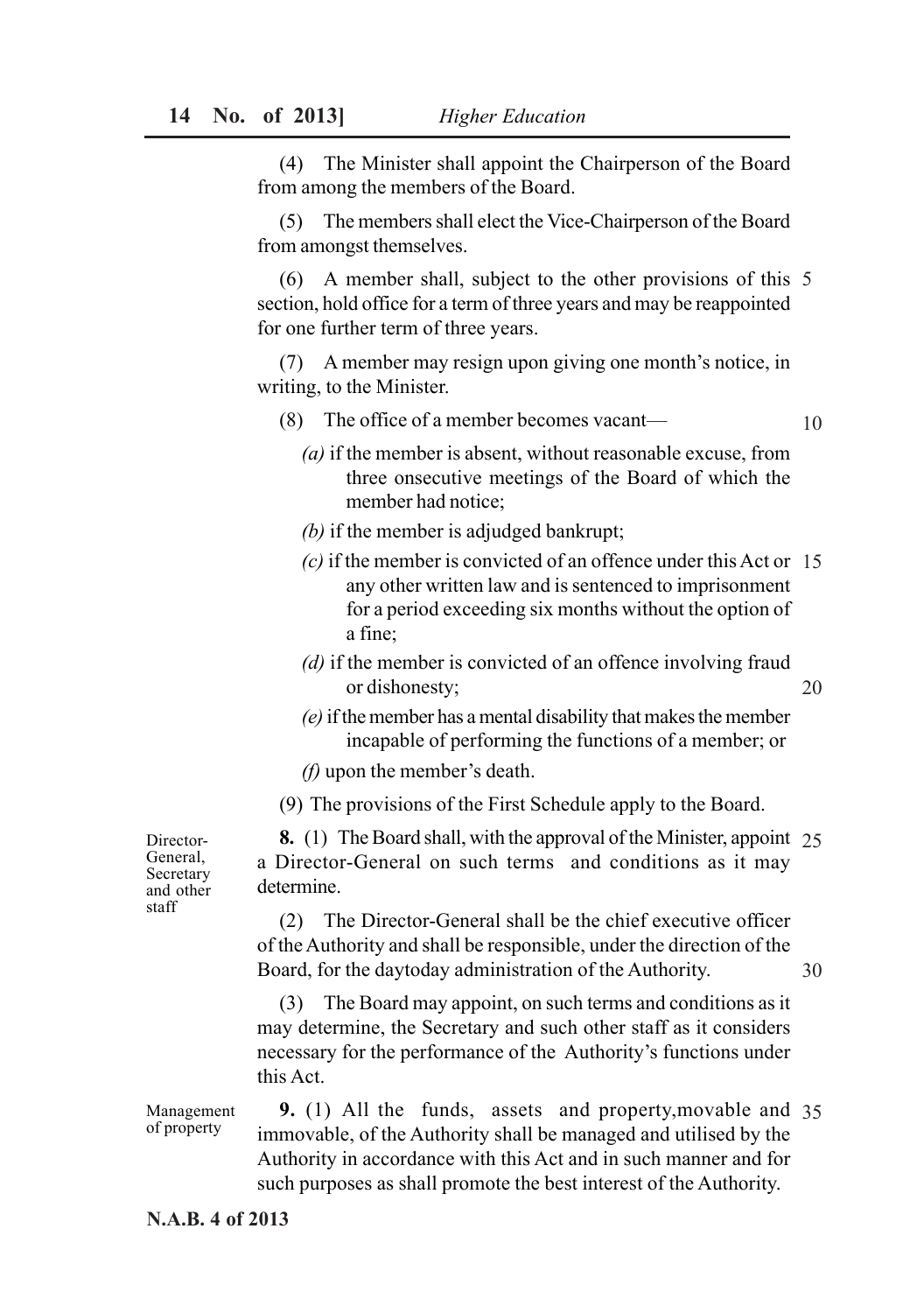(2) The Authority may, after the approval of the Minister and subject to such condition, if any, as the Minister may impose, charge or dispose of the immovable property of the Authority.

**10.** (1) The Authority shall, for purposes of ensuring compliance  $5$  with the provisions of this Act, establish an inspectorate unit of the unit Authority.

(2) The Authority shall appoint suitably qualified persons as inspectors for purposes of this Act.

(3) The Authority shall provide an inspector with a certificate 10 of appointment which shall be *prima facie* evidence of the inspector's appointment as such.

(4) An inspector shall, in performing any function under this  $Act -$ 

*(a)* be in possession of the certificate of appointment referred to in subsection (3); and

*(b)* show the certificate of appointment to any person who requests to see the certificate or is subject to an investigation for purposes of this Act.

(5) An inspector may, for the purpose of enforcing the 20 provisions of this Act, at any reasonable time, without prior notice, and on the authority of a warrant, enter any premises of a higher education institution that the inspector has reasonable grounds to believe is used by any person for the commission of an offence or contrary to the provisions of this Act, and—

- *(a)* search the premises; 25
	- *(b)* search any person on the premises if the inspector has reasonable grounds to believe that the person has possession of an article, document or record that has a bearing on an inspection or investigation except that a person shall only be searched by a person of the same sex;
	- *(c)* take extracts from, or make copies of any book, document or record that is on the premises and that has a bearing on an inspection or investigation;
- *(d)* demand the production of, and inspect, relevant certificates; and 35
	- *(e)* make such inquiries as may be necessary to ascertain whether the provisions of this Act or any other law on which an inspection or investigation is based have been complied with.

Inspectorate

30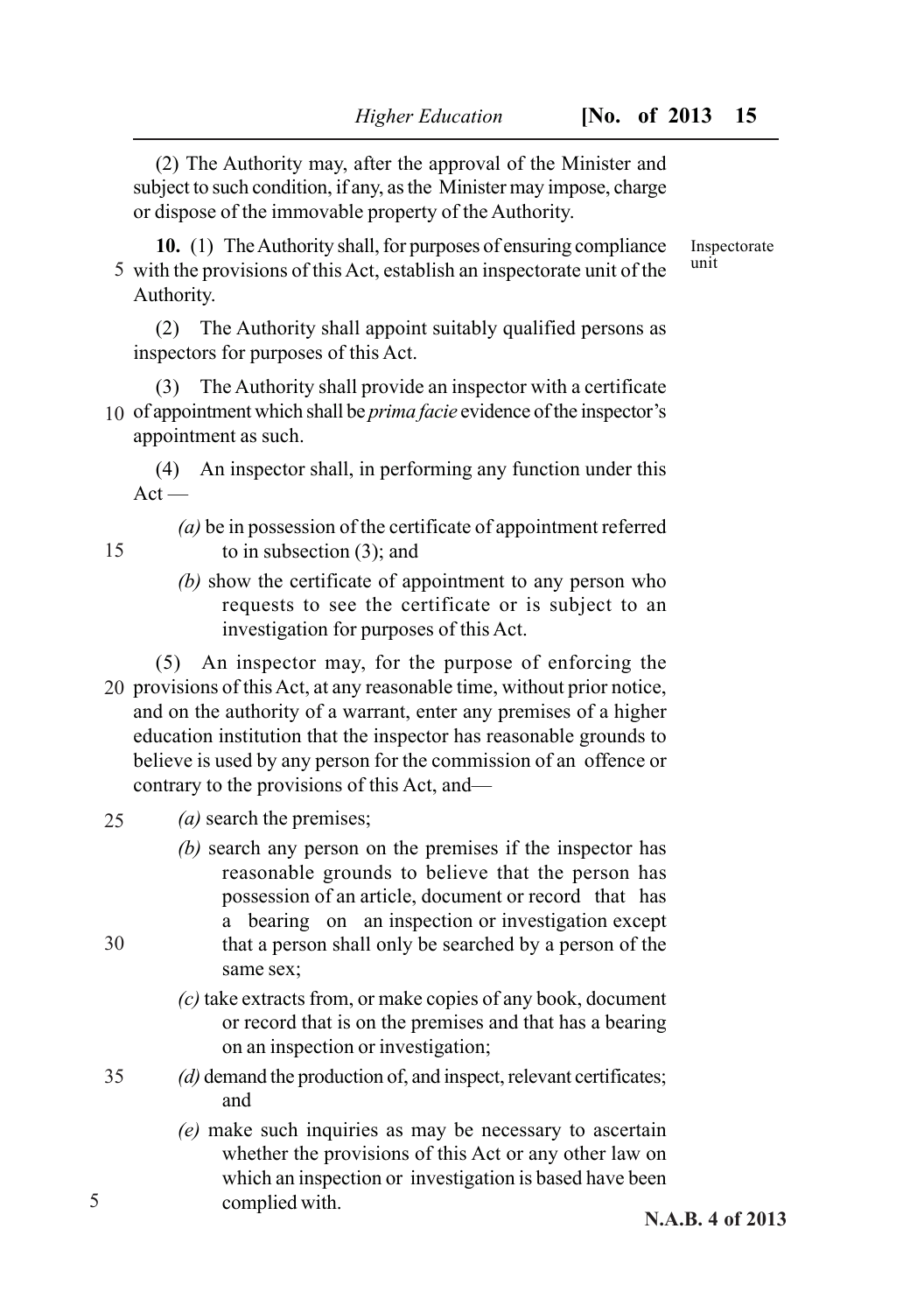- (6) A person who—
	- *(a)* delays or obstructs an inspector in the performance of the inspector's functions under this Act;
	- *(b)* refuses to give an inspector such reasonable assistance as the inspector may require for the purpose of exercising 5 the inspector's functions;
	- *(c)* impersonates an inspector or presents oneself to be an inspector; or
	- *(d)* gives an inspector false or misleading information in answer to an inquiry made by the inspector; 10

commits an offence and is liable, upon conviction, to a fine not exceeding three hundred thousand penalty units or to imprisonment for a period not exceeding two years, or to both.

(7) An inspector shall furnish the Authority with a written report and any other information relating to an inspection. 15

#### PART III

# HIGHER EDUCATION SYSTEM

| Types of<br>higher<br>education | 11. (1) Higher education institutions shall consist of the<br>following:                                                                                                          |    |
|---------------------------------|-----------------------------------------------------------------------------------------------------------------------------------------------------------------------------------|----|
| institutions                    | $(a)$ universities; and                                                                                                                                                           | 20 |
|                                 | $(b)$ colleges.                                                                                                                                                                   |    |
|                                 | Higher education institutions may be public or private.<br>(2)                                                                                                                    |    |
| Functions of                    | 12. (1) The functions of a higher education institution are to-                                                                                                                   |    |
| higher<br>education             | (a) provide higher education;                                                                                                                                                     |    |
| institutions                    | (b) create conditions for learners to acquire qualifications and $25$<br>pursue excellence and promote the full realisation of the<br>potential of learners;                      |    |
|                                 | $(c)$ create conditions for lifelong learning;                                                                                                                                    |    |
|                                 | (d) prepare learners and academics and strengthen the effect<br>of academic learning and scientific research so as to 30<br>enhance social and economic development;              |    |
|                                 | (e) conduct research necessary and responsive to national<br>needs;                                                                                                               |    |
|                                 | $(f)$ provide facilities appropriate for the pursuit of learning<br>and research and for the acquisition of higher education 35<br>that is responsive to the needs of the public; |    |
| N.A.B. 4 of 2013                |                                                                                                                                                                                   |    |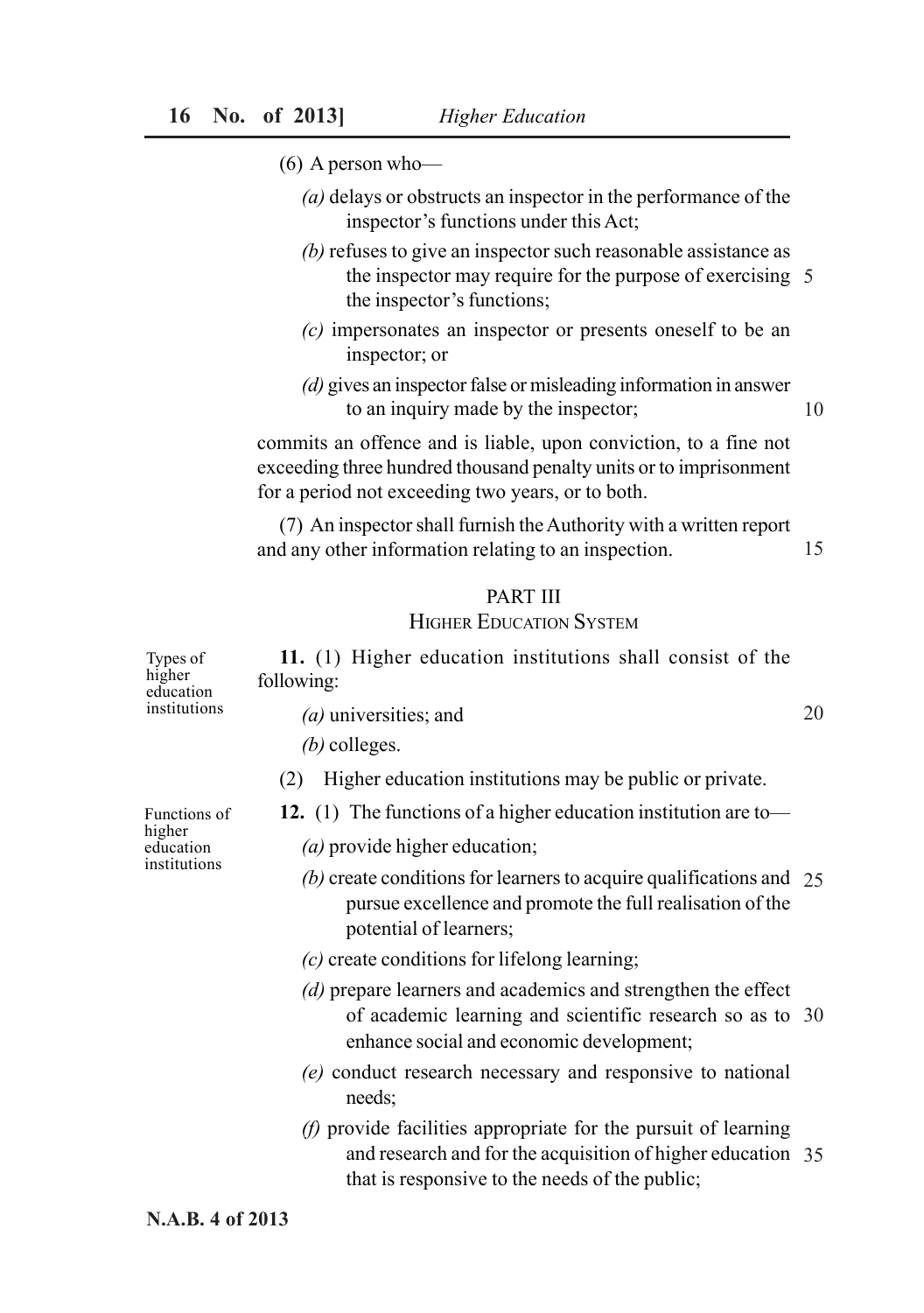- *(g)* prepare specialist, expert, research and managerial cadres to carry out intellectual and creative work to meet national needs;
- *(h)* provide optional opportunities for learning and the creation of knowledge; and
- *(i)* contribute to the advancement of all forms of knowledge and scholarship in keeping with international standards of academic quality.

(2) A higher education institution shall submit data on the 10 enrolment, records of achievements and award of learners to the Authority at such intervals and in such manner as the Authority may determine.

- (3) A higher education institution may—
	- *(a)* establish its own procedure of learning programmes;
- *(b)* formulate programmes conforming to the guidelines for a subject area; 15
	- *(c)* publish academic and other literature;
	- *(d)* define its organisational structure and internal working regulations;
- *(e)* enroll and dismiss learners; 20
	- *(f)* provide consultancy services to the public; and
	- *(g)* establish forms of cooperation with local and foreign higher education institutions.

**13.** (1) The Minister may give to a higher education institution 25 general or specific directives which are consistent with the national policies and the provisions of this Act.

(2) A higher education institution shall keep the Minister informed of matters of public interest concerning it and shall furnish the Minister with such information as the Minister may request 30 on any particular matter concerning the higher education institution.

(3) The Minister may, where the Minister reasonably believes that it is necessary to do so, take such steps as the Minister considers necessary in the best interest of the higher education institution.

### PART IV

### ESTABLISHMENT AND REGISTRATION OF HIGHER EDUCATION INSTITUTIONS

### *Division 1 Establishment and Declaration of Public Higher Education Institutions*

**14.** (1) The Minister may, by statutory instrument, establish 40 or declare an educational institution as a public higher education institution.

Establishment of public higher education institution

Powers of Minister

**N.A.B. 4 of 2013**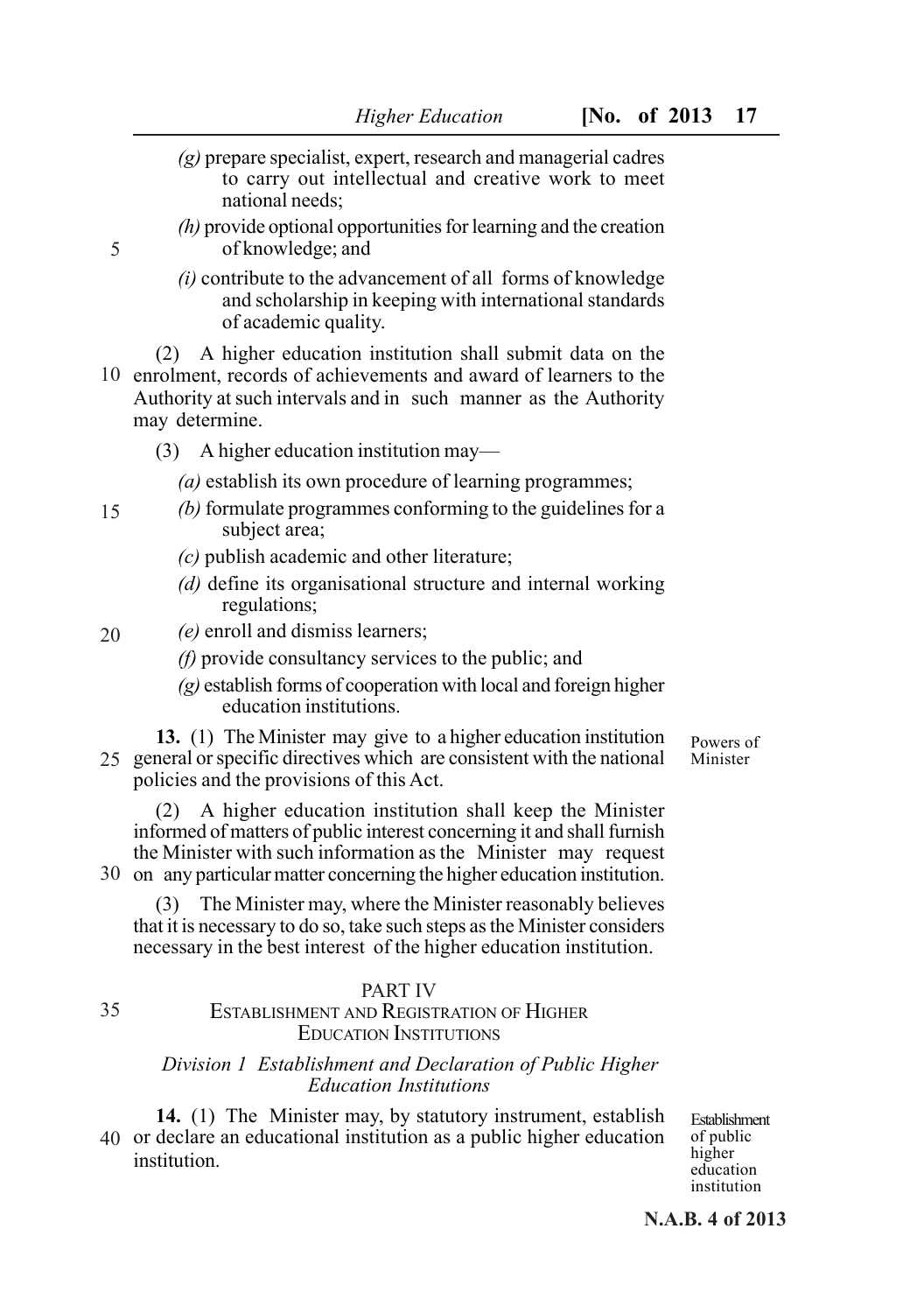(2) A public higher education institution established or declared under subsection (1) shall be a body corporate with perpetual succession capable of suing and being sued in its corporate name and, subject to its statutes and this Act, of performing all acts and things that a body corporate may, by law, do or perform.

5

25

(3) The Second Schedule applies to public higher education institutions.

# *Division 2 - Registration of Private Higher Education Institutions*

**15.** (1) A person shall not operate a private higher education 10 institution unless the private higher education institution is registered under this Act.

(2) A person who contravenes subsection (1) commits an offence and is liable, upon conviction, to a fine not exceeding one million penalty units or to imprisonment for a period not exceeding 15 three years, or to both.

**16.** (1) A person may establish and maintain a private higher education institution for the purpose of providing higher education as required under this Act.

(2) The establishment of a private higher education institution 20 under subsection (1) may include the provision of a hostel for the accommodation of learners at the private higher education institution.

(3) A private higher education institution may be inclusive or for learners with special education needs.

**17.** (1) A private higher education institution shall develop an operational plan which shall include the following:

- *(a)* the proposed education level or course of study which it intends to offer;
- (b) the governance structure of the private higher education  $30$ institution;
- *(c)* the premises where the private higher education institution is to operate in Zambia, including the facilities and resources;
- *(d)* the requirements of the course or level of education to 35 achieve the learning outcomes; and
- *(e)* the level and name of the award that may be attained on successful completion of the course or level of education.

Prohibition of operation of unregistered private higher education institution

Establishment and maintenance of private higher education institution

Operational plan of private higher education institution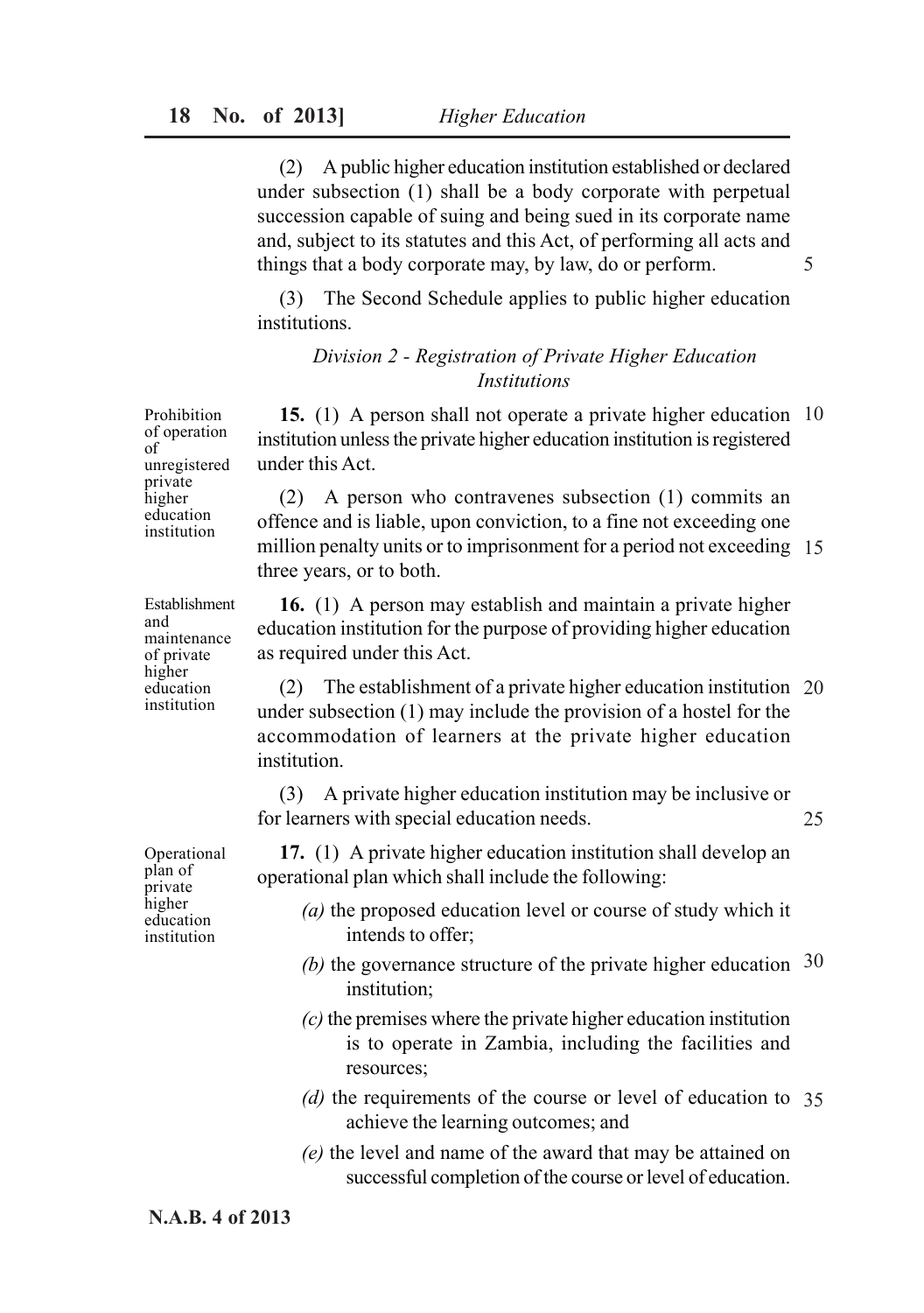(2) The proprietor of a private higher education institution shall submit the operational plan, prepared in accordance with subsection (1), to the Authority for approval.

(3) A private higher education institution shall not commence any operations until its operational plan is approved by the Authority. 5

(4) An operational plan of a private higher education institution shall be available for inspection by members of the public, at a nominal fee, during ordinary office hours at the premises of the Authority.

- **18.** (1) The proprietor of a private higher education institution shall, where any change or alteration occurs at the private higher education institution, inform the Authority of the change or alteration within thirty days of the change or alteration. 10
- (2) A change shall only be effected in the establishment or 15 operational plan of the private higher education institution if the Authority approves the change and the particulars of the change are recorded in the Register.

(3) For the purposes of this section, a change in the establishment or operational plan of a private higher education 20 institution means—

- *(a)* the provision of any additional faculty or programme in the private higher education institution not included in any previous registration;
- *(b)* the reopening of the closed private higher education institution;
- *(c)* the change of ownership or management of the private higher education institution, whether the change takes effect by way of partnership or otherwise;
- *(d)* the transfer of the private higher education institution to a new site or change of its principal office;
- *(e)* the alteration of any qualification for admission to the private higher education institution; or
- *(f)* the provision of any type of education not falling within the classification in which the institution was previously registered.

**19.** (1) A person who intends to operate a private higher education institution shall apply to the Authority for registration of the private higher education institution in the prescribed manner and form upon payment of the prescribed fee.

Application for registration of private higher education institution **N.A.B. 4 of 2013**

 $25$ 

Change in establishment or operational plan

30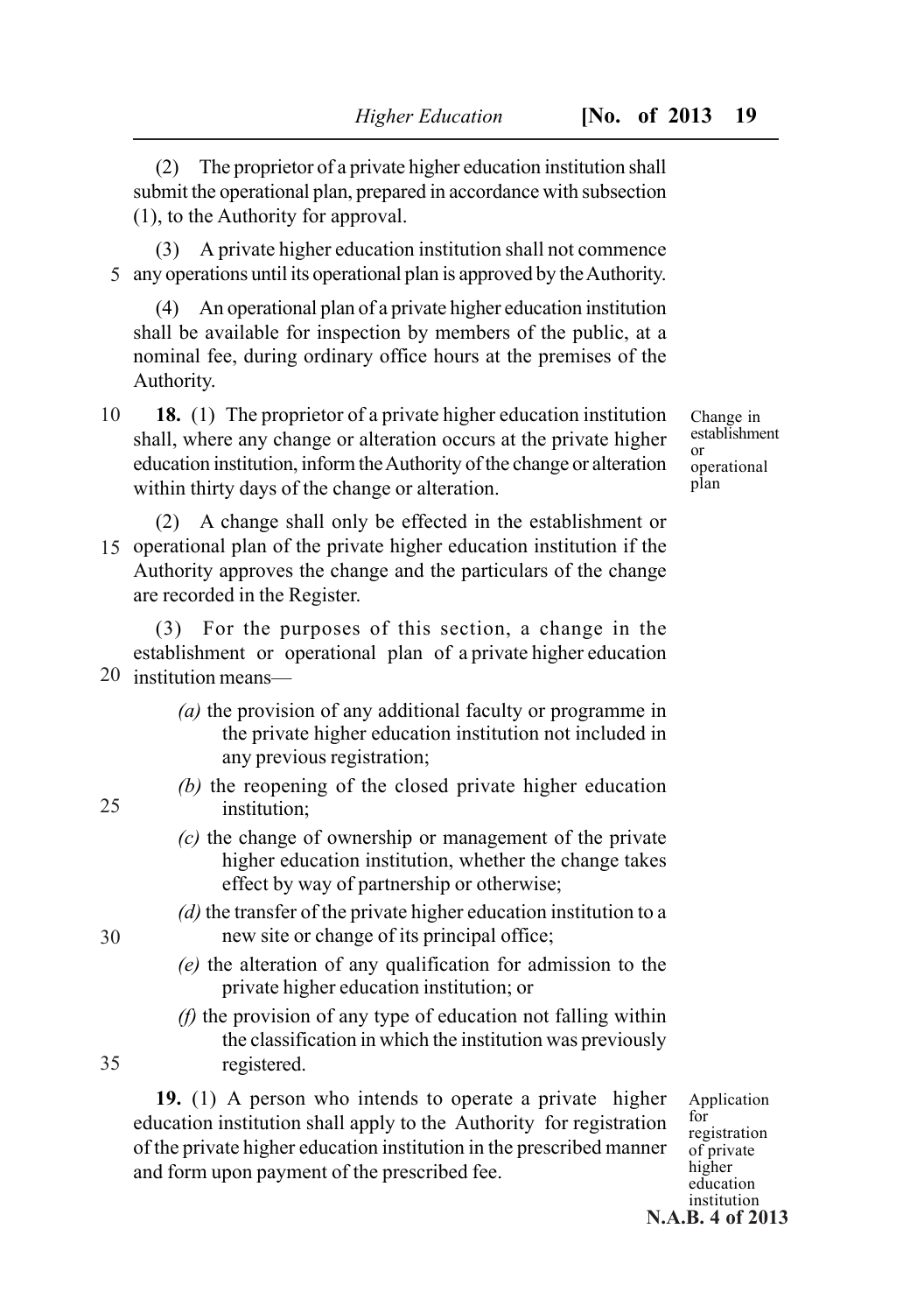(2) The Authority may, within thirty days of the receipt of an application under subsection (1), approve the application on such terms and conditions as it may determine, or reject the application.

(3) The Authority shall, where it rejects an application for registration, inform the applicant, in writing, and give the reasons 5 therefor.

Criteria for registration

- **20.** The Authority shall approve an application for registration  $if -$ 
	- *(a)* the name of the higher education institution does not so resemble the name of another higher education institution 10 as to mislead the public to believe that the institution is that other higher education institution or that the higher education institutionis funded by the Government;
	- *(b)* the premises of the private higher education institution and any hostel or other facilities provided or to be 15 provided at the private higher education institution are suitable and adequate having regard to the number, age and gender of the learners who are to attend the institution;
	- *(c)* the establishment of the private higher education institution 20 is consistent with the needs of learners and the subsisting national education policy;
	- *(d)* the private higher education institution has an approved operational plan;
	- *(e)* the private higher education institution fulfills the 25 prescribed minimum requirements of health and safety and conforms with the building regulations under the relevant written law;
	- *(f)* adequate financial provision has been made or is guaranteed for the proper maintenance of the private higher 30 education institution for a reasonable period;
	- *(g)* the teaching staff to be employed at the private higher education institution are qualified for the purpose of efficient provision of qualitative higher education;
	- *(h)* the learning programmes to be provided at the private 35 higher education institution are of a quality that will enable the private higher education institution to provide a standard of higher education in accordance with this Act; and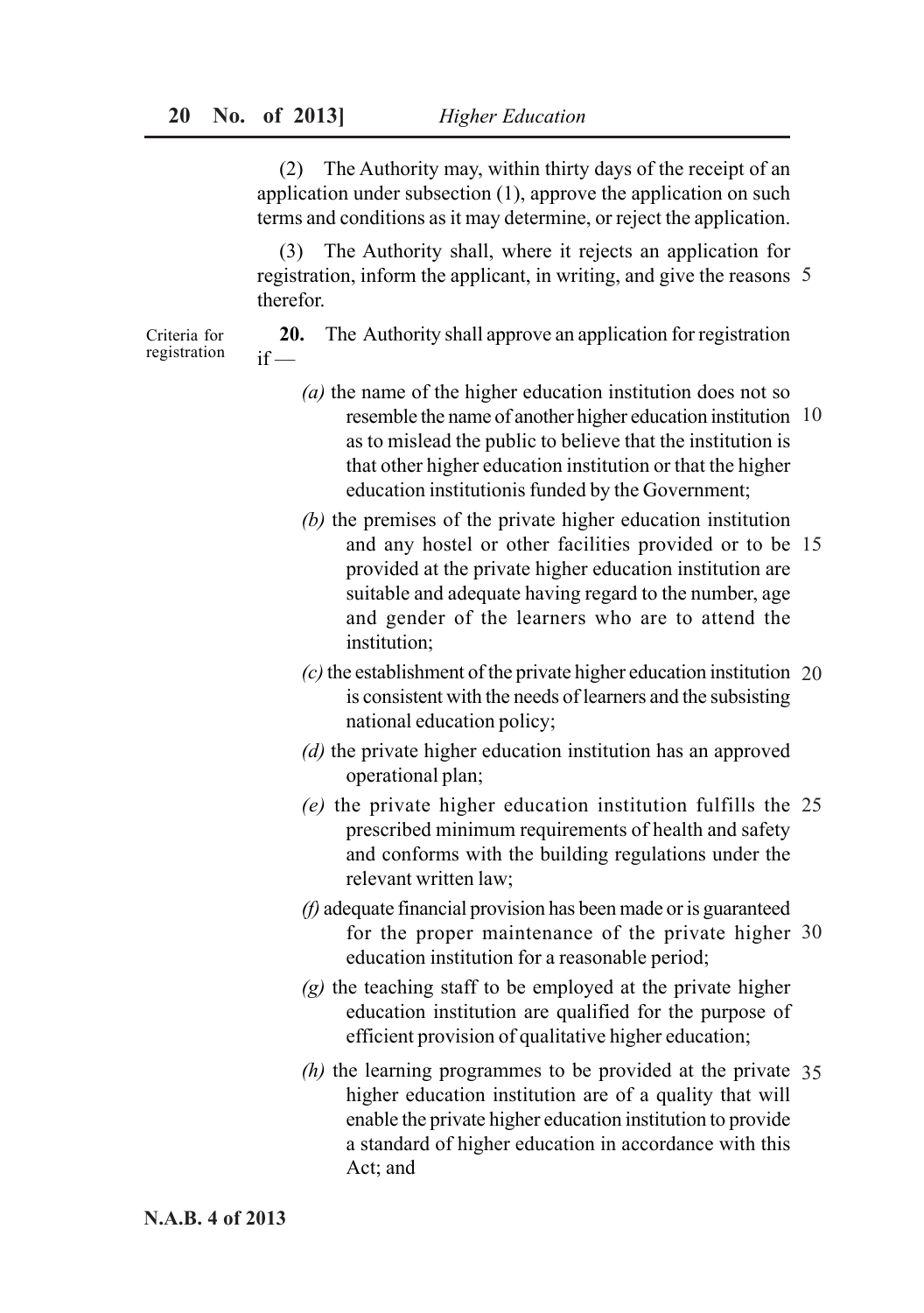*(i)* the facilities to be used at the private higher education institution will allow satisfactory tuition in the courses to be offered at the private higher education institution.

**21.** (1) The Authority shall, where it approves an application 5 for registration, issue the applicant with a certificate of registration in the prescribed form.

(2) The proprietor of a private higher education institution shall not operate the private higher education institution on any premises within Zambia, other than the premises specified in its certificate of

10 registration or other premises approved by the Authority for such purposes.

(3) A person who contravenes subsection (2) commits an offence and is liable, upon conviction, to a fine not exceeding three hundred thousand penalty units or to imprisonment for a period not exceeding

- 15 two years, or to both.
	- **22.** A private higher education institution shall display—
		- *(a)* in a conspicuous place on its premises, its certificate of registration or a certified copy thereof; and
		- *(b)* on all its official documents, its registration number and an indication that it is registered.

**23.** (1) The Authority shall deregister a private higher education institution if—

- *(a)* any ground exists on which the Authority would have rejected the application for registration;
- 25

30

20

*(b)* the private higher education institution contravenes any term or condition of the certificate of registration or any provision of this Act;

- *(c)* the private higher education institution is operated in a manner that is detrimental to the physical, mental or moral welfare of the learners at the private higher education institution or is being managed in a manner that is detrimental to the interest of peace, order or good management;
- *(d)* the private higher education institution has ceased to operate or exist; or
- *(e)* the private higher education institution has been closed for a period exceeding six months.

(2) The Authority shall, before deregistering a private higher education institution under subsection (1)—

Certificate of registration

Display of certificate of registration

Deregistration of private higher education institution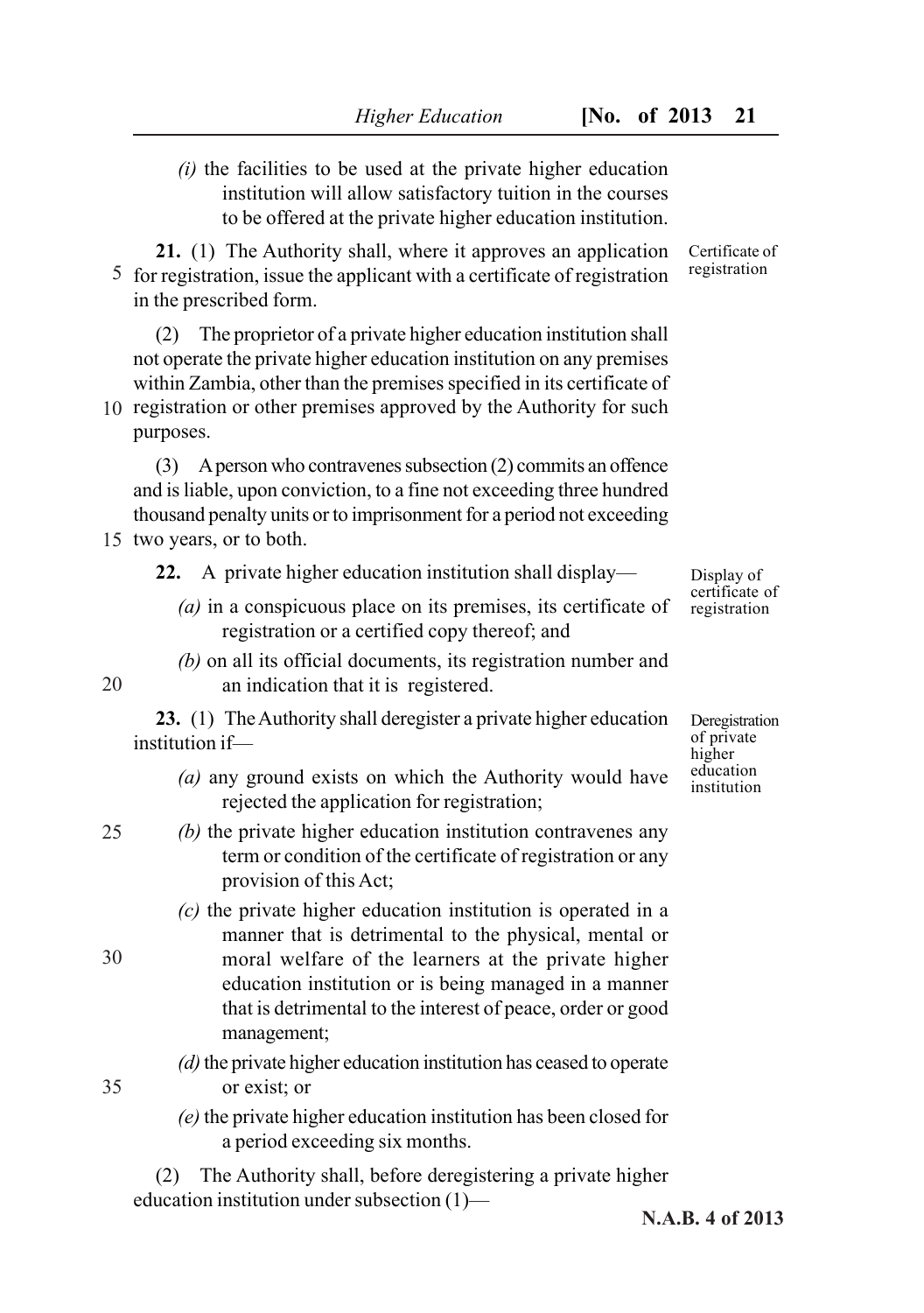*(a)* by notice, in writing—

- (i) inform the private higher education institution of the intention to deregister it;
- (ii) state the ground for the proposed deregistration and request the private higher education 5 institution to take such remedial measures as it may determine; and
- (iii) state the date on which the deregistration is proposed to be done;
- *(b)* invite the private higher education institution to make 10 written representations to the Authority on the matter, within thirty days from the date of the notice; and
- *(c)* take into account the representations made by the private higher education institution under paragraph *(b)*.

(3) The Authority shall order the closure of a private higher 15 education institution where its proprietor fails to take the remedial measures determined by the Authority under paragraph *(a)* of subsection (2) and such order shall be published in the *Gazette*.

(4) A private higher education institution which is deregistered under this section shall surrender the original certificate of 20 registration to the Authority within seven days of the deregistration.

(5) A person who contravenes subsection (4) or operates a deregistered private higher education institution commits an offence and is liable, upon conviction, to a fine not exceeding three hundred thousand penalty units or to imprisonment for a period not exceeding 25 two years, or to both.

### PART V

# GOVERNANCE AND REGULATORY FRAMEWORK FOR HIGHER EDUCATION INSTITUTIONS

# *Division 1 The Council*

30

Council of higher education institution

**24.** (1) There shall be established at a higher education institution a Council for the higher education institution.

(2) The Second Schedule applies to Councils of public higher education institutions.

(3) The proprietor of a private higher education institution shall 35 appoint a Council for the private higher education institution.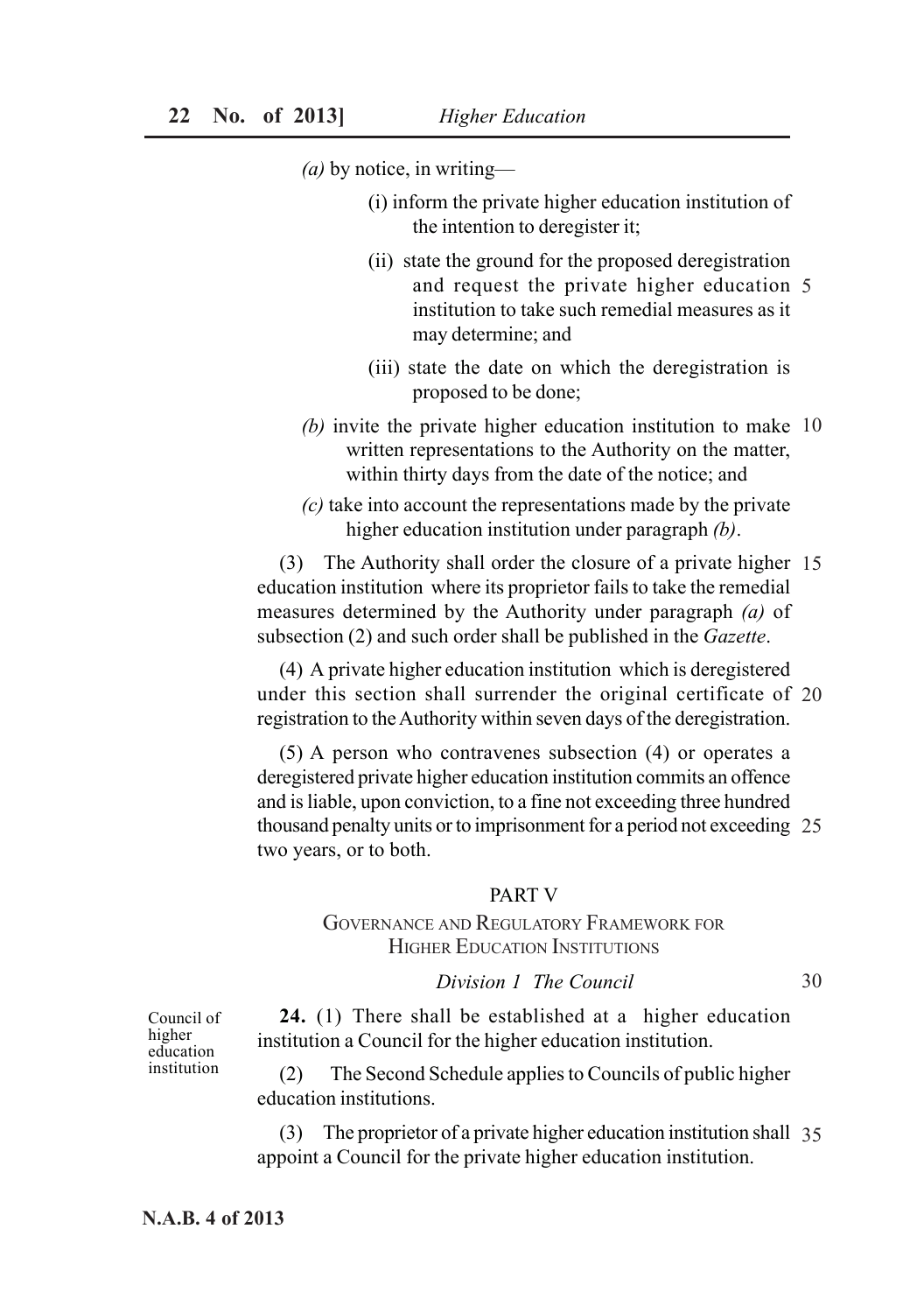|    | 25. (1) Subject to the other provisions of this Act, a Council<br>shall be responsible for the governance, control and administration<br>of a higher education institution, and shall, at all times, act in the<br>best interest of the higher education institution.                                                                 | Functions of<br>Council |
|----|---------------------------------------------------------------------------------------------------------------------------------------------------------------------------------------------------------------------------------------------------------------------------------------------------------------------------------------|-------------------------|
| 5  | Without prejudice to the generality of subsection (1), a<br>(2)<br>Council of a higher education institution may—                                                                                                                                                                                                                     |                         |
| 10 | (a) receive, on behalf of the higher education institution or<br>constituent college or affiliated institution of the higher<br>education institution, gifts, donations, bequests, grants<br>or other money and make disbursement therefrom to the<br>higher education institution, constituent college or<br>affiliated institution; |                         |
|    | $(b)$ provide for the welfare of the staff and students of the<br>higher education institution;                                                                                                                                                                                                                                       |                         |
| 15 | $(c)$ determine the salaries and other conditions of service of<br>the staff of the higher education institution;                                                                                                                                                                                                                     |                         |
| 20 | (d) appoint and suspend, dismiss or otherwise discipline<br>persons in the employment of the higher education<br>institution in accordance with the provisions of this Act<br>and its statutes;                                                                                                                                       |                         |
|    | (e) regulate and determine all matters concerning the higher<br>education institution in accordance with the rules adopted<br>in that behalf by the Council;                                                                                                                                                                          |                         |
| 25 | (f) administer funds placed at the disposal of the higher<br>education institution for specific purposes;                                                                                                                                                                                                                             |                         |
|    | $(g)$ determine the form of coat of arms for the higher education<br>institution;                                                                                                                                                                                                                                                     |                         |
| 30 | $(h)$ take into account and if the Council considers it proper to<br>do so, give effect to or approve reports or<br>recommendations from Senate which the Senate is<br>authorised or required by this Act to make;                                                                                                                    |                         |
|    | $(i)$ implement the decisions of the Senate on those matters<br>upon which Senate has authority under this Act;                                                                                                                                                                                                                       |                         |
| 35 | $(i)$ determine the terms and conditions on which examiners<br>shall be appointed by the Senate and the remuneration<br>to be paid to the examiners;                                                                                                                                                                                  |                         |
|    | $(k)$ determine, after consultation with the Senate, the academic<br>dress and insignia of the Chancellor, officers and<br>graduates of the higher education institution;                                                                                                                                                             |                         |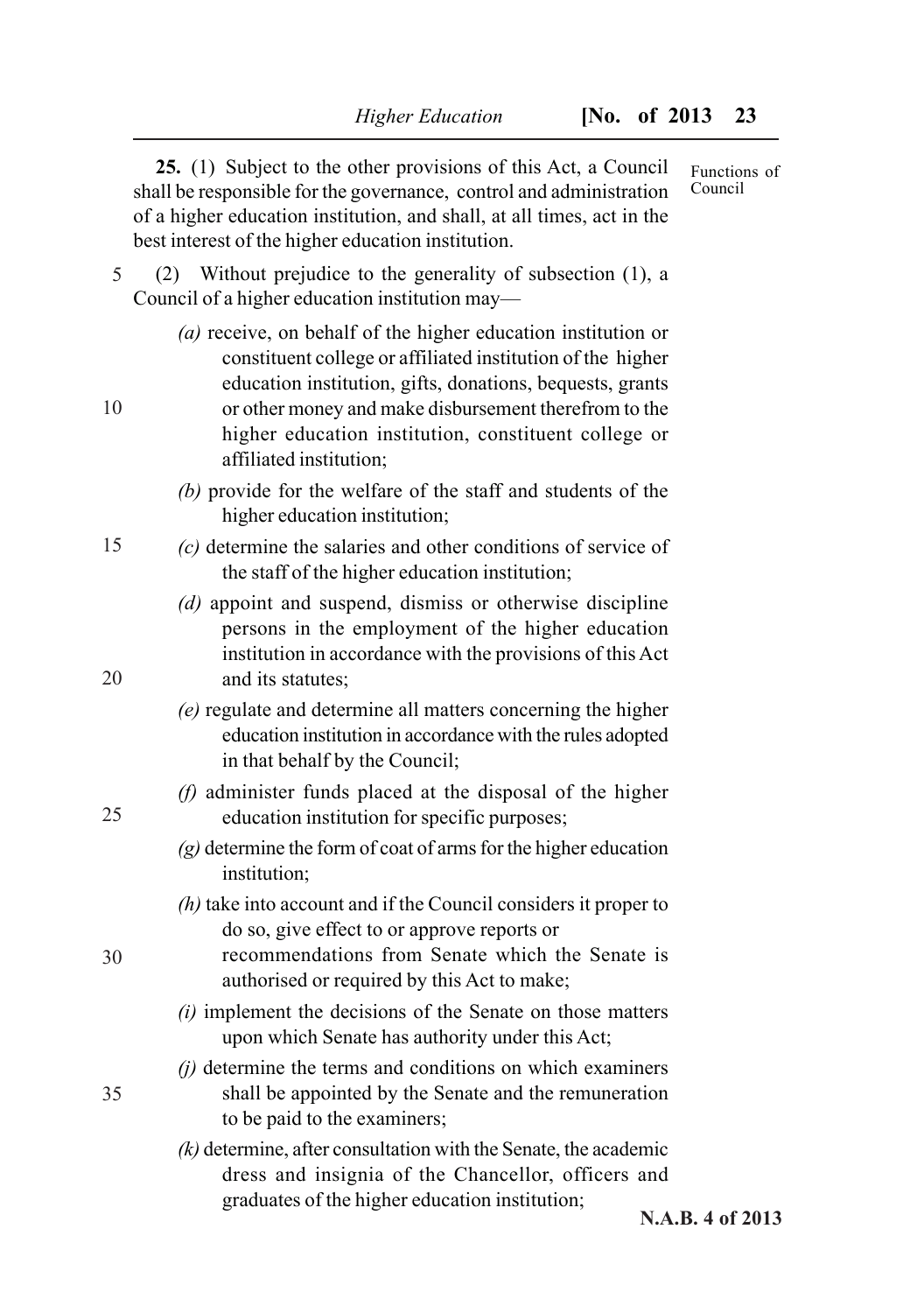- *(l)* call for, receive and consider reports from the ViceChancellor on the operation of the higher education institution;
- *(m)* enter into, vary, carry out or rescind contracts on behalf of the higher education institution; 5
- *(n)* determine all fees for the higher education institution;
- *(o)* establish administrative or service sections or units of the higher education institution as it considers necessary; and
- *(p)* do any other things which are necessary or conducive to 10 the performance of its functions under this Act.

Management of property of public higher education institution

**26.** (1) All the funds, assets and property, movable and immovable, of a public higher education institution shall be managed and utilised by the public higher education institution in accordance with this Act and in such manner and for such purposes as shall 15 promote the best interests of the public higher education institution.

(2) The Council may, with the approval of the Minister and subject to such conditions, if any, as the Minister may impose, charge or dispose of the immovable property of a public higher education institution.

20

Restriction on execution against property of public higher education institution

**27.** Notwithstanding anything to the contrary contained in any written law, where any judgment or order has been obtained against a public higher education institution, no execution or attachment, or process of any nature, shall be issued against the public higher education institution or against its property, but the ViceChancellor 25 shall cause to be paid out of the revenues of the public higher education institution, such amounts as may, by the judgment or order, be awarded against the public higher education institution to the person entitled to the moneys.

**28.** A higher education institution shall have a Chancellor and 30 staff as specified in the Third Schedule.

**29.** (1) A higher education institution shall adopt statutes to govern its administration.

(2) A higher education institution may amend or vary its statutes. 35

(3) A higher education institution shall, within seven days of the adoption, issuance or variation of a statute under this section, lodge a copy of the statute with the Authority.

**N.A.B. 4 of 2013**

Chancellor and staff

Statutes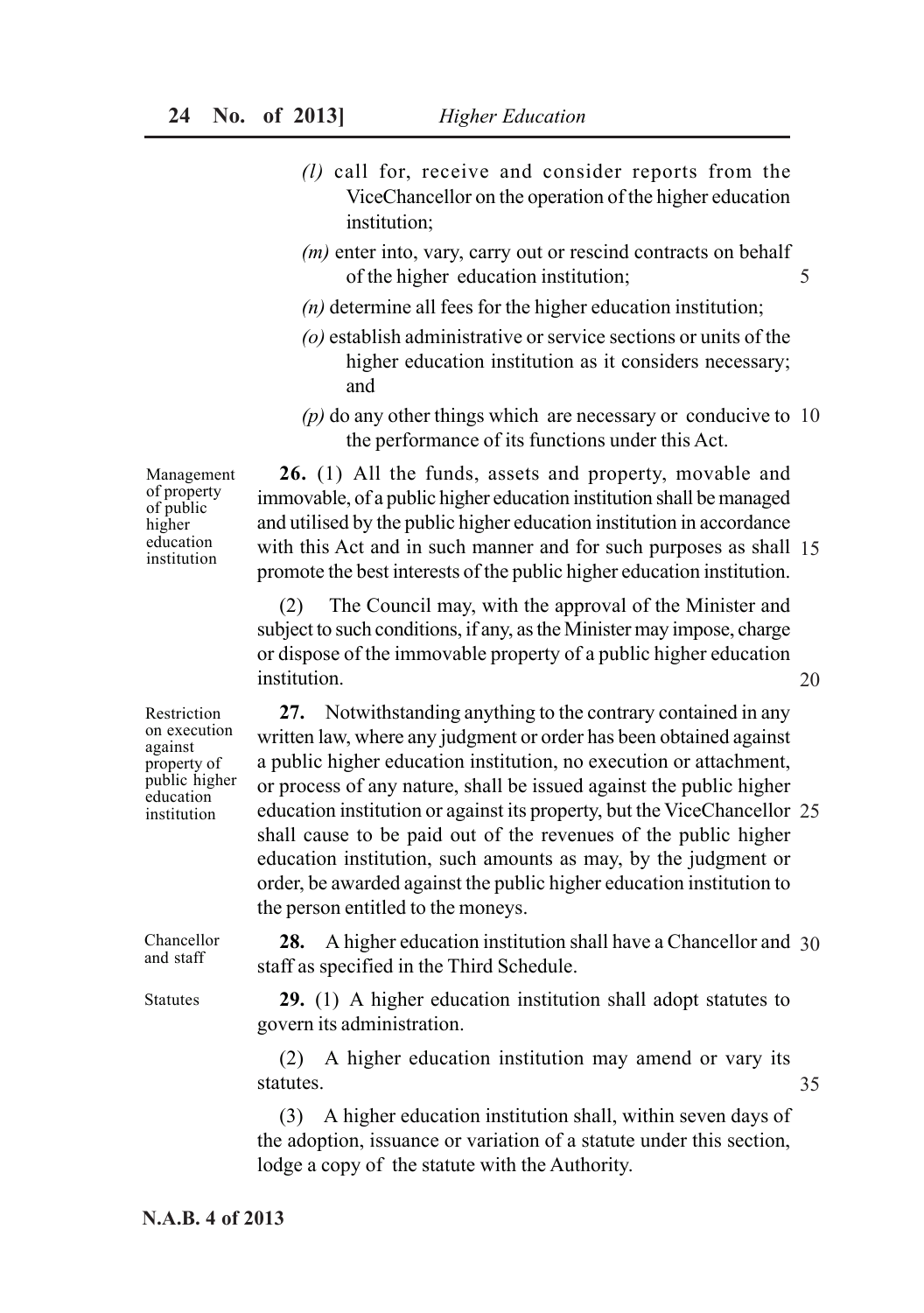|    | <b>30.</b> (1) A higher education institution may—                                                                                                                                                                                                                                                                                                                                                                                                                  | Degrees and                                                  |  |
|----|---------------------------------------------------------------------------------------------------------------------------------------------------------------------------------------------------------------------------------------------------------------------------------------------------------------------------------------------------------------------------------------------------------------------------------------------------------------------|--------------------------------------------------------------|--|
|    | (a) confer such degrees as may be specified in its statutes;<br>$(b)$ award such academic distinctions as many be specified in<br>its statutes; and                                                                                                                                                                                                                                                                                                                 | other<br>academic<br>awards                                  |  |
| 5  | (c) provide such lectures and instructions for persons who<br>are not students of the higher education institution as it<br>may determine and grant certificates to such persons.                                                                                                                                                                                                                                                                                   |                                                              |  |
|    | A higher education institution may grant honorary degrees<br>(2)<br>and other similar awards in accordance with its statutes.                                                                                                                                                                                                                                                                                                                                       |                                                              |  |
| 10 | A higher education institution shall conduct its examinations<br>31.<br>in such manner as its statutes may prescribe, except that for degree<br>examinations and any other qualifying examinations, the higher<br>education institution shall appoint at least one external examiner<br>for each academic programme.                                                                                                                                                | Examinations                                                 |  |
| 15 | 32. (1) The Minister may, where a Council of a public higher<br>education institution fails, refuses or neglects to perform its functions<br>under this Act, in writing, dissolve the Council.                                                                                                                                                                                                                                                                      | Dissolution<br>of Council<br>of public<br>higher             |  |
|    | The Minister shall, during the period when the Council is<br>(2)<br>dissolved, appoint a caretaker committee which shall exercise the<br>20 powers, functions and duties of the Council.                                                                                                                                                                                                                                                                            | education<br>institution                                     |  |
|    | 33. (1) A member of the academic or administrative staff of a<br>higher education institution aggrieved with the decision of the<br>Council may, within fourteen days of the date of service of the<br>decision, appeal to the High Court.                                                                                                                                                                                                                          | Appeals<br>from Council<br>decision                          |  |
| 25 | A member of the academic or administrative staff of a higher<br>(2)<br>education institution removed from office or employment by the<br>Council shall remain suspended until the expiration of the period<br>of appeal.                                                                                                                                                                                                                                            |                                                              |  |
|    | The date of removal from office for the member referred to<br>(3)<br>30 in subsection (3) shall be the date on which the period allowed<br>under that subsection expires.                                                                                                                                                                                                                                                                                           |                                                              |  |
|    | <b>34.</b> (1) Subject to subsection (2), where any person who is<br>employed by a higher education institution on full time basis or<br>who is teaching or carrying out research at the higher education<br>35 institution makes any discovery, invention or improvement in the<br>course of that person's duties, the higher education institution<br>shall be deemed to be owner, for all purposes, of the rights in the<br>discovery, invention or improvement. | Rights of<br>Council in<br>discoveries<br>and<br>consultancy |  |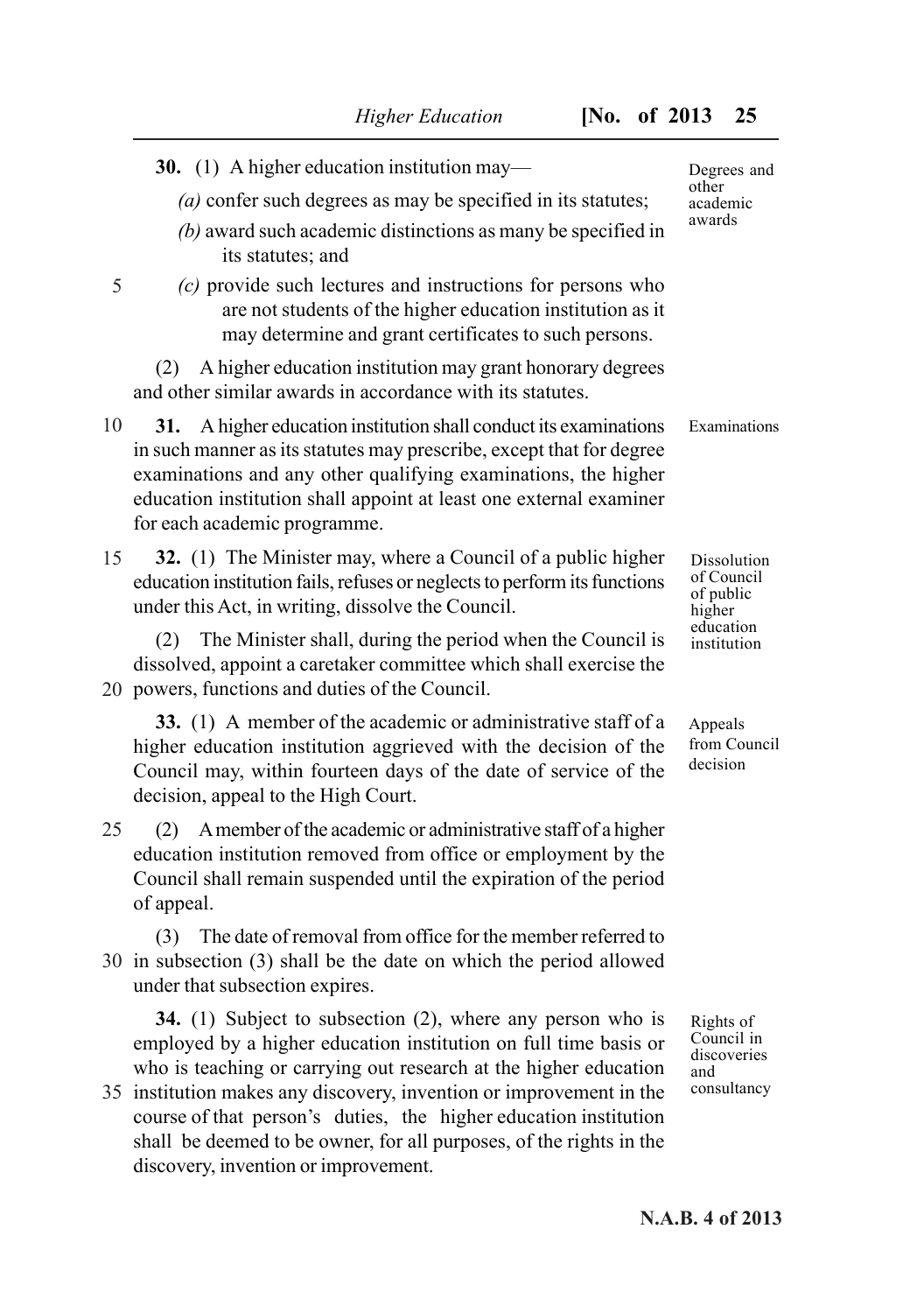(2) A higher education institution may pay to a person who makes a discovery, invention or improvement under subsection (1) any bonus, fee or royalty therefor, or make such arrangement for that person to share in the profits derived therefrom, as the higher education institution may determine.

### *Division 2 Senate*

**35.** (1) There shall be a Senate for a higher education institution which shall be the supreme academic authority of the higher education institution.

(2) The Third Schedule applies to Senates.

**36.** (1) Subject to the other provisions of this Act, the Senate shall organise, control and direct the academic work of a higher education institution, both in teaching and research, and shall have control and general direction of the standards of education, assessment and research within the higher education institution. Functions of 15

> (2) Without prejudice to the generality of subsection (1), the Senate shall—

- *(a)* determine the academic policy of the higher education institution and advise the Council on the provision of facilities to carry out the policy; 20
- *(b)* direct and determine the programme of instruction and the structure of degree courses within the higher education institution;
- *(c)* regulate and determine the requirements for the admission of persons to the higher education institution and to  $25$ courses of study in the higher education institution and their continuance in such courses;
- *(d)* regulate all higher education institution examinations and the standard of proficiency to be attained in such examinations; 30

*(e)* appoint examiners;

- *(f)* award degrees and make other awards and distinctions of the higher education institution, except that honorary degrees shall be awarded on the recommendation of an honorary degree committee established by the 35 Senate;
- *(g)* award scholarships and prizes administered by the higher education institution;
- *(h)* constitute professorial chairs, readerships and other academic offices and abolish or suspend any such office; 40

Senate

Senate

10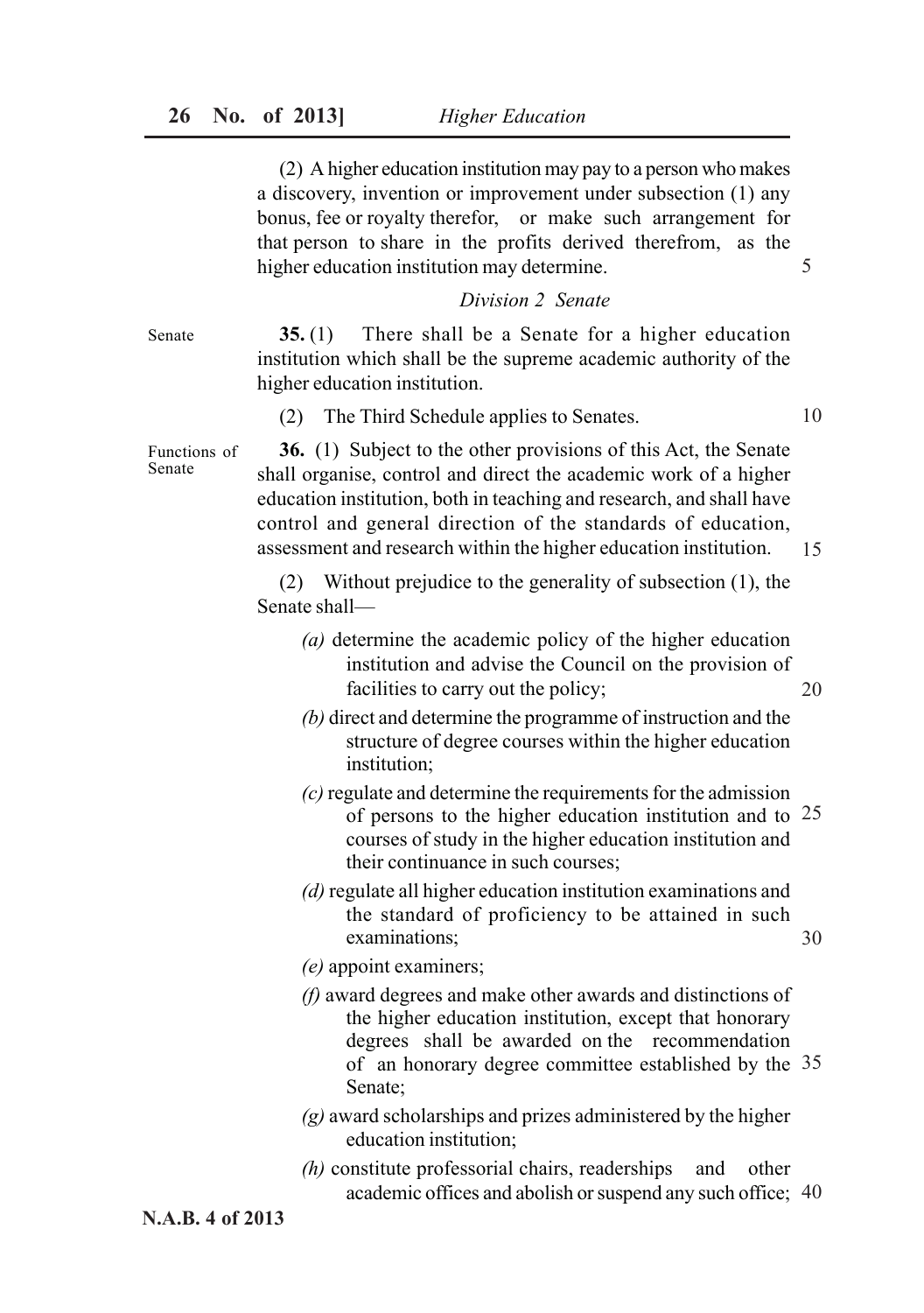*(i)* make recommendations to the Council with respect to—

- (i) the establishment of new schools, institutes, bureaux or similar bodies within the higher education institution;
- (ii) the amalgamation of any of the existing schools, institutes, bureaux or similar bodies within the higher education institution;
- (iii) the division of any school, institute, bureau or similar body within the higher education institution into two or more schools, institutes, bureaux or similar bodies; and
- (iv) the abolishing or alteration of any school, institute, bureau or similar body;

*(j)* approving, reviewing, amending, referring back, controlling or disallowing any act relating to the academic affairs of any school, institute, bureau or similar body within the higher education institution or giving direction to any school, institute, bureau or similar body; and

*(k)* regulate its own procedure and the conduct of its meetings.

(3) The Senate may deprive any person of any degree or other award of the higher education institution which has been conferred upon such person if, after due inquiry, the person is shown to have engaged in fraudulent or dishonourable conduct in obtaining that award. 20

25

5

10

15

(4) A person aggrieved with the decision of the Senate under subsection (3) may, within thirty days of the service of the decision of Senate, appeal to the Council.

(5) A person aggrieved with the decision of the Council under subsection (4) may, within thirty days of the service of the decision, 30 appeal to the High Court.

(6) The Senate shall make an academic budget which shall be approved by the Council.

(7) The Senate shall make regular reports to the Council regarding the performance of its functions.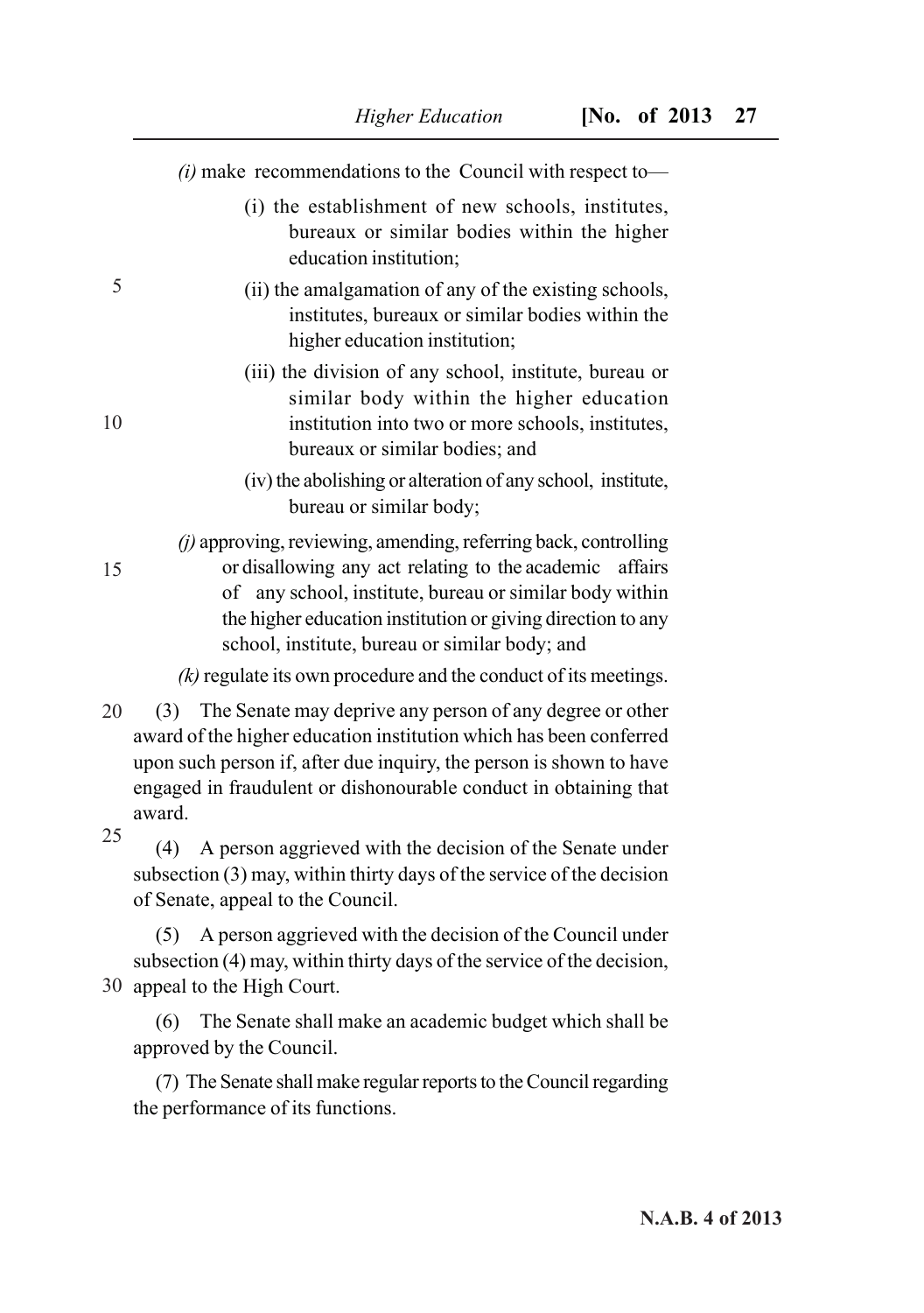### PART VI

# TRANSFORMATION, AMALGAMATION AND CLOSURE OF HIGHER EDUCATION INSTITUTIONS

Affiliation to public higher education institution

**37.** (1) The Minister may, on the recommendation of the Senate of a public higher education institution, approve the affiliation with 5 the public higher education institution of any college or other educational institution, within or outside Zambia, which has concluded an agreement to become affiliated with the public higher education institution.

(2) Where a college or other educational institution is affiliated 10 with a public higher education institution under subsection (1)—

- *(a)* the Council shall appoint two representatives of the public higher education institution on the decision making body of the affiliated institution;
- *(b)* the affiliated institution shall appoint a representative on 15 the board of studies of the most closely related school of the public higher education institution;
- *(c)* the Senate shall, after receiving a report from the relevant school, approve the entrance requirements, the syllabi and the academic regulations of the affiliated institution 20 in those areas of study for which the public higher education institution is providing certification;
- *(d)* the Council of the public university shall be consulted on the qualifications of the members of staff appointed at the affiliated institution to teach in the areas of study for 25 which the public higher education institution provides certification;
- *(e)* the Senate of the public higher education institution shall moderate examination papers and examination scripts of the affiliated institution in the areas of study for which 30 the public higher education institution provides certification;
- *(f)* the qualifications of the affiliated institution for which certification is granted by the public higher education institution shall be joint qualifications of the public higher 35 education institution and affiliated institution and be awarded at a special ceremony to be held at the affiliated institution with the participation of the public higher education institution's representatives;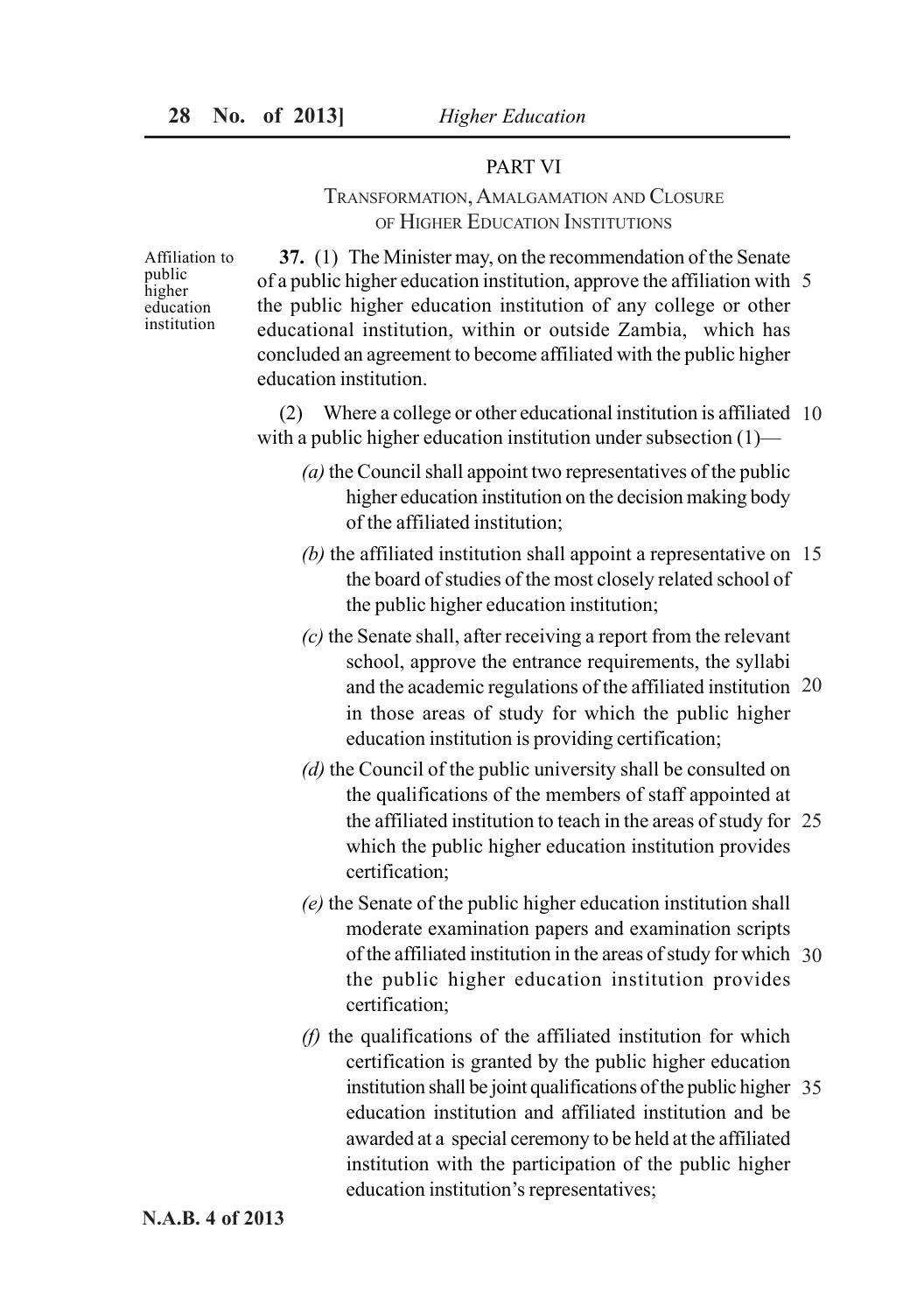- *(g)* all qualifications certified by the public higher education institution shall be signed by the Vice-Chancellor or Registrar of both the public higher education institution and the affiliated institution; and
- *(h)* the public higher education institution may determine whether, and at what entry level, students shall be admissible to further studies at the public higher education institution.

(3) An affiliated institution may establish special relationships 10 with the public higher education institution it is affiliated to, particularly in the fields of staff and student exchange, priority admission for postgraduate work, joint financing and research projects.

**38.** (1) The Minister may, on the recommendation of the Council 15 of a public higher education institution, by statutory order—

- *(a)* establish any college or educational institution as a constituent college or institution of a public higher education institution; or
- 

5

*(b)* declare any existing college or educational institution as a constituent college or institution of a public higher education institution.

(2) The Council of a public higher education institution shall, where the Minister establishes or declares an educational institution as a constituent college or institution of the public higher education

institution— 25

20

- *(a)* appoint a Principal for the constituent college or institution; and
- *(b)* appoint the members of the academic and administrative staff and other employees of the constituent college or institution.

(3) Where the Minister makes an order under subsection (1), the Minister shall, by the same or a subsequent order —

*(a)* in consultation with the Council, appoint not more than eleven members of the board and set out the functions of the board; and

35

30

*(b)* make provision for—

(i) the vesting of the property of the educational institution in the public higher education institution;

Constituent college of public higher education institution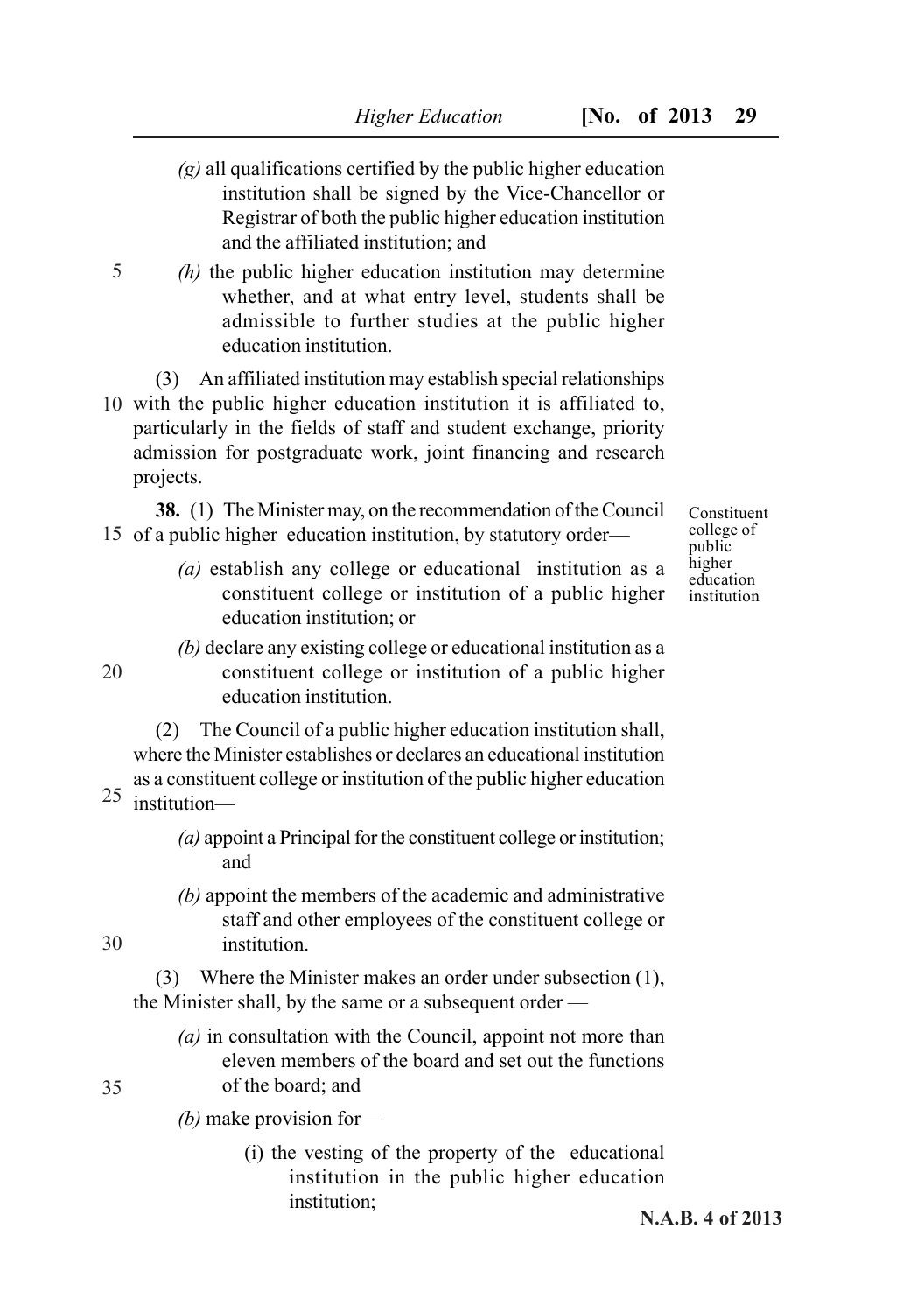- (ii) the transfer of the academic or administrative staff or other employees of the educational institution to the service of the public higher education institution; and
- (iii) the payment of terminal benefits of the academic 5 or administrative staff or employees of the educational institution whose services are not transferred to the public higher education institution.

(4) Where provision is made in an order under this section 10 for the vesting of any property of an educational institution in a public higher education institution, the property to which that order relates shall, by virtue of that order, and without further assurance, vest in the public higher education institution.

Merger of public higher education institutions

**39.** (1) Subject to subsection (2), the Minister may, after 15 consultation with the Authority, by notice published in the *Gazette*, merge two or more public higher education institutions into a single public higher education institution.

(2) The Minister shall, where the Minister intends to merge two or more public higher education institutions in accordance with 20 subsection (1)—

- *(a)* give written notice to the Councils concerned of the intention to merge the public higher education institutions;
- *(b)* publish the notice, giving reasons for the proposed merger, 25 in at least one daily newspaper of general circulation in Zambia;
- *(c)* give the Councils of the public higher education institutions concerned and any other interested person an opportunity to make representations within ninety days from the date 30 of the notice referred to in paragraph *(b);*
- *(d)* consider any representations made by a public higher education institution or any other interested person; and
- *(e)* be satisfied that the employers at the public higher education institution concerned have complied with their 35 obligations in terms of the applicable labour law.

(3) The Minister shall, in the notice referred to in subsection (1), establish an interim council, for a period not exceeding six months, to perform the functions relating to the governance of a public higher education institution concerned, except the making of 40 a statute.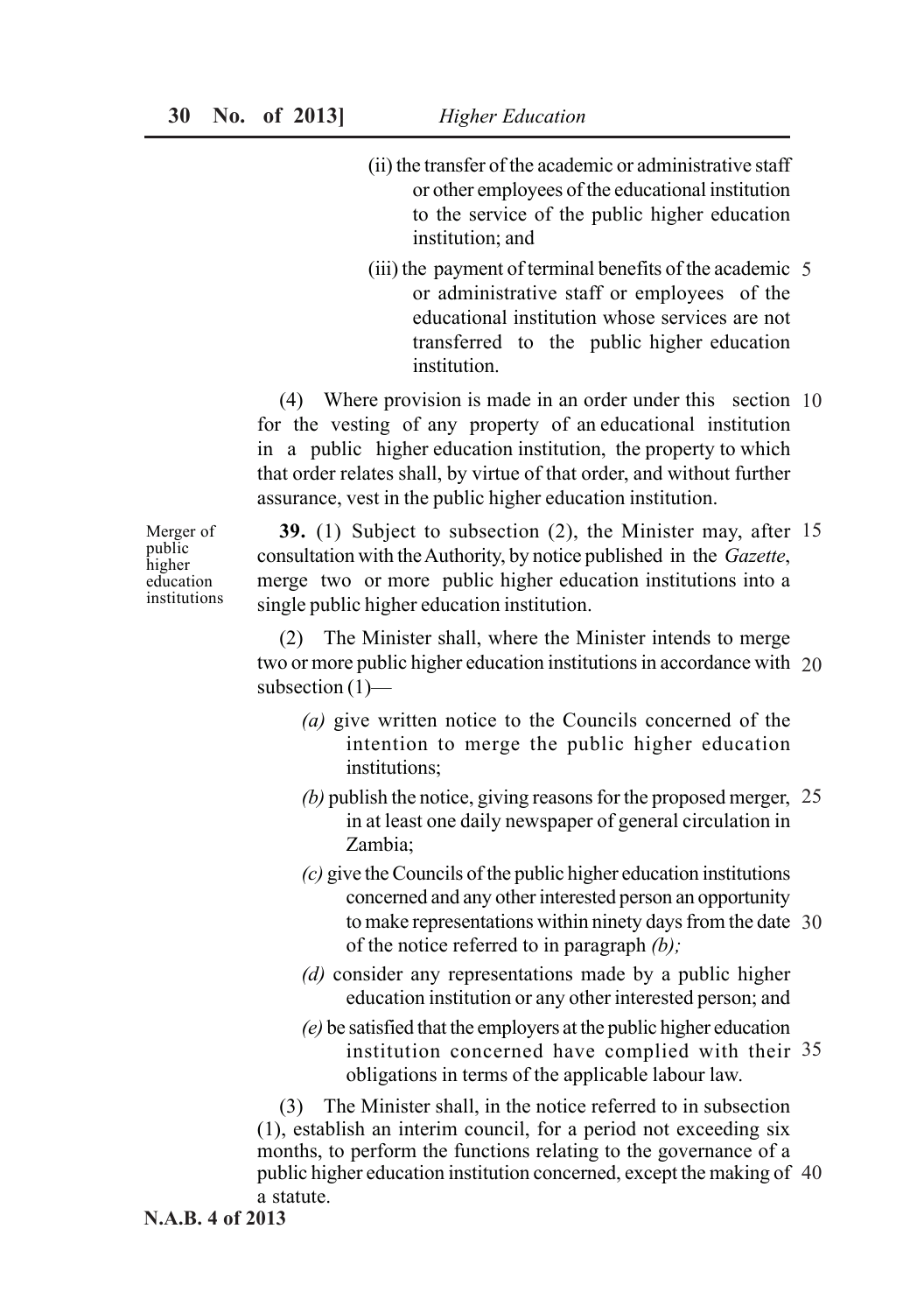(4) The Minister may extend the term referred to in subsection (3) for a further final term not exceeding six months.

(5) The interim council appointed under subsection (3) shall consist of—

*(a)* a chairperson; and 5

*(b)* four other members.

(6) The members appointed under paragraph *(b)* of subsection  $(5)$ —.

- *(a)* shall be appointed by the Minister from nominations received from the public higher education institution concerned; and
- *(b)* shall not include any member of staff or student from the public higher education institution concerned.
- (7) The interim council shall coopt three members of the interim management referred to in paragraph *(a)* of subsection (8) and those 15 members shall not have voting powers.

(8) The interim council shall, in addition to the functions provided in subsection (3)—

*(a)* appoint an interim body to manage the daytoday activities of the public higher education institution;

- *(b)* ensure that a council is constituted in terms of the statute; and
- *(c)* ensure that such other structures as may be determined in the statute are constituted.
- **40.** (1) The Minister may, after consultation with the Authority, by notice in the *Gazette*, close a public higher education institution, where the public higher education institution 25
	- *(a)* is not operated in accordance with the provisions or requirements of this Act;
- *(b)* does not have fulltime instructors while in session, except by distance education; 30
	- *(c)* is used in a manner that is detrimental to the interests of the learners, public peace and security, good governance or the health and security of the learners; or
- *(d)* has ceased to provide the facility or service for which it was established. 35

(2) The Minister may close a public higher education institution, for a specified period, on grounds of health or public disorder.

20

Closure of public higher education institution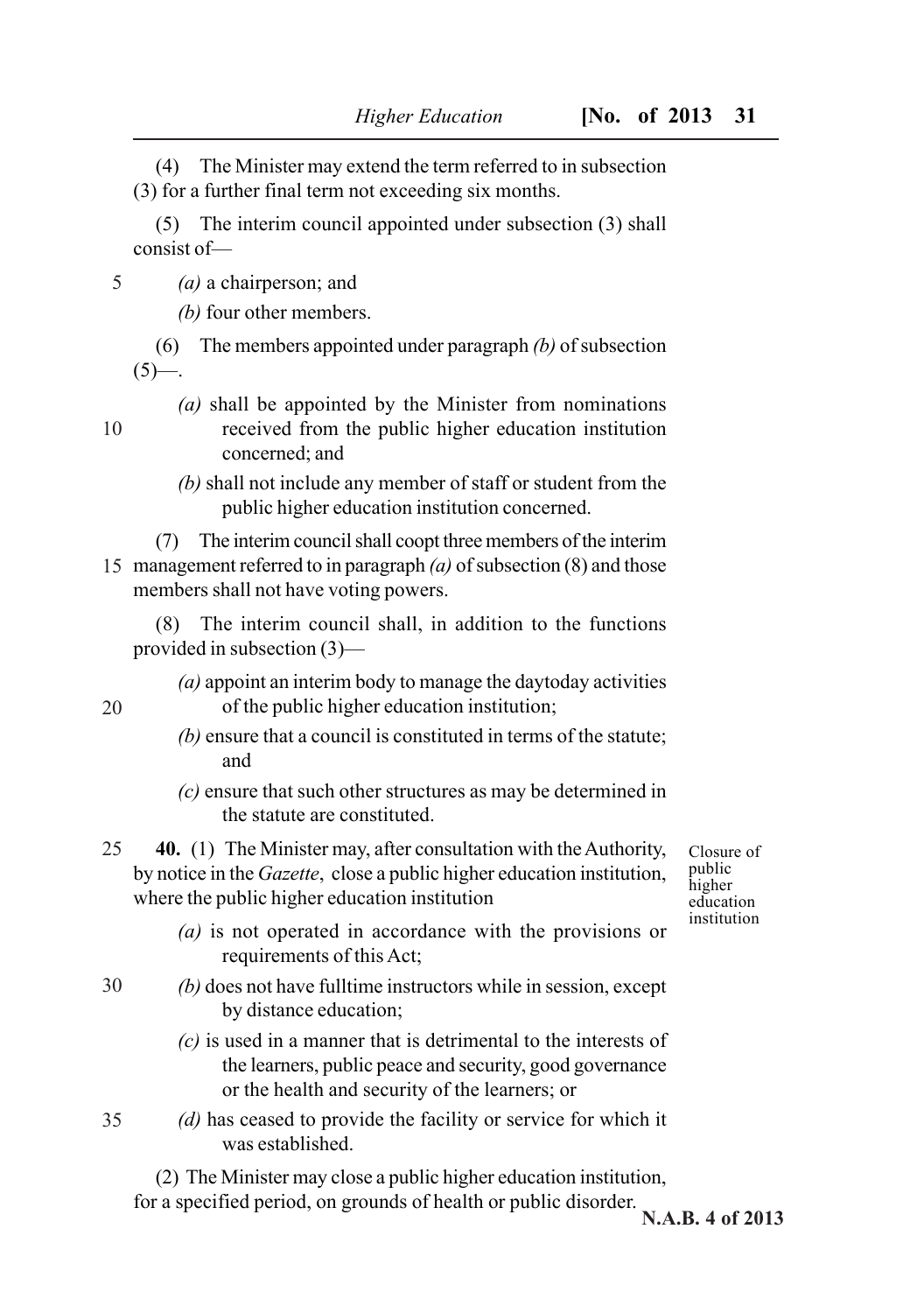(3) Where a public higher education institution is closed under subsection (1), all the assets and liabilities of the public higher education institution shall, after the closure, be dealt with according to this Act or any other written law and any assets remaining after the payment of all liabilities shall vest in the Government.

Closure of private higher education institution

**41.** (1) The Authority may close a private higher education institution, for a specified period, on grounds of health or public disorder.

(2) Notwithstanding any other provisions of this Act, where a private higher education institution is deregistered, the Authority 10 may, in the national interest, after giving the proprietor the right to be heard, direct that the private higher education institution be operated under the management and control of the competent person, in this section refer to as the " statutory manager ".

(3) A statutory manager shall be appointed by the Authority 15 for such period and upon such terms and conditions as the Authority may determine.

(4) A statutory manager shall, during the term of appointment, keep the Authority informed on all matters relating to the private higher education institution under the statutory manager's 20 management and control.

(5) Any expenses connected with the appointment of a statutory manager and the management of a private higher education institution by the statutory manager shall be a charge on the revenues of a private higher education institution for which the statutory 25 manager is appointed.

# PART VII

# GENERAL PROVISIONS

**42.** A higher education institution may charge such fees as may be prescribed in its statutes. Fees

**43.** A higher education institution shall keep and maintain such records and provide such information as the Minister may prescribe for purposes of this Act. Keeping of records

**44.** A higher education institution shall in each year, not later than the date prescribed by the Minister, pay to the Authority such 35 annual levy as may be prescribed. Annual levy

30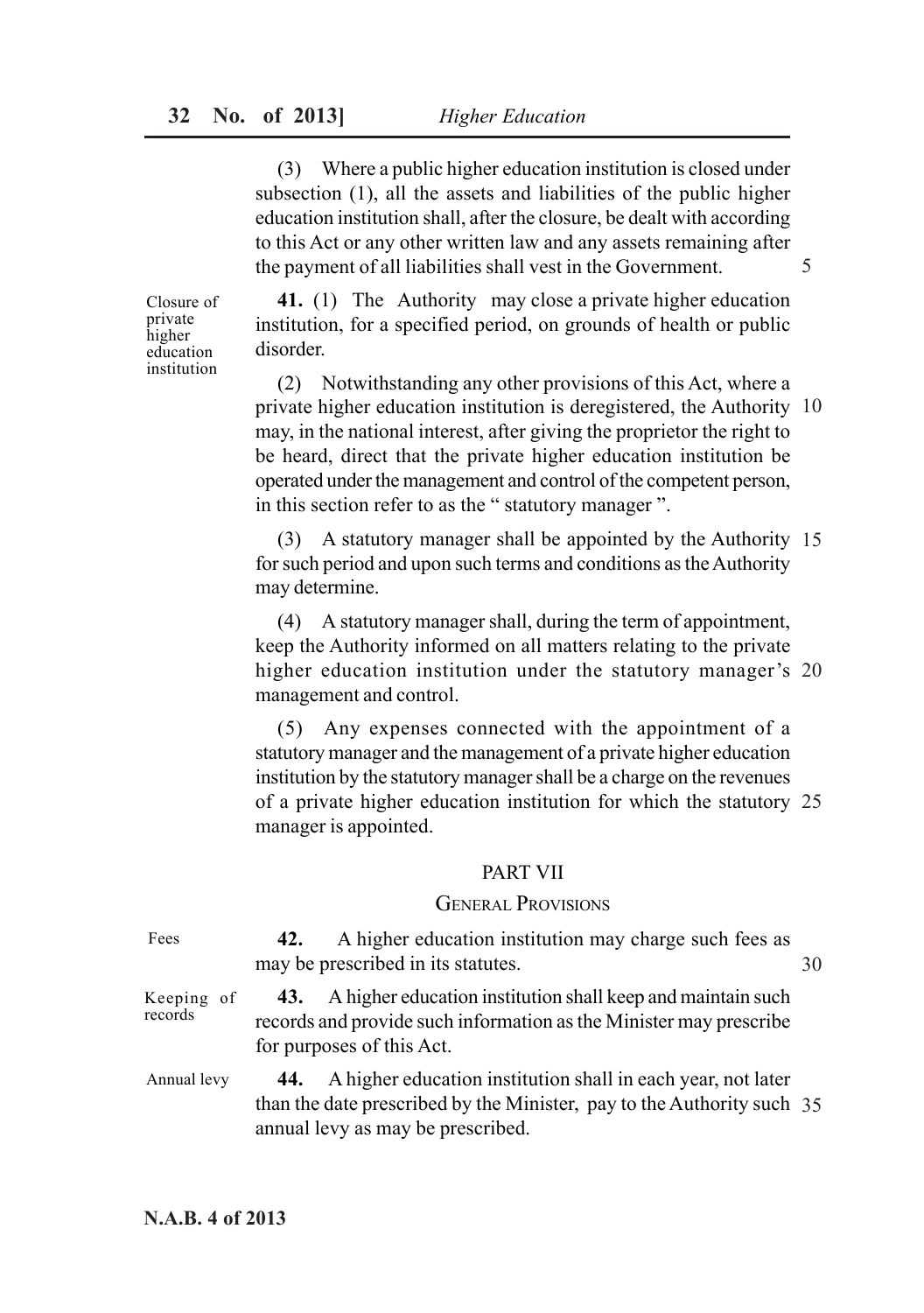**45.** A higher education institution may enter into a publicprivate partnership in accordance with the Public-Private Partnership Act, 2009.

**46.** A person aggrieved with the decision of the Minister under 5 this Act may appeal to the High Court within thirty days of the service of the decision on that person.

**47.** (1) The Authority shall keep or cause to be kept a register of higher education institutions registered or established under this Act in which it shall enter such particulars as may be prescribed.

(2) The register referred to in subsection (1) shall be open to public inspection at such times as the Authority may determine. 10

(3) A person who makes or causes to be made any unauthorised entry, alteration or erasure in the register or in any other certified copy of the register commits an offence and is liable, upon

15 conviction, to a fine not exceeding three thousand penalty units or to imprisonment for a period not exceeding two years, or to both.

**48.** The Authority shall, within the first quarter of every calendar year, publish in the *Gazette* and a daily newspaper of general circulation in Zambia, a list of all higher education 20 institutions registered or established under this Act.

**49.** (1) A person shall not—

*(a)* in any manner, hold out to another person that that person can offer a course of study or part of such course of study as will entitle a person upon successful completion of the course of study to obtain a degree, diploma or certificate that will be recognised by persons in the industry or field to which the degree, diploma or certificate relates;

*(b)* confer any degree or award any diploma or certificate purporting to be a degree, diploma or certificate conferred or awarded by a higher education institution registered under this Act;

- *(c)* without a certificate of registration, establish or operate any institution or organisation as a private higher education institution or use the title
- " university " or "college"; or
	- *(d)* where a higher education institution is not registered, do anything likely to lead people to infer that the higher education institution is registered under this Act.

Publicprivate partnership Act No. 14 of 2009

**Appeals** 

Register of higher education institutions

Publication of higher education institutions

Offences and penalties

30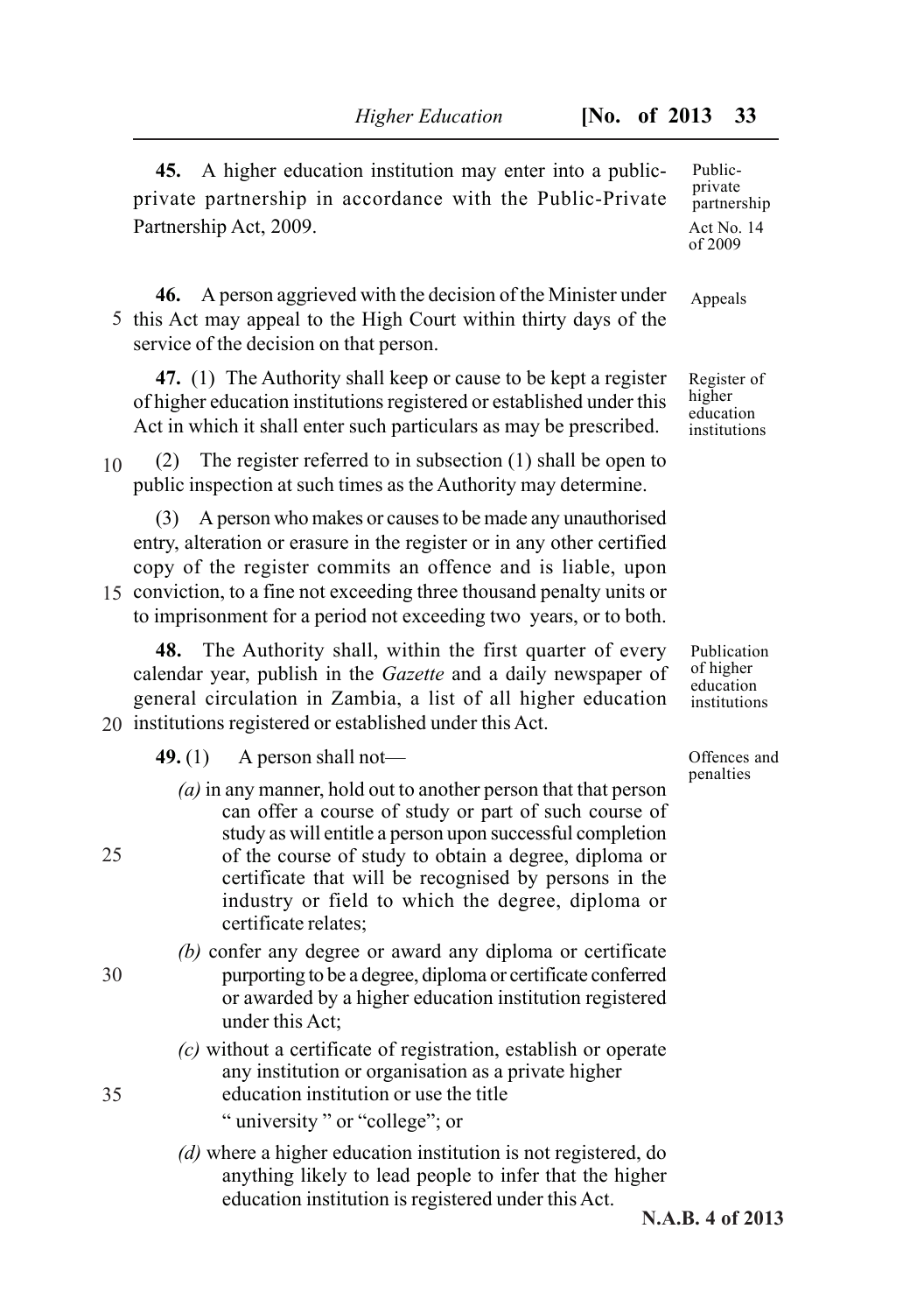(2) A person who contravenes subsection (1) commits an offence and is liable, upon conviction, to a fine not exceeding three million penalty units or to imprisonment for a period not exceeding five years, or to both.

- (3) A person who—
	- *(a)* provides false or misleading information in order to secure an approval, registration, enrolment or any other purpose under this Act;
	- *(b)* breaches any condition or requirement under this Act; or
	- *(c)* publishes, uses as part of the curriculum or distributes, 10 in any manner whatever, any document, matter or material that is immoral, repugnant or contrary to the interests of learners or public policy;

commits an offence and is liable, upon conviction, to a fine not exceeding two million penalty units or to imprisonment for a period 15 not exceeding four years, or to both.

**50.** A person who contravenes any provision of this Act for which no penalty is provided is liable, upon conviction, to a fine not exceeding three hundred thousand penalty units or to imprisonment for a period not exceeding two years, or to both.

**51.** Where an offence under this Act is committed by a body corporate or an unincorporate body, every director or manager of the body corporate or unincorporate body shall be liable, upon conviction, as if the director or manager had personally committed the offence, unless the director or manager proves to the satisfaction 25 of the court that the act constituting the offence was done without the knowledge, consent or connivance of the director or manager or that the director or manager took reasonable steps to prevent the commission of the offence. Offences by corporate or unincorporate

Regulations

**52.** (1) The Minister may, by statutory instrument, prescribe 30 all matters which by this Act are required or permitted to be prescribed, or which are necessary to be prescribed for the carrying out or giving effect to the provisions of this Act.

(2) The Minister may, in consultation with the Authority, by statutory instrument, make regulations providing for—

*(a)* the standard requirements for higher education institutions regarding—

(i) the quality of higher education to be provided;

(ii) the spiritual, moral, social and cultural development of learners; 40

5

General penalty

body

body

20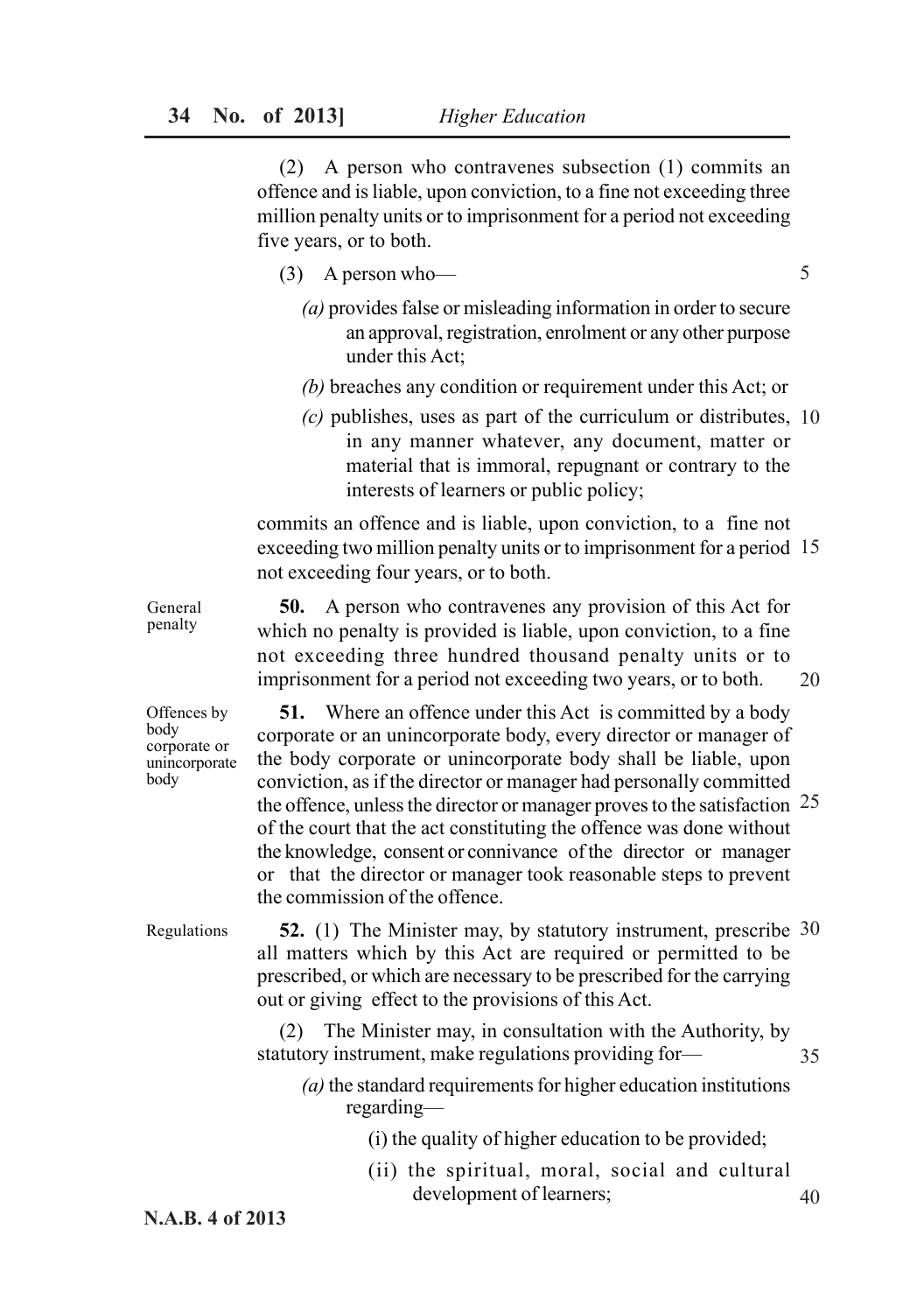- (iii) the welfare, health and safety of learners; and
- (iv) the procedure and manner of dealing with any complaint from any learner, parent or other stakeholder;
- *(b)* the requirements and procedure for registration: 5
	- *(c)* the manner of operating a higher education institution;
	- *(d)* the terms and conditions for the grant of aided status to higher education institutions;
	- *(e)* the conditions and procedure for the closure or deregistration of private higher education institutions;
	- *(f)* the regulation and management of higher education institutions; and
	- (g) any other matter to promote the efficiency and effective management of higher education institutions.

**53.** (1) The University Act, 1999, is hereby repealed. 15

(2) Notwithstanding subsection (1), a Council of a higher education institution existing under the repealed Act shall, within a period of one year from the date of commencement of this Act, comply with the provisions of this Act.

Repeal of Act No. 11 of 1999

Act No. 11 of 1999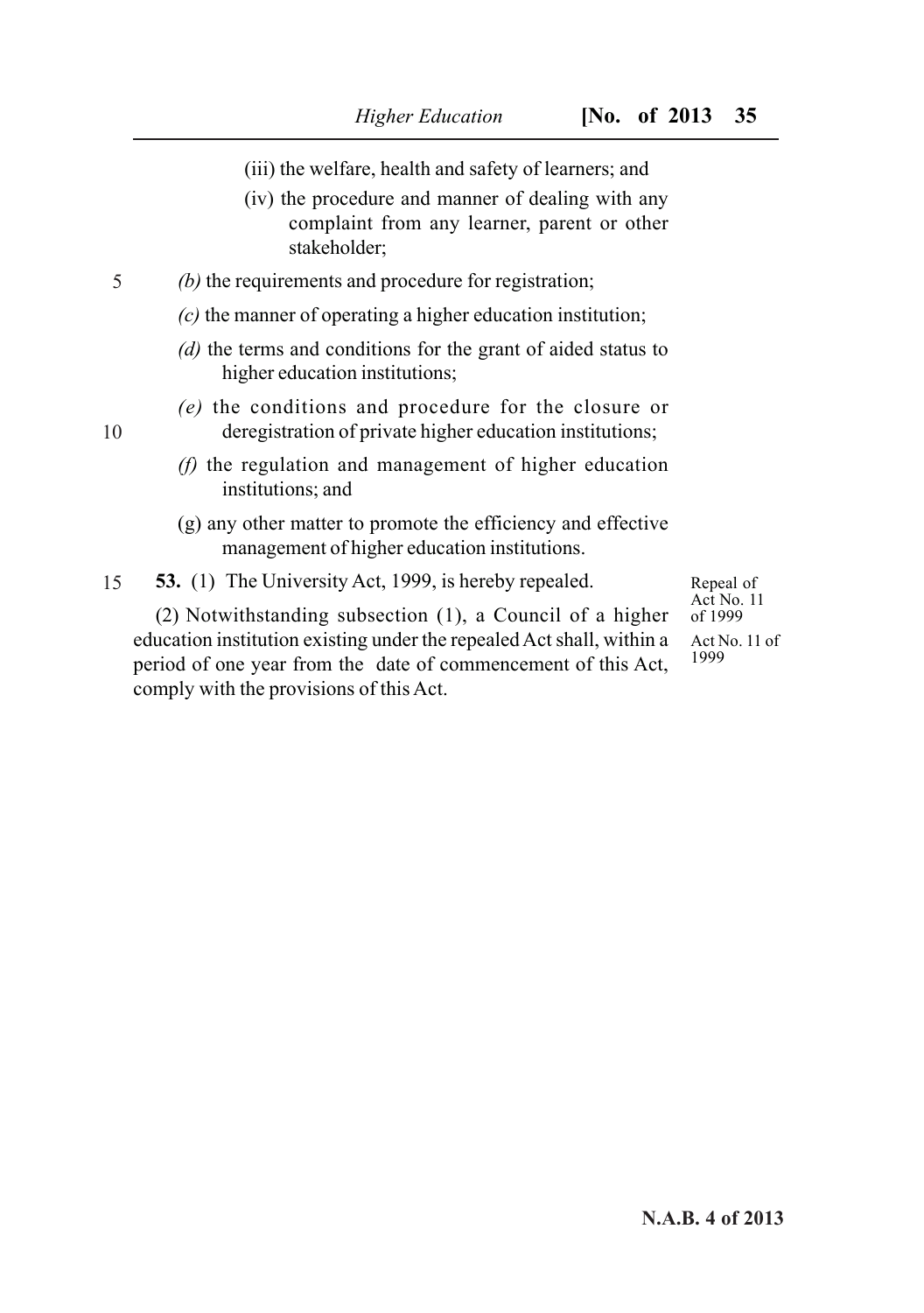Proceedings of Board

# FIRST SCHEDULE

*(Sections 4 (2) and 7(9))*

# ADMINISTRATION OF THE AUTHORITY

### PART I

### THE BOARD OF THE AUTHORITY

5

20

**1.** (1) Subject to the other provisions of this Act, the Board may regulate its own procedure.

(2) The Board shall meet for the transaction of business at least once in every three months at such places and times as the Board may determine. 10

(3) Upon giving notice of not less than fourteen days, a meeting of the Board may be called by the Chairperson and shall be called if not less than onethird of the members so request in writing, except that if the urgency of a particular matter does not permit the giving of notice, a special meeting may be called upon giving a shorter 15 notice.

(4) Six members shall constitute a quorum at any meeting of the Board.

- (5) There shall preside at a meeting of the Board
	- *(a)* the Chairperson;
	- *(b)* in the absence of the Chairperson, the ViceChairperson; or
	- *(c)* in the absence of both the Chairperson and the ViceChairperson, a member of the Board as the members present may elect from amongst themselves for the 25 purpose of that meeting.

(6) A decision of the Board on any question shall be by a majority of the members present and voting at the meeting and, in the event of an equality of votes, the person presiding at the meeting shall have, in addition to a deliberative vote, a casting vote. 30

(7) Where a member is for any reason unable to attend a meeting of the Board, the member may, in writing, nominate another person from the same organisation to attend the meeting in that member's stead and such person shall be deemed to be a member for the purpose of that meeting. 35

(8) The Board may invite any person whose presence, in its opinion, is desirable to attend and participate in the deliberations of a meeting of the Board, but that person shall not have any vote.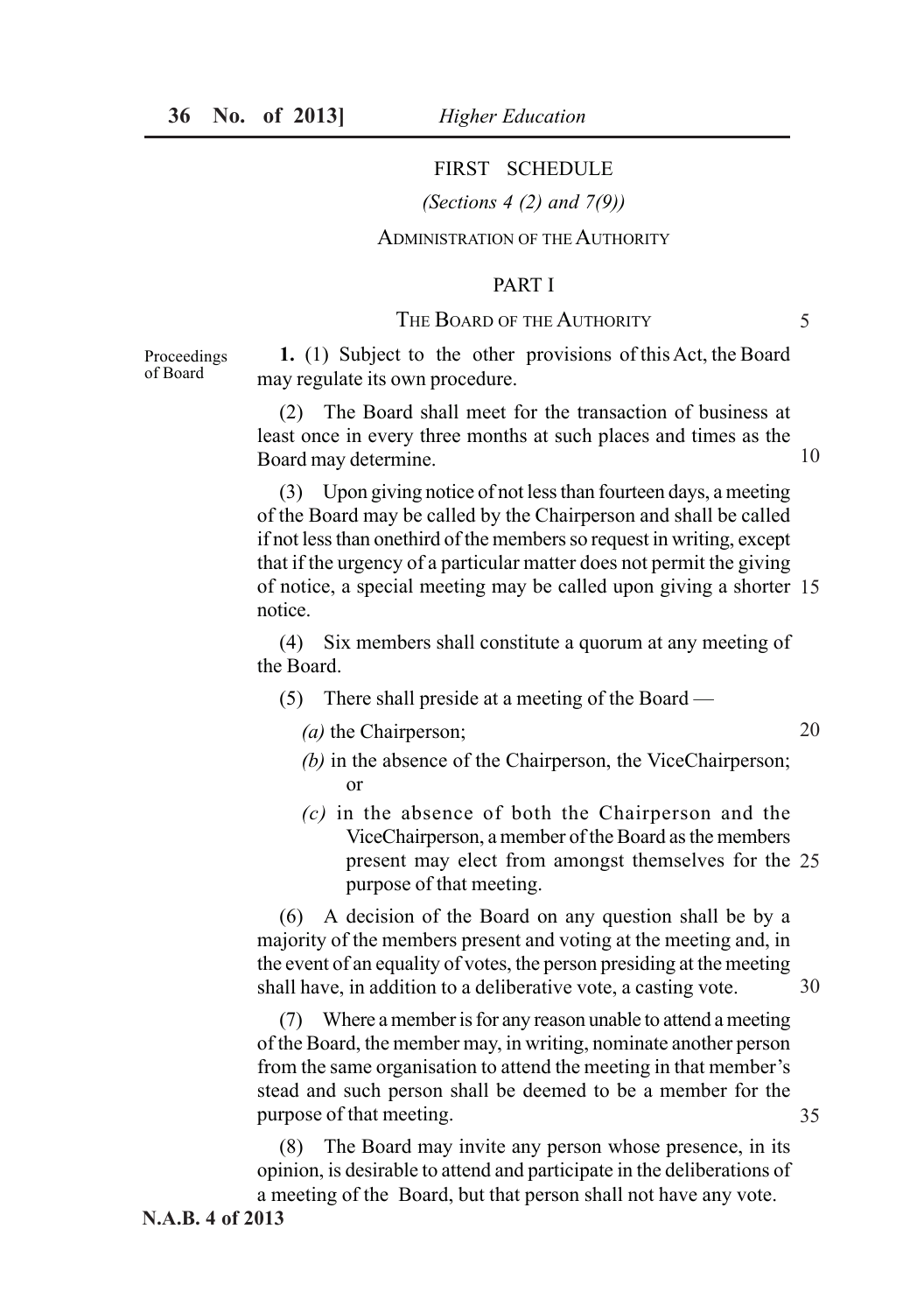(9) The validity of any proceedings, act or decision of the Board shall not be affected by any vacancy in the membership of the Board or any defect in the appointment of any member or by reason that any person not entitled to do so took part in the proceedings.

(10) The Board shall cause minutes to be kept of the proceedings of every meeting of the Board and any committee constituted by the Board. 5

**2.** (1) The Board may, for the purpose of performing its functions under this Act, constitute a committee and delegate to the 10 committee such functions of the Board as it considers necessary.

(2) The Board may appoint, as members of a committee constituted under subparagraph (1), persons who are, or are not, members of the Board, and such persons shall hold office for such period as the Board may determine.

(3) Subject to any specific or general direction of the Board, any committee constituted under this paragraph may regulate its own procedure. 15

**3.** A member of the Board or any committee of the Board shall be paid such allowances as the Minister may determine.

- **4.** (1) If any person is present at a meeting of the Board or a committee of the Board at which any matter and in which matter that person or that person's relative is directly or indirectly interested in a private capacity is the subject of consideration, that person shall, as soon as is practicable after the commencement of the 20
- 25 meeting, disclose that interest and shall not take part in any consideration or discussion of, or vote on any question relating to that matter.

(2) A disclosure of interest made under subparagraph (1) shall be recorded in the minutes of the meeting at which it is made.

**5.** (1) A person shall not, without the consent, in writing, given by, or on behalf of, the Board, publish or disclose to any unauthorised person, otherwise than in the course of that person's duties, the contents of any document, communication or information whatsoever, which relates to, and which has come to the knowledge 30

35 of that person in the course of that person's duties under this Act.

(2) A person who contravenes subparagraph (1) commits an offence and is liable, upon conviction, to a fine not exceeding three hundred thousand penalty units or to imprisonment for a period not exceeding two years, or to both.

Committees of Board

Allowances

Disclosure of interest

Prohibition of publication or disclosure of information to unauthorised persons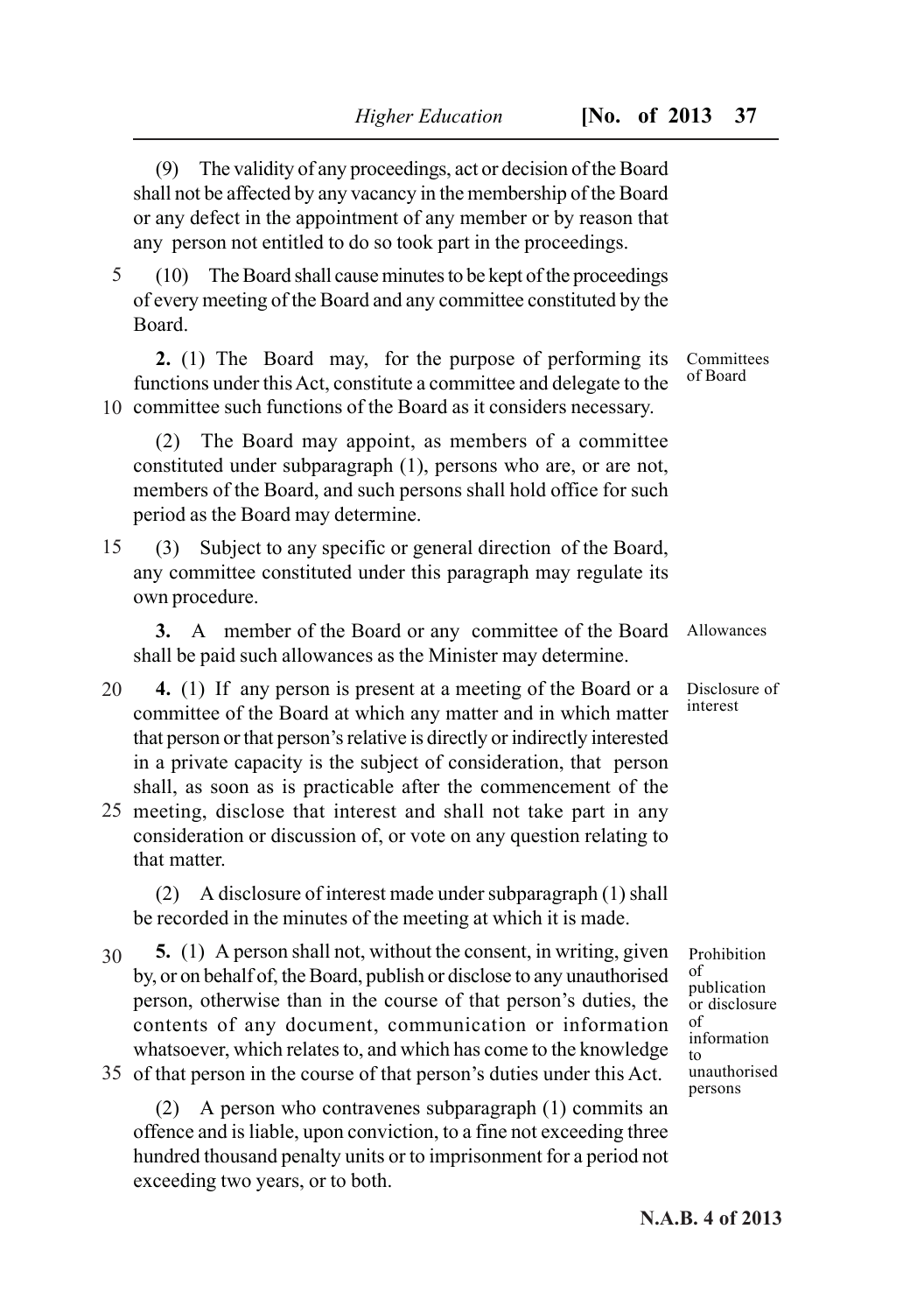(3) A person who, having any information which to the knowledge of that person has been published or disclosed in contravention of subparagraph (1), unlawfully publishes or communicates the information to any other person commits an offence and is liable, upon conviction, to a fine not exceeding three hundred thousand 5 penalty units or to imprisonment for a period not exceeding two years, or to both.

**6.** An action or other proceeding shall not lie or be instituted against a member of the Board, a committee of the Board or a member of staff of the Authority for, or in respect of, any act or 10 thing done or omitted to be done in good faith in the exercise or performance, or purported exercise or performance, of any of the powers, functions or duties conferred under this Act. Immunity

#### PART II

FINANCIAL PROVISIONS

15

| Funds of  |                |  |  |  | 7. (1) The funds of the Authority shall consist of such |  |  |
|-----------|----------------|--|--|--|---------------------------------------------------------|--|--|
| Authority | moneys as may— |  |  |  |                                                         |  |  |

- *(a)* be appropriated by Parliament;
- *(b)* be paid to the Authority by way of fees, grants or donations; or 20
- *(c)* vest in or accrue to the Authority.
- (2) The Authority may—
	- *(a)* subject to the approval of the Minister, accept moneys by way of grants or donations from any source;
	- *(b)* raise by way of loans or otherwise, moneys as the Authority 25 may require for the discharge of its functions; or
	- *(c)*charge and collect fees for services provided by the Authority.
- (3) There shall be paid from the funds of the Authority—
	- *(a)* the salaries, allowances and loans of members of staff of 30 the Authority;
	- *(b)* reasonable travelling, transport and subsistence allowances for members of the Board and any committee of the Board when engaged in the business of the Authority, at such rates as the Minister may determine; and 35
	- *(c)* any other expenses incurred by the Board in the performance of its functions under this Act.

### **N.A.B. 4 of 2013**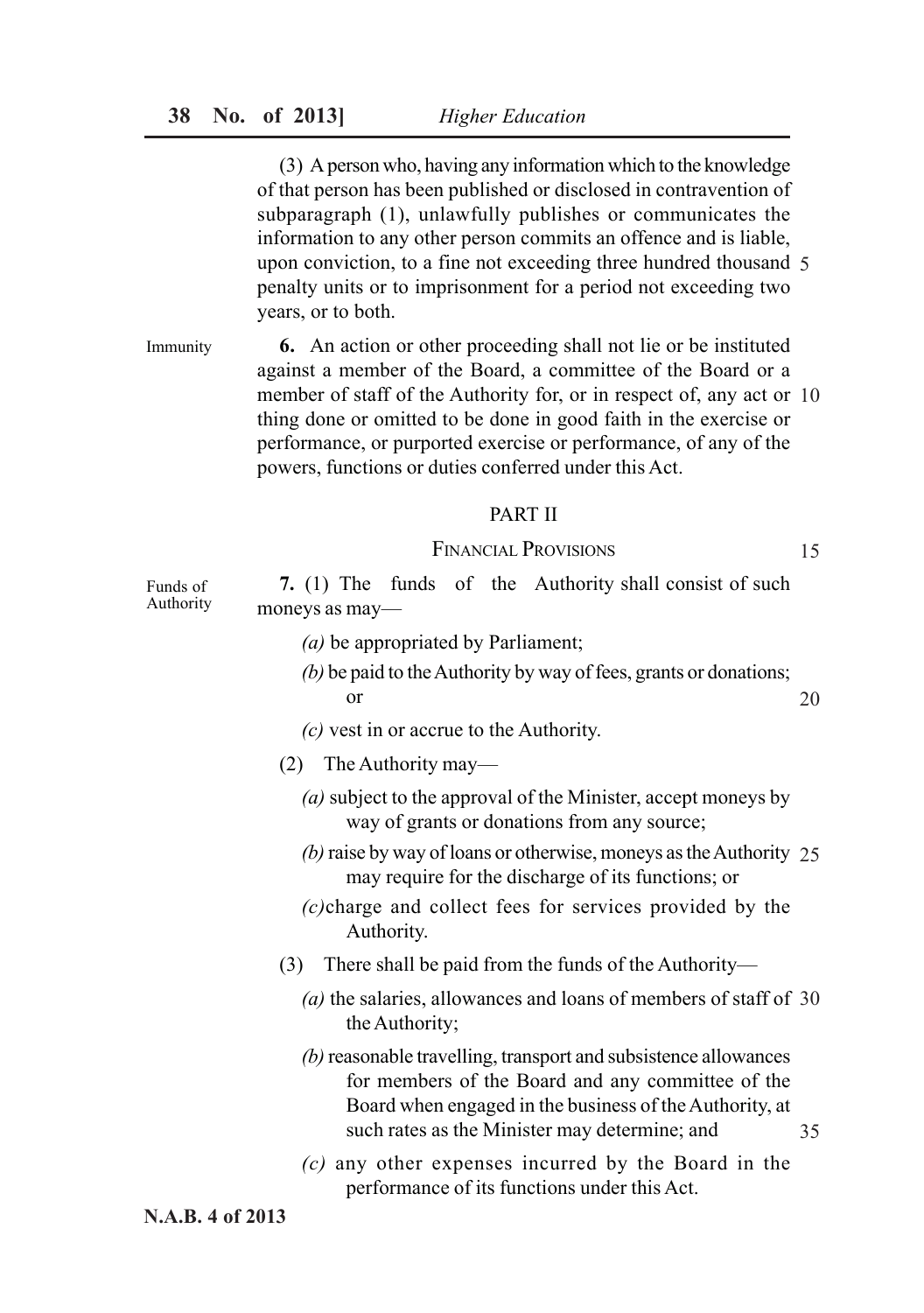(4) The Board may, with the approval of the Minister, invest in such manner as it considers appropriate, funds of the Authority that are not immediately required for the performance of the Authority's functions.

**8.** The financial year of the Authority shall be the period of twelve months ending on 31st December in each year. 5

**9.** (1) The Authority shall cause to be kept proper books of account and other records relating to its accounts.

(2) The Authority shall, within ninety days of the financial year, 10 submit to the Minister a report concerning its activities during the financial year.

(3) The report referred to subparagraph (2) shall include statements of income and expenditure and a statement of affairs or balance sheet.

(4) The accounts of the Authority for each financial year shall be audited by the AuditorGeneral. 15

**10.** (1) As soon as practicable, but not later than six months after the end of the financial year, the Authority shall submit to the Minister a report concerning its activities during that financial year.

(2) The report referred to in subparagraph (1) shall include information on the financial affairs of the Authority and there shall be appended to the report— 20

*(a)* an audited balance sheet;

*(b)* an audited statement of income and expenditure; and

*(c)* such other information as the Minister may require. 25

(3) The Minister shall, not later than seven days after the first sitting of the National Assembly next after the receipt of the report referred to in subparagraph (1), lay the report before the National Assembly.

Annual report

Financial year

audit

Accounts and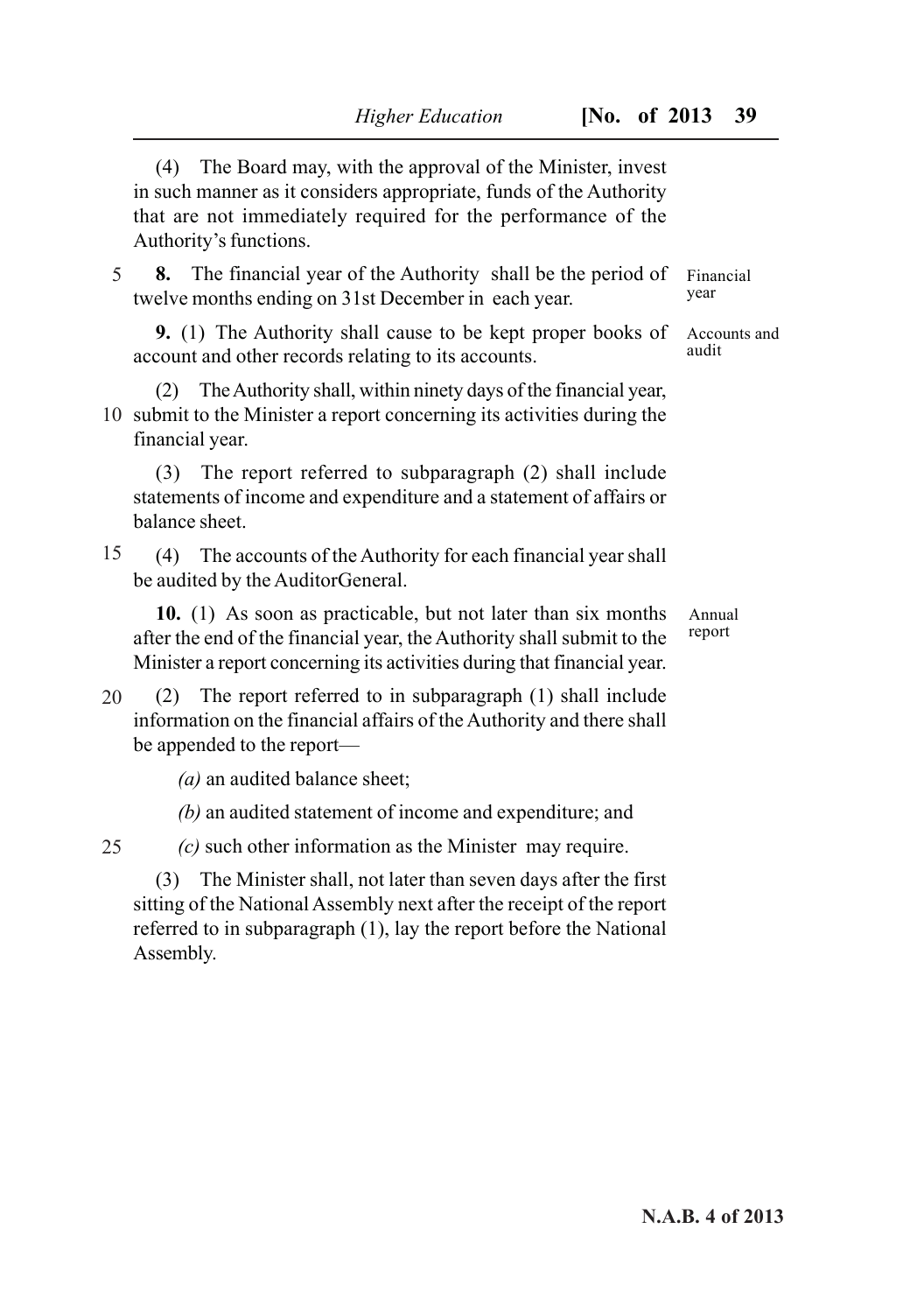of Council

#### SECOND SCHEDULE

### *(Sections 14 (3) and 24(2))*

# ADMINISTRATION OF COUNCIL OF PUBLIC HIGHER EDUCATION INSTITUTION

# PART I

### THE COUNCIL

**1.** A Council shall consist of the following part time members appointed by the Minister: Composition

- *(a)* the Vice-Chancellor, who shall be an *ex-officio* member;
- *(b)* a Deputy Vice-Chancellor who shall be an *ex-officio* member; 10
- *(c)* one member of staff of a local authority in whose area the higher education institution is located, who shall be nominated by the local authority;
- *(d)* two members of the academic staff of the higher education institution who are members of Senate, who shall be 15 nominated by Senate;
- *(e)* one member who is associated with higher education institutions outside the Republic;
- *(f)* one member who is associated with other higher education institutions within the Republic; 20
- *(g)* one member who is a student of the higher education institution, who shall be nominated by the students of the higher education institution in accordance with such election procedure as the students' union may determine;
- *(h)* one person who is a member of the nonacademic staff of 25 the higher education institution, who shall be nominated by the nonacademic staff of the higher education institution in accordance with such election procedure as the nonacademic staff may determine;
- *(i)* one member of the academic staff of the higher education 30 institution, elected by the academic staff of the higher education institution in accordance with such election procedure as the academic staff may determine;
- *(j)* one member who is a graduate of the higher education institution and who is not a member of staff of that higher 35 education institution;
- *(k)* three members representing trade, commerce and the professions, not being employees or students of the higher education institution, public officers or members of

**N.A.B. 4 of 2013**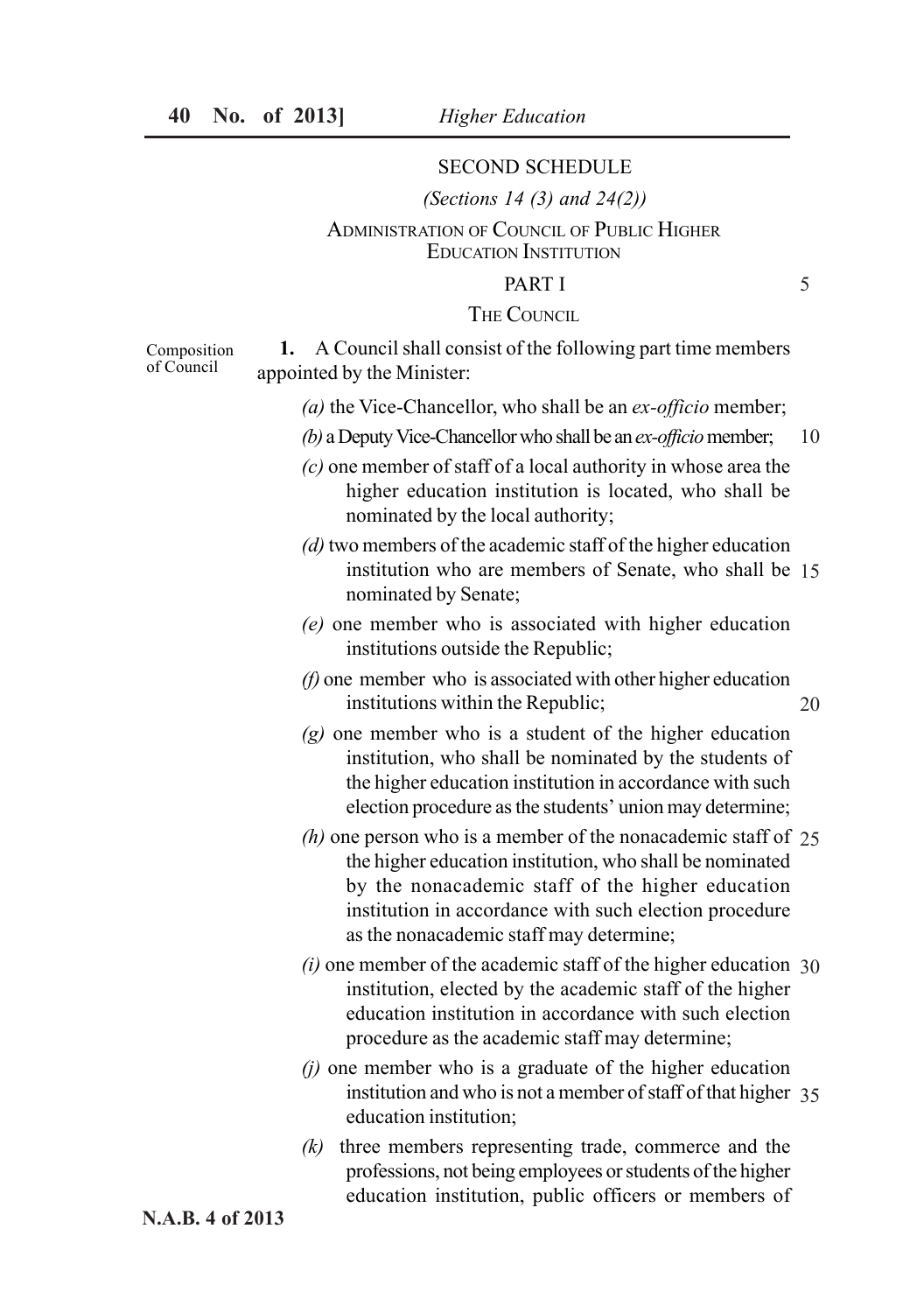Parliament, who shall be nominated by a recognised business or professional association or organisation in accordance with such procedure as the business or professional association may determine;

*(1)* one member of the National Assembly nominated by the Speaker; and

*(m)* one representative each from the Ministries responsible for higher education and finance.

(2) A Council may exercise its powers notwithstanding any 10 vacancy in its membership.

(3) The members of the council shall appoint the Chairperson and ViceChairperson of the Council from among themselves.

(4) The Chairperson and the ViceChairperson of a Council shall hold office for a period of three years and shall be eligible for 15 reelection for a further period of three years.

(5) The Registrar of the higher education institution shall be the Secretary of the Council.

**2.** (1) Subject to the other provisions of this Act, a member of a Council shall hold office for a period of three years but shall be 20 eligible for reappointment for a further period of three years.

Tenure of office and vacancy

(2) Notwithstanding subparagraph (1), the office of a member of a Council becomes vacant—

- *(a)* upon the member's death;
- *(b)* upon the member ceasing to be a representative of the office or body by virtue of which the person became a member;
	- *(c)* if the member is absent, without reasonable excuse, from three consecutive meetings of the Council of which the member had notice, without the prior approval of the Council;
	- *(d)* if the member has a mental disability which makes the member incapable of performing the functions of a member;
	- *(e)* if the member is adjudged bankrupt;
- *(f)* if the member is removed by the Minister; 35
	- *(g)* if the member is convicted of an offence and sentenced to imprisonment for a period exceeding six months without the option of a fine; or

30

25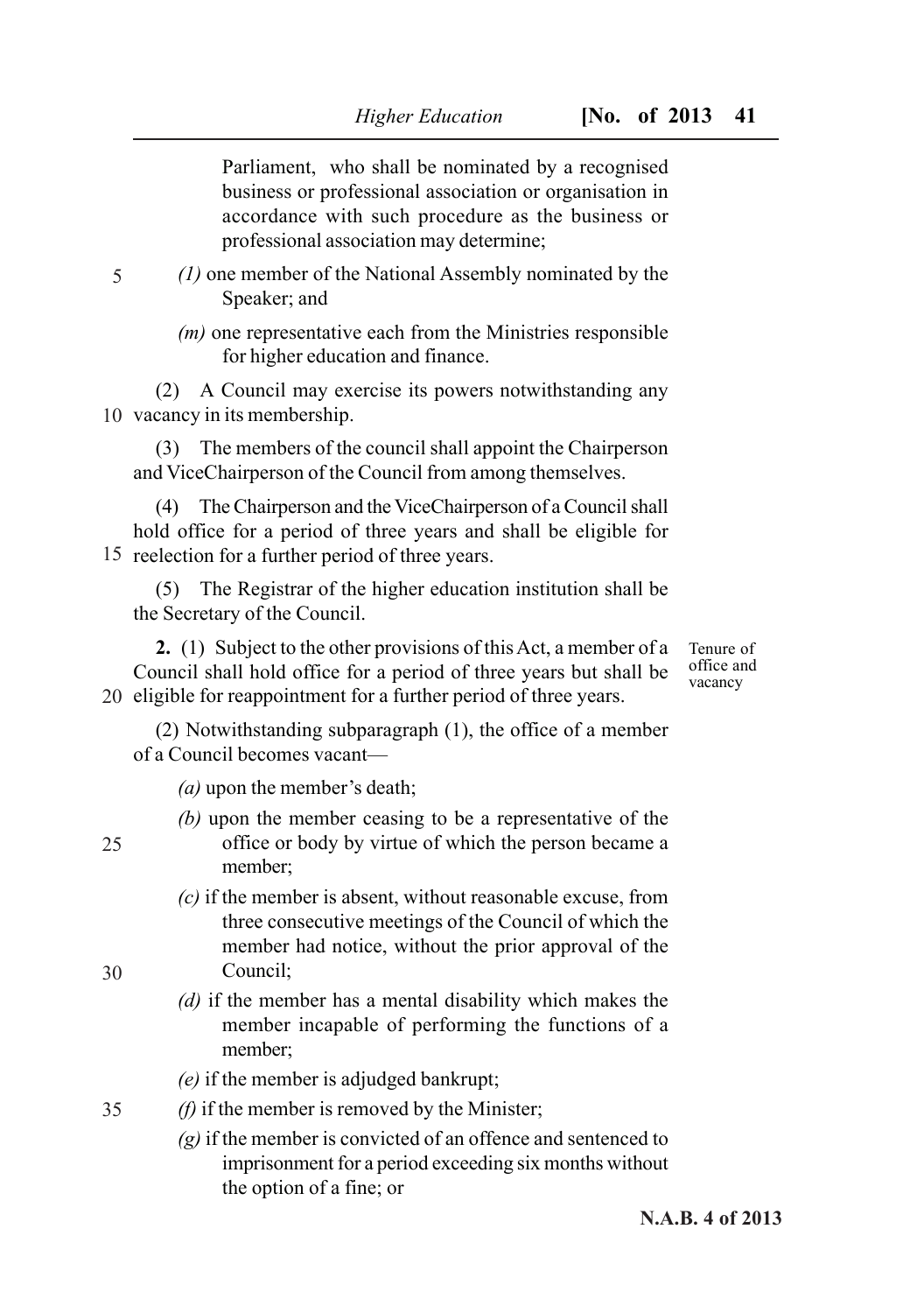*(h)* at the expiry of the period for which the member was appointed or reappointed.

(3) A member of a Council may, at any time, resign from office by giving one month's notice, in writing, to the Minister.

(4) Where the office of a member of a Council becomes vacant 5 before the expiry of the term of office, the Minister may appoint another person as a member and that person shall hold office only for the unexpired period.

(5) Where a Chairperson or ViceChairperson resigns from office under subparagraph (3), the members of the Council shall 10 elect a Chairperson or ViceChairperson under subparagraph (3) of paragraph 1.

**3.** (1) Subject to the other provisions of this Act, a Council may regulate its own procedure.

(2) A Council shall meet for the transaction of its business at 15 least once in every three months at such places and times as the Chairperson may determine.

(3) Upon giving notice of not less than twenty one days, a meeting of the Council may be called by the Chairperson and shall be called if not less than one third of the members so request in 20 writing, except that if the urgency of any particular matter does not permit the giving of such notice, a special meeting may be called upon giving a shorter notice.

(4) The quorum at any meeting of a Council shall be eleven members, four members of whom shall be members appointed from 25 outside the higher education institution.

- (5) There shall preside at a meeting of a Council—
	- *(a)* the Chairperson;
	- *(b)* in the absence of the Chairperson, the ViceChairperson; or

30

*(c)* in the absence of the Chairperson and the ViceChairperson, such member as the members present may, subject to subparagraph (3) of paragraph 1, elect from amongst themselves for the purpose of the meeting.

(6) A decision of the Council on any question shall be by a 35 simple majority of the members present and voting at the meeting and, in the event of an equality of votes, the person presiding at the meeting shall have a casting vote in addition to the deliberative vote.

Proceedings of Council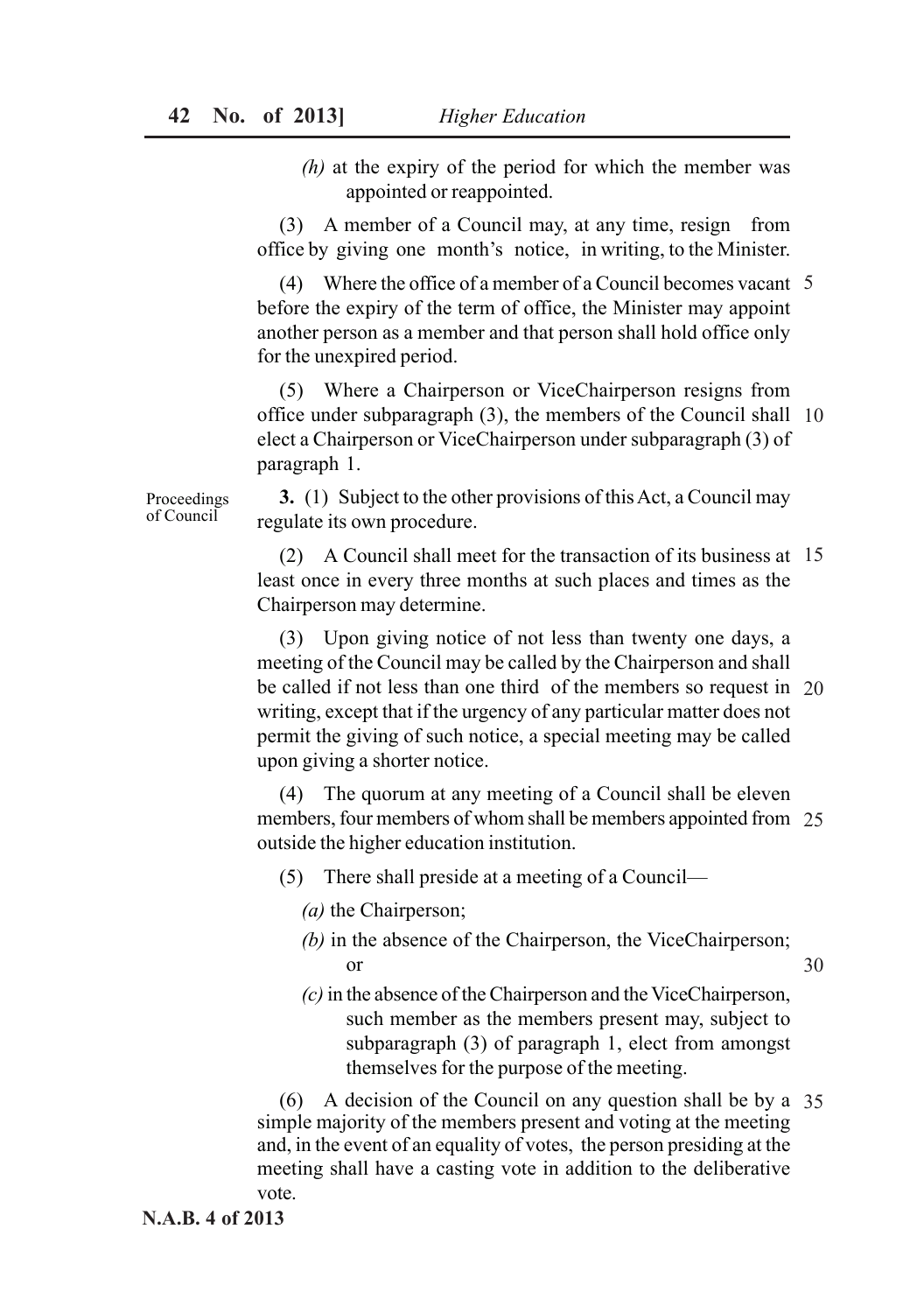(7) Except for the Council members representing ministries, a member shall not nominate another person to attend a Council meeting in that member's stead.

(8) A Council may invite any person whose presence is in 5 its opinion desirable to attend and to participate in the deliberations of a meeting of the Council but such person shall have no vote.

(9) The validity of any proceedings, act or decision of the Council shall not be affected by any vacancy in the membership of the Council or by any defect in the appointment of any member or

10 by reason that any person not entitled to do so, took part in the proceedings.

(10) A Council shall cause minutes to be kept of the proceedings of every meeting of the Council and of every meeting of any committee established by the Council.

#### **4.** (1) A Council may, for the purpose of performing its functions under this Act, constitute a committee and may delegate to the committee such of its functions as it thinks fit. 15

(2) A Council may appoint as members of a committee constituted under subparagraph (1), persons who are or are not

20 members of the Council and such persons shall hold office for such period as the Council may determine, except that at least half of the members of a committee shall be members of the Council.

(3) A committee shall be chaired by a member of a Council.

(4) The quorum at any meeting of a committee shall be onehalf 25 of the members.

**5.** (1) If a person is present at a meeting of a Council or any committee of the Council at which any matter in which that person or that person's relative is directly or indirectly interested in a private capacity, is the subject of consideration, that person shall, as soon

30 as practicable after the commencement of the meeting, disclose such interest, and shall not take part in any consideration or discussion of or vote on any question relating to that matter.

(2) A disclosure of interest made under this section shall be recorded in the minutes of the meeting at which the disclosure is made. 35

**6.** (1) A person shall not, without the consent in writing given by, or on behalf of, a Council, publish or disclose to any unauthorised person, otherwise than in the course of duties of that person, the contents of any document, communication or information

whatsoever, which relates to, and which has come to that person's 40 knowledge in the course of that person's duties under this Act

Committees of Council

Disclosure of interest

Prohibition of publication or disclosure of information to unauthorised persons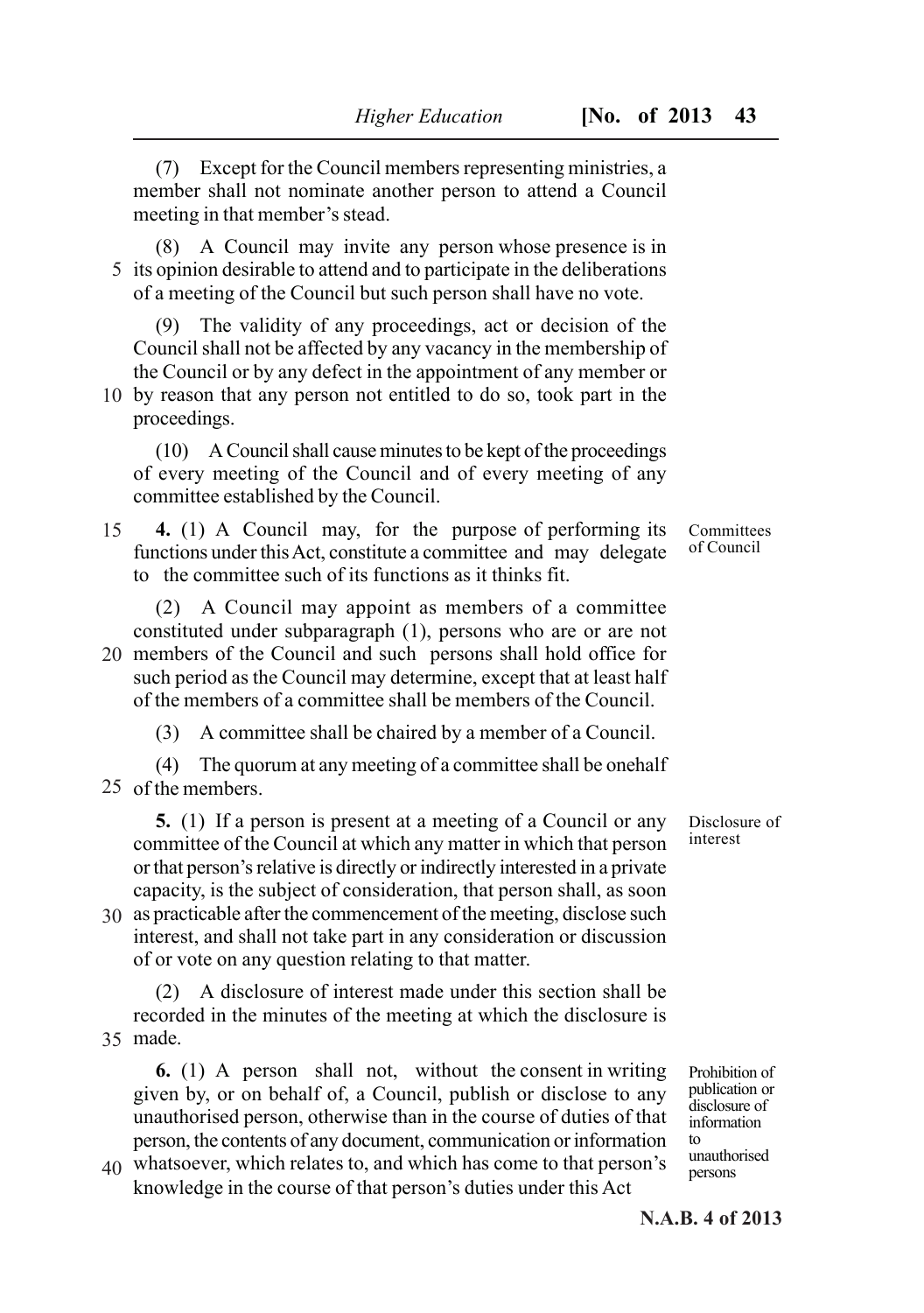(2) A person who contravenes subparagraph (1) commits an offence and is liable, upon conviction, to a fine not exceeding three hundred thousand penalty units or to imprisonment for a period not exceeding two years, or to both.

(3) A person who, having any information which to the 5 knowledge of that person has been published or disclosed in contravention of subparagraph (1), unlawfully publishes or communicates the information to any other person, commits an offence and is liable, upon conviction, to a fine not exceeding three thousand penalty units or to imprisonment for a period not exceeding 10 two years, or to both.

**7.** An action or other proceeding shall not lie or be instituted against a member of a Council or a committee of the Council for, or in respect of, any act or thing done or omitted to be done in good faith in the exercise or purported exercise or performance of any of 15 the powers, functions or duties conferred under this Act. Immunity of members

#### PART II

### FINANCIAL PROVISIONS

**8.** (1) The funds of a public higher education institution shall consist of such moneys as may— Funds of public higher education institution

- *(a)* be appropriated by Parliament for its purpose;
- *(b)* be paid to the public higher education institution by way of fees, subscriptions, contributions, grants or donations; and
- *(c)* otherwise vest in, or accrue to, the public higher education 25 institution.

(2) A public higher education institution may, with the approval of the Minister, accept moneys by way of grants or donations from any source in or outside Zambia, except that the public higher education institution shall not be obliged to accept a grant or donation 30 for a particular purpose unless it approves of the purpose and the conditions, if any, attaching to it.

(3) A public higher education institution may borrow, by way of loan or otherwise, such sums as it may require for meeting its obligations and discharging its functions under this Act, except that 35 the prior consent of the Minister responsible for finance, in consultation with the Minister, shall be obtained.

(4) There shall be paid from the funds of a public higher education institution—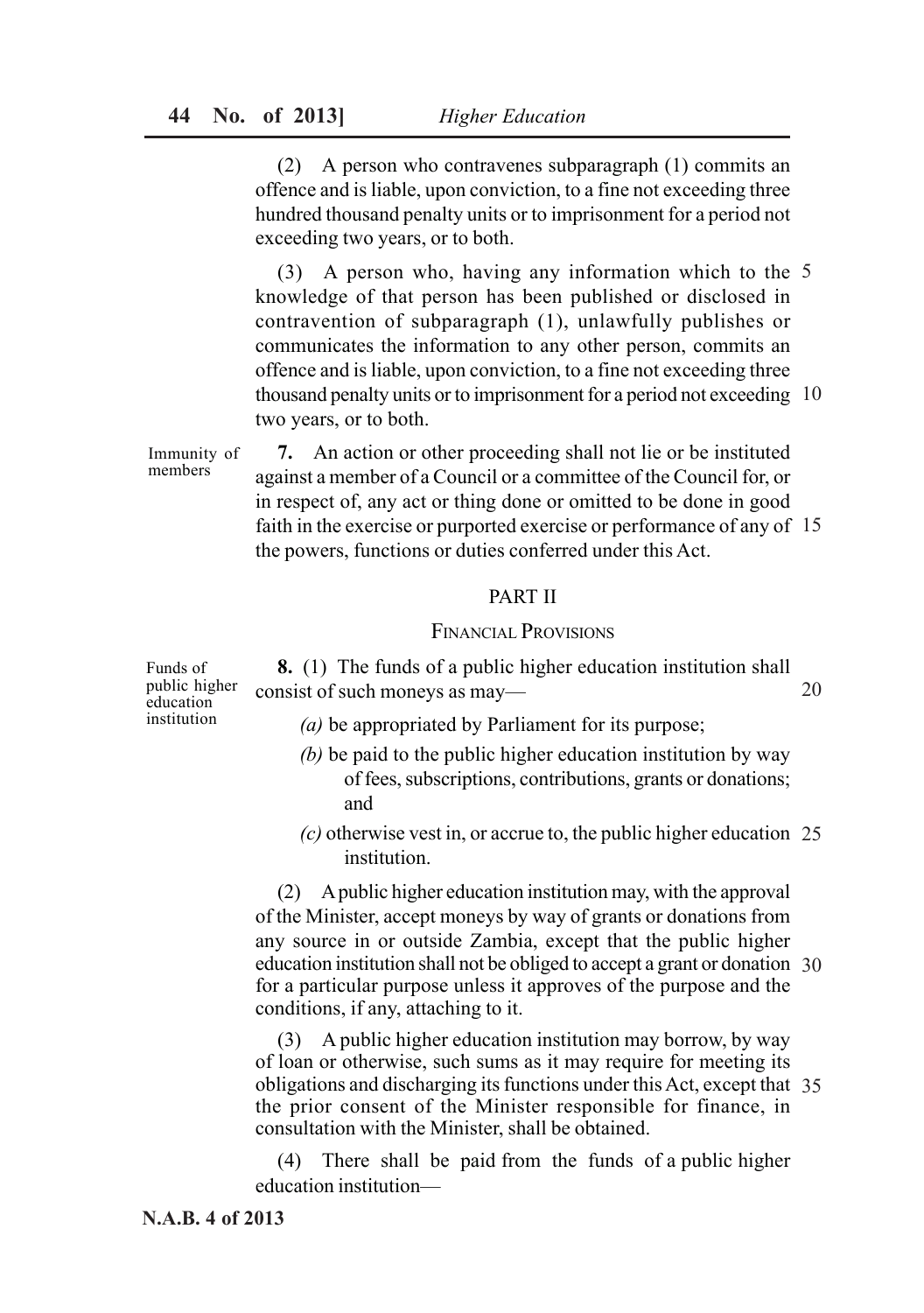- *(a)* moneys necessary for the performance of its functions under this Act;
- *(b)* the salaries, allowances and loans of its staff;

5

10

*(c)* such reasonable travelling and subsistence allowances for members or members of any committee of the Council when engaged in the business of the public higher education institution, at such rates as the Minister may determine; and

*(d)* any other expenses incurred by the Council in the performance of its functions.

(5) Any person who misuses the funds of the Council shall be liable to surcharge.

(6) A public higher education institution may, with the approval of the Minister, invest in such manner as it may determine, any of

- 15 its funds which it does not immediately require for the performance of its functions.
	- **9.** (1) A Council of a public higher education institution shall, in respect of every financial year, prepare or cause to be prepared, estimates of the income and expenditure of the Council and shall Estimates
- 20 submit the estimates to the Minister at least four months before the commencement of the financial year for scrutiny and consolidation into the Ministry's estimates, before submission to the Ministry responsible for finance for approval.

(2) A Council may furnish to such bodies as it may determine,  $25$  copies of the estimates referred to in subparagraph (1).

**10.** The financial year of a public higher education institution shall be the period of twelve months ending on 31st December in each year.

**11.** (1) A public higher education institution shall cause to be 30 kept proper books of accounts and other records relating to its accounts.

(2) A public higher education institution shall, within ninety days of the expiry of the financial year, submit to the Minister a report concerning its activities during the financial year.

(3) The report referred to in subparagraph (2) shall include statements of income and expenditure and a statement of affairs or balance sheet. 35

(4) The accounts of a public higher education institution shall be audited annually or whenever necessary by the Auditor-General. Financial year

Accounts and audit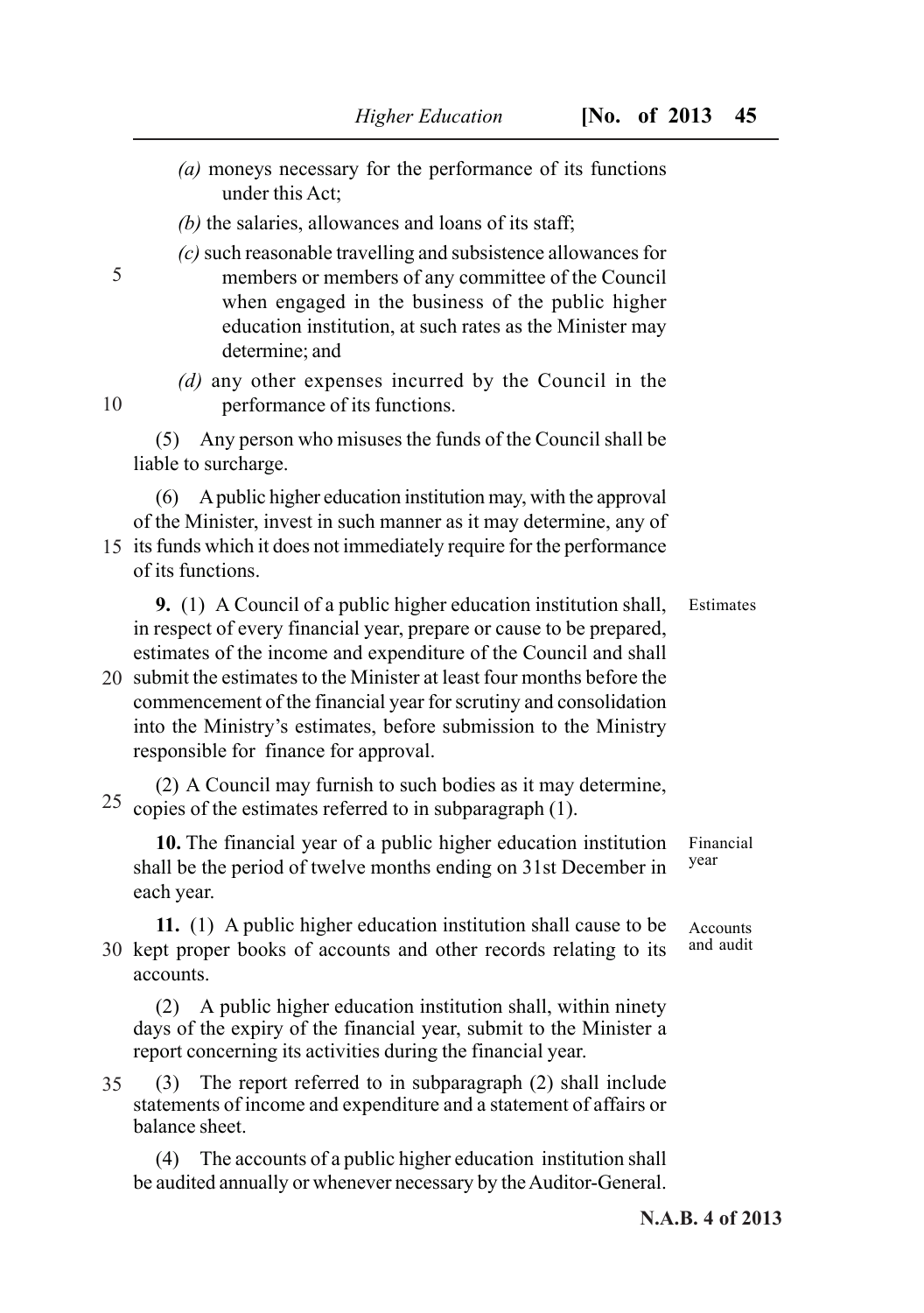**12.** (1) As soon as practicable, but not later than six months, after the expiry of each financial year, the Council of a public higher education institution shall submit to the Minister a report concerning its activities during the financial year. Financial report

> (2) The report of the Council shall include information on the 5 financial affairs of the public higher education institution and there shall be appended to the report

- *(a)* an audited balance sheet;
- *(b)* an audited statement of income and expenditure;
- *(c)* a report of the auditors on the accounts; and
- *(d)* such other information as the Minister may require.

10

(3) The Minister shall, not later than thirty days after the first sitting of the National Assembly next after receipt of the report referred to in subparagraph (1), lay it before the National Assembly.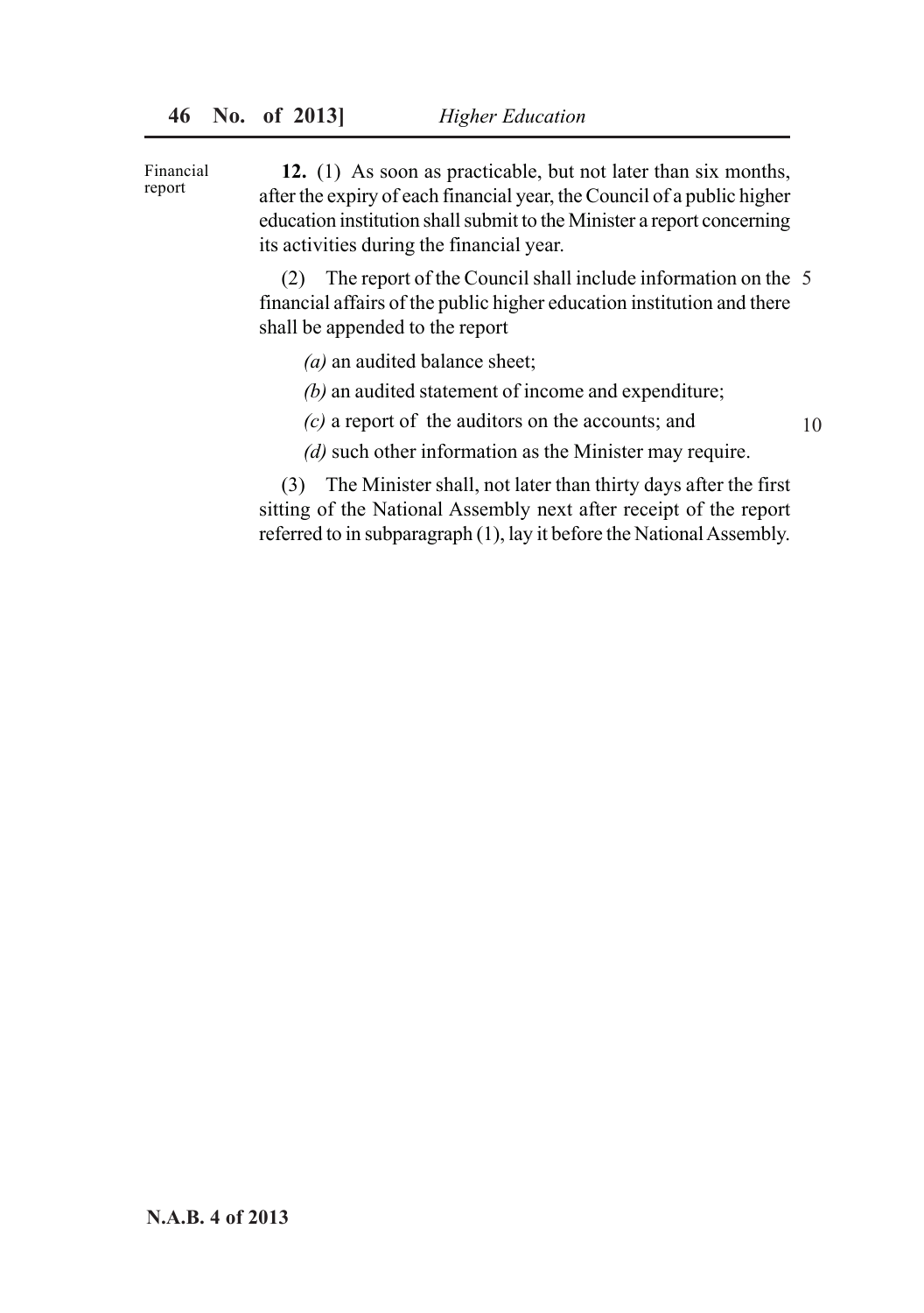### THIRD SCHEDULE

### *(Section 28 and 35(2))*

# STAFF AND SENATE OF HIGHER EDUCATION INSTITUTION

### PART I

### CHANCELLOR AND STAFF

**1.** (1) There shall be three categories of staff of a higher education institution designated "academic staff", " administrative staff " and " other staff". Staff

(2) The academic staff shall consist of — 10

*(a)* the ViceChancellor;

*(b)* the Deputy ViceChancellor;

*(c)* the Deans of Schools;

*(d)* the Directors of institutes, bureaux and other similar bodies;

*(e)* all the members of staff engaged in teaching and research;

*(f)* the Librarian; and

*(g)* such other persons as the Council may designate.

(3) The administrative staff shall consist of persons employed 20 by a higher education institution, other than the academic staff, who hold administrative, professional or technical posts designated by the Council as senior posts.

(4) The other staff shall consist of persons employed by a higher education institution who are not members of the academic staff or 25 of the administrative staff.

**2.** (1) There shall be a Chancellor for a higher education institution who shall be the titular head of the higher education institution. Chancellor

(2) The Chancellor of a higher education institution shall preside 30 at all ceremonial assemblies of the higher education institution and shall, in its name, confer all degrees and other academic titles and distinctions of the higher education institution.

(3) The Chairperson of the Council and the ViceChancellor shall keep the Chancellor fully informed concerning the general

35 conduct of the affairs of the higher education institution and shall furnish the Chancellor with such information as the Chancellor may request on any particular matter relating to the affairs of the higher education institution.

15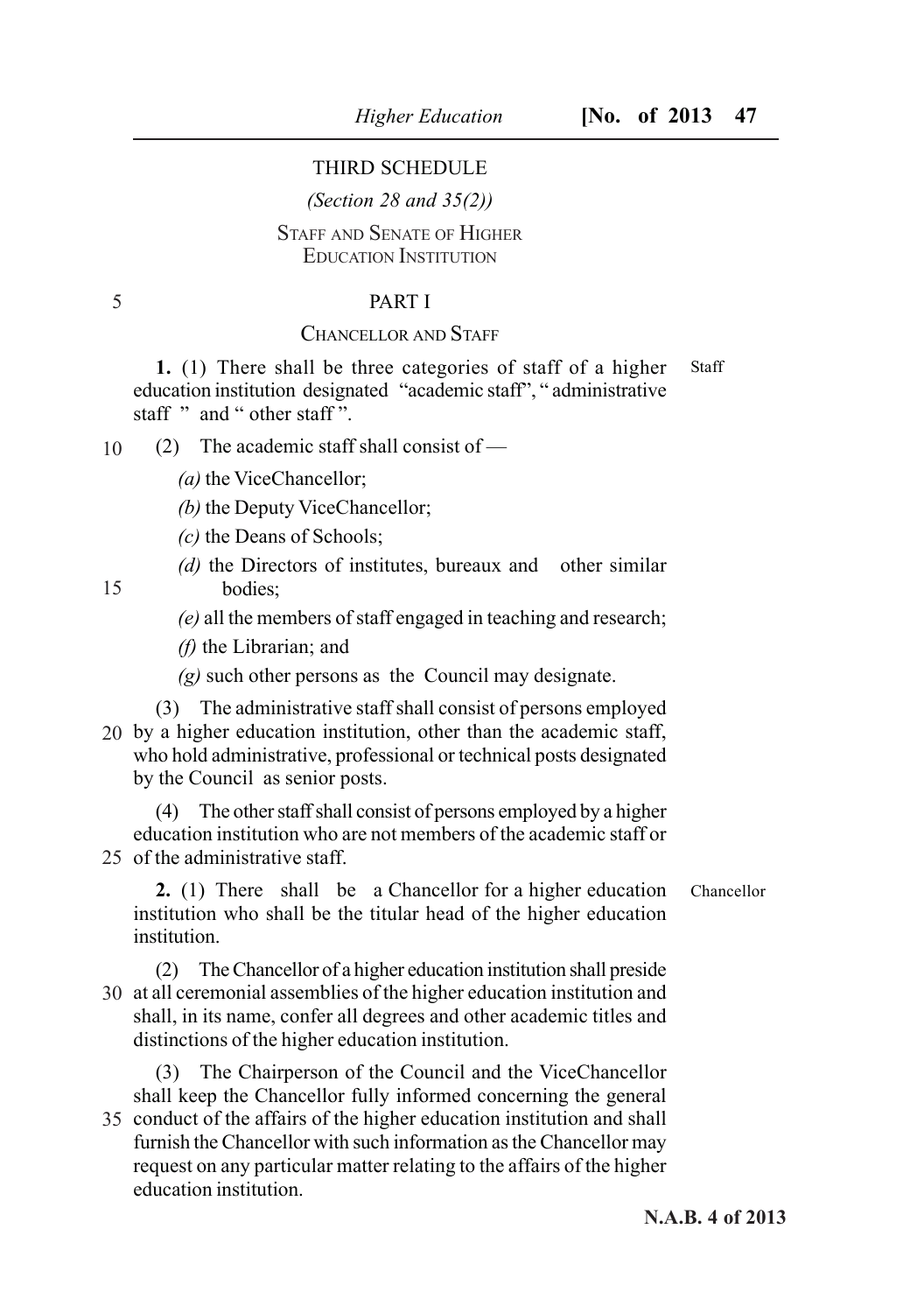Appointment of Chancellor of public higher education institution

**3.** (1) The Chancellor of a public higher

education institution shall be appointed by the President, on the recommendation of the Minister, from among eminent Zambian citizens.

(2) A person appointed as Chancellor of a public higher education 5 institution shall hold office for a period of five years and may be reappointed for a further like period.

(3) The Chancellor of a public higher education institution may resign upon giving one month's notice, in writing, to the President.

(4) A person holding the office of Chancellor

10

35

of a public higher education institution may be removed by the President for inability to perform the functions of the office, whether arising from infirmity of body or mind, or for behaviour which is incompatible with the office of Chancellor.

**4.** The Chancellor of a private higher education institution shall 15 be appointed by the Council of the private higher education institution.

**5.** (1) There shall be a ViceChancellor for a higher education institution, who shall be the academic, financial and administrative head of the higher education institution and who shall, where the 20 Chancellor is unable to do so, preside at the ceremonial assemblies of the higher education institution and confer all degrees and other academic titles and distinctions of the higher education institution.

(2) The Vice-Chancellor shall be appointed by—

- *(a)* in the case of a public higher education institution, the 25 Minister, on the recommendation of the Council; of the public higher education institution; and
- *(b)* in the case of a private higher education institution, the Council of the private higher education institution.

(3) A person appointed to the office of ViceChancellor shall 30 hold office on such terms and conditions as shall be specified in that person's letter of appointment, for a period of five years but may be eligible for reappointment for a final term of five years.

**6.** (1) There shall be a Deputy Vice Chancellor for a higher education institution.

(2) The Deputy Vice-Chancellor shall be appointed by—

Appointment of Chancellor of private higher education institution

Vice-Chancellor

Chancellor

Deputy Vice-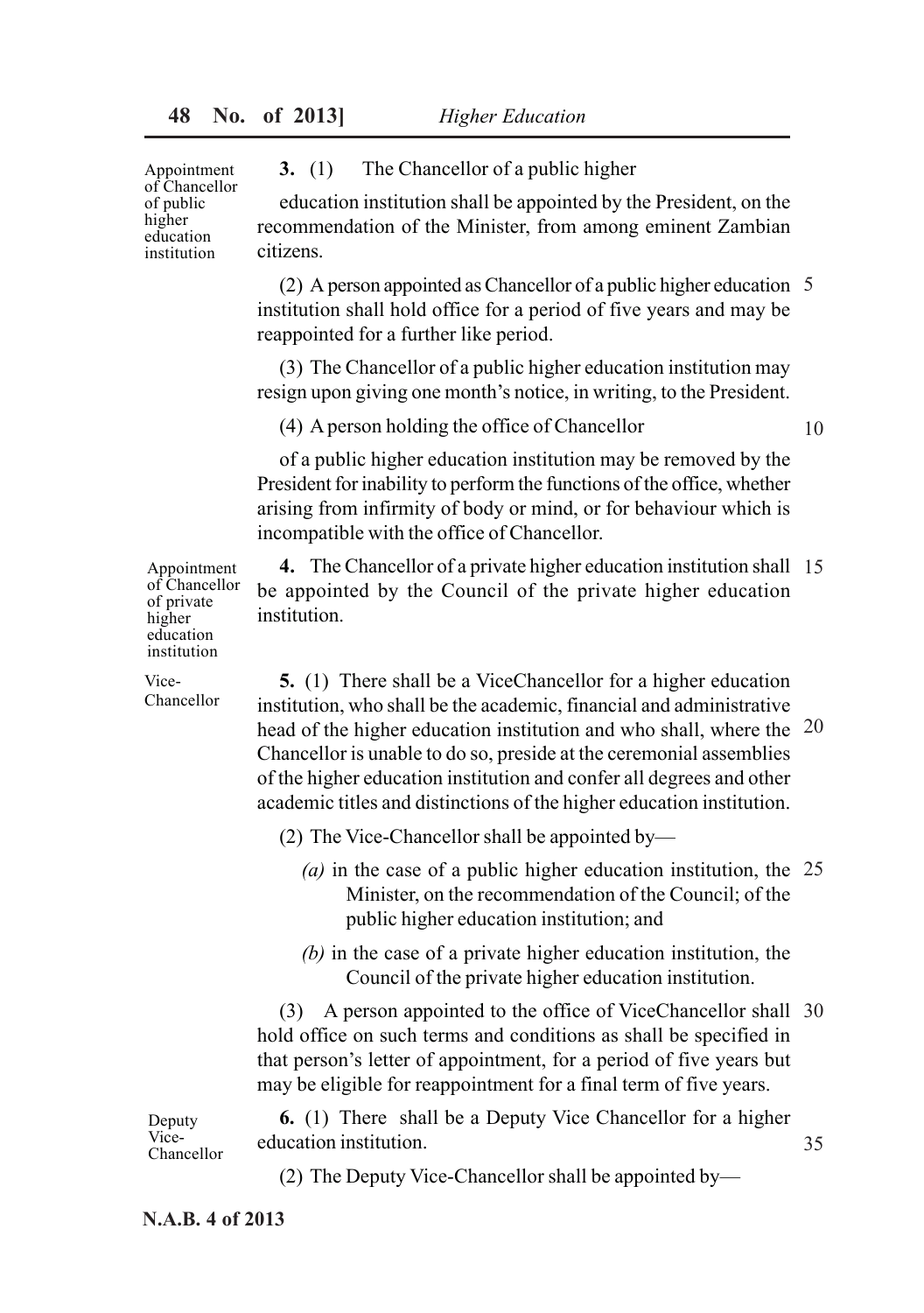- *(a)* the Minister, in the case of a public higher education institution, on the recommendation of the Council of the public higher education institution; and
- *(b)* in the case of a private higher education institution, the Council of the private higher education institution.

(3) The Deputy ViceChancellor shall act in the place of the ViceChancellor when the office of ViceChancellor is vacant or the ViceChancellor is for any reason absent or otherwise unable to perform the Vice Chancellor's functions.

- (4) A person appointed to hold the office of Deputy ViceChancellor of a public higher education institution shall hold office, on such terms and conditions as shall be specified in that person's letter of appointment, for a period of four years but shall be eligible for reappointment for a final term of four years. 10
- **7.** Where a Council of a public higher education institution has reasonable grounds to believe that the Vice-Chancellor or Deputy ViceChancellor should be removed from office on grounds of misconduct or inability to perform the functions of the office, the Council shall, on the advice of the joint committee constituted under 15
- 20 paragraph 8, recommend to the Minister the removal of the ViceChancellor or Deputy ViceChancellor, as the case may be.

**8.** (1) A Council of a public higher education institution shall, where for purposes of paragraph 7, it becomes necessary to do so, constitute an *ad hoc* joint committee which shall conduct an inquiry

25 into the removal of the Vice-Chancellor or the Deputy ViceChancellor.

(2) The Chairperson of the Tribunal shall preside over the meetings of the ad hoc joint committee constituted under subparagraph (1).

- **9.** There shall be a Registrar for a higher education institution appointed by the Council, on such terms and conditions as the Council may determine, and who shall, under the direction of the ViceChancellor, be responsible for the general administration of the higher education institution's assets. 30
- **10.** There shall be a Librarian for a higher education institution appointed by the Council, on such terms and conditions as the Council may determine, and who shall, under the direction of the ViceChancellor, be responsible for the development, control, management and coordination of library services in the higher 35
- 40 education institution.

5

Discipline and removal of Vice-Chancellor and Deputy Vice-Chancellor of public higher education institution

Joint committee

Registrar

Bursar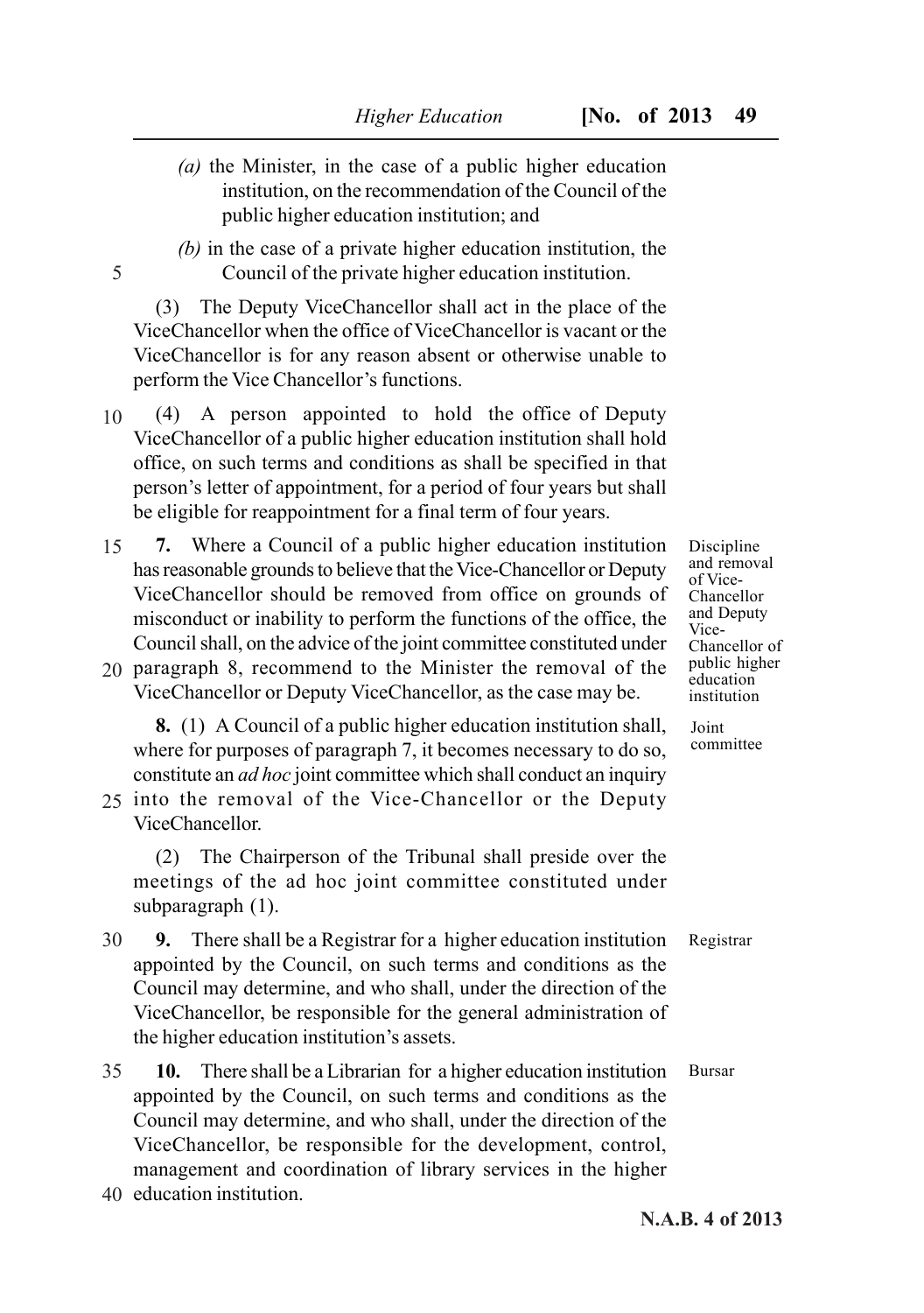**11.** There shall be a Bursar for a higher education institution appointed by the Council, on such terms and conditions as the Council may determine, and who shall, under the direction of the Registrar, be responsible for the financial planning and general administration of the finances of the higher education institution 5 and shall maintain the accounts of the higher education institution in such form and manner as may be determined by the Council. **12.** There shall be a Dean of Students for a higher education institution appointed by the Council on such terms and conditions as the Council, may determine, and who shall, under the direction 10 of the ViceChancellor, be responsible for the management of students' affairs and shall exercise superintendence over the students' affairs unit. **13.** The Vice-Chancellor shall, where theViceChancellor has reasonable grounds to believe that the Registrar, the Bursar, the 15 Dean of Students, the Chief Internal Auditor, the Librarian, a Dean or a Director should be removed from office on grounds of incompetence or misconduct— *(a)* give notice, in writing, of the grounds to the officer in question; *(b)* in writing, suspend the officer in question from office pending investigations; *(c)* refer the matter to the Tribunal; and *(d)* make arrangements for the officer in question to be afforded an opportunity to appear before, and be heard by, the 25 Tribunal with respect to the matter. **14.** (1) A Dean, Director or principal officer shall, where the Dean, Director or a principal officer has reasonable grounds to believe that a member of the academic or administrative staff for whom the Dean, Director or principal officer has direct responsibility 30 should be removed from office or employment on grounds of misconduct or failure to perform the functions of office or employment— Librarian Dean of Students Discipline and removal of Registrar, Director Discipline and removal of member administrative staff 20

- *(a)* give notice, in writing, of the grounds to the member in question; 35
- *(b)* in writing, suspend the member in question from office or employment pending investigations;
- *(c)* refer the matter to the Tribunal; and
- *(d)* make arrangement for the member in question to be afforded an opportunity to appear before, and be heard 40 by, the Tribunal with respect to the matter.

Bursar, Chief Internal Auditor, Librarian, Dean of Students, Dean or

of academic, and other

**N.A.B. 4 of 2013**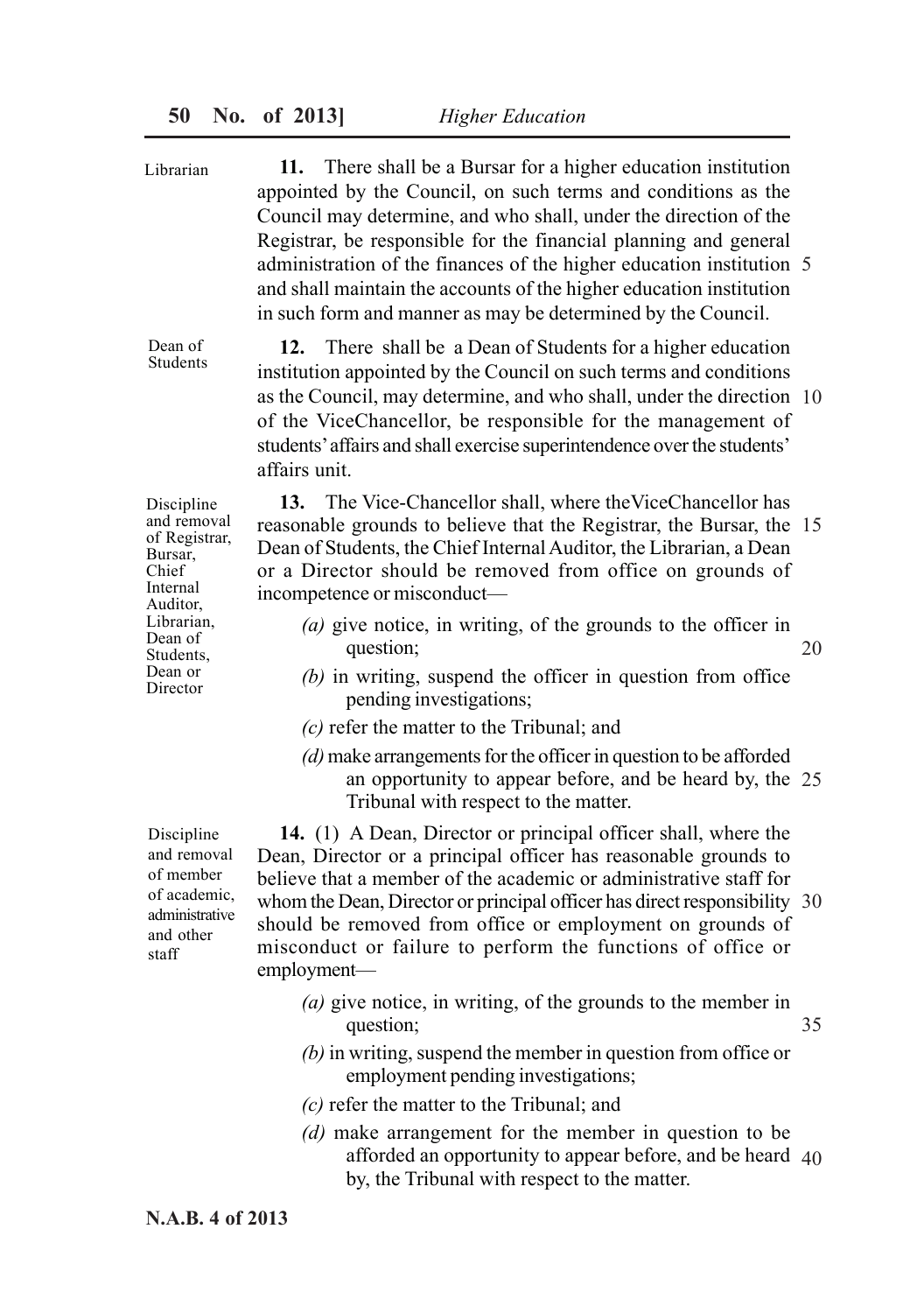(2) The application of disciplinary measures to other staff members of a higher education institution shall be in accordance with their conditions and terms of service.

- **15.** (1) Where the Vice-Chancellor and the Deputy Vice-Chancellor are absent from office at the same time or are unable 5 for any reason to perform the functions of the Vice-Chancellor or Deputy Vice-Chancellor, the Council may appoint, on such terms and conditions as it may determine, a senior member of the academic staff of the higher education institution who is a Dean of a school,
- 10 Director of an institute or a professor, to perform the functions of ViceChancellor or Deputy Vice-Chancellor.

(2) Where the Registrar, Librarian, Bursar or Dean of Students is absent from office or is unable for any reason to perform the functions of the office, the Vice-Chancellor may, after consultation

15 with the Council, appoint a suitable person to perform the functions of the office, on such terms and conditions as the Vice-Chancellor may determine.

(3) Where the Dean of a school or Director of an institute is absent from office or is unable for any reason to perform the 20 functions of the office, the Vice-Chancellor may, after consultation with the Senate, appoint a suitable person to perform the functions of the office, on such terms and conditions as the Vice-Chancellor may determine.

**16.** (1) The Council of a public higher education institution 25 shall, in consultation with the Minister, for the purposes of paragraphs 5 and 6, constitute an *ad hoc* search committee of a higher education institution consisting of seven members who have experience in the administration, management and academic life of higher education institutions.

(2) The Council shall appoint the Chairperson and Secretary of a search committee. 30

(3) The Council shall appoint the members of a search committee on such terms and conditions as it may determine.

(4) A search committee shall—

- *(a)* advertise, locally and internationally, the posts of Vice-Chancellor and Deputy Vice-Chancellor whenever the posts fall vacant; and 35
	- *(b)* select, from among the applicants, the candidate for the post of Vice-Chancellor or Deputy Vice-Chancellor and submit a recommendation to the Council.

Discipline and removal of member of academic, administrative and other staff

Search committee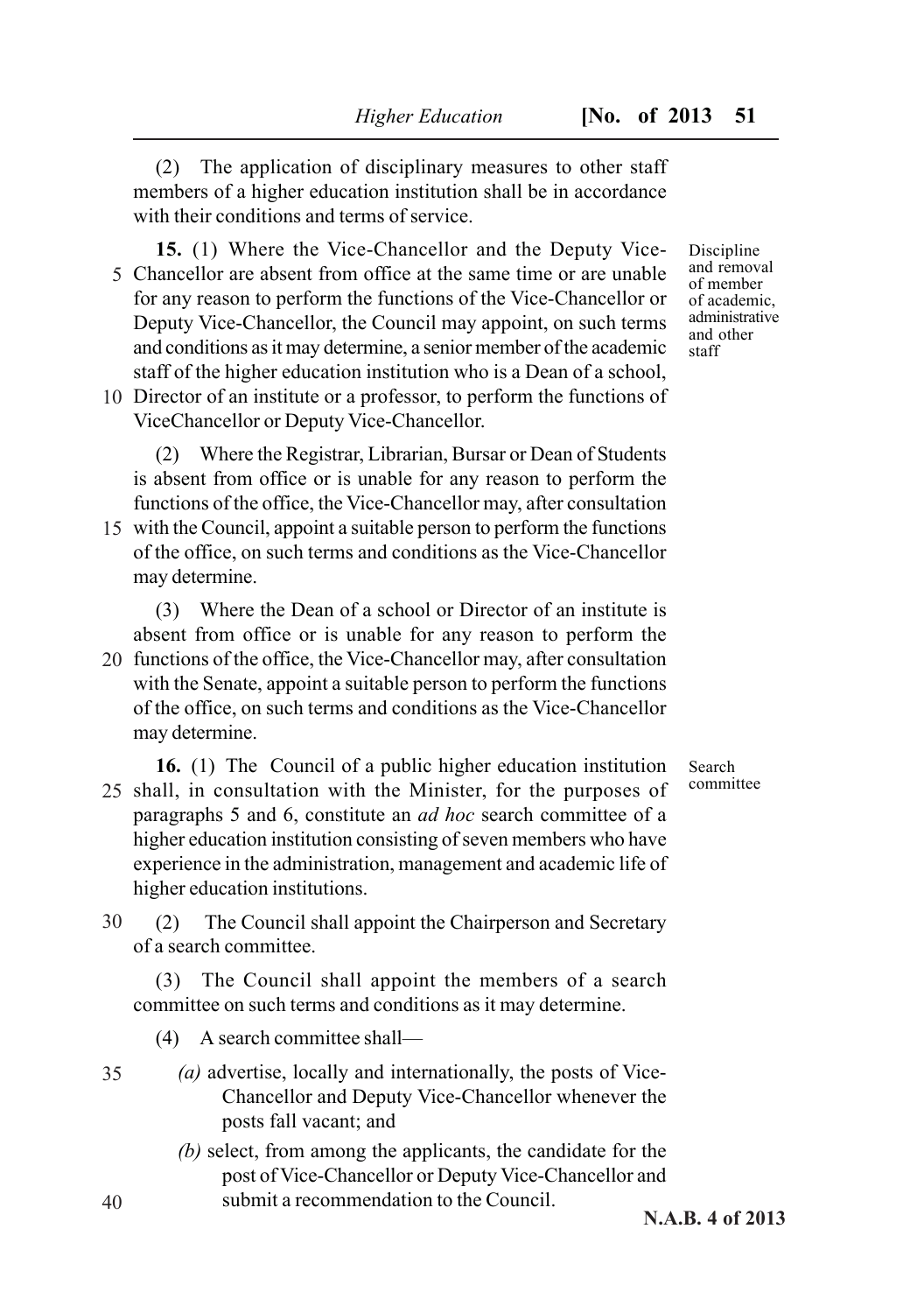(5) A search committee shall determine its own procedure.

(6) There shall be paid to the members of a search committee such allowances as the Council may, in consultation with the Minister, determine.

(7) The Council shall pay the expenses incurred by a search 5 committee in the performance of its functions.

### PART II

#### **SENATE**

Senate

**17.** (1) A Senate shall consist of—

*(a)* the Vice-Chancellor;

- *(b)* the Deputy Vice-Chancellor;
- *(c)* the Deans of schools within the higher education institution;
- *(d)* not more than fourteen professors and associate professors who are not members of the Senate by virtue of other provisions of this paragraph and which number shall 15 include at least one professor or associate professor from each school elected by the academic staff in accordance with such election procedures as the Senate may decide;
- *(e)* the Librarian;
- *(f)* the directors of the centres, institutes, bureaux or other 20 similar bodies of the higher education institution;
- (g) the Dean of Students;
- *(h)* not more than fourteen members of the non-professorial academic staff of the higher education institution from each academic unit, elected by the academic staff in 25 accordance with such election procedures as the academic staff may determine;
- *(i)* two students of the higher education institution who shall be elected by the students of the higher education institution in accordance with such election procedure 30 as the public higher education institution students' union may determine; and
- *(j)* not more than four persons appointed by the Vice-Chancellor who are resident in the Republic, are not employed as academic, administrative or other staff of 35 the higher education institution and are capable of contributing to the academic development and life of the higher education institution.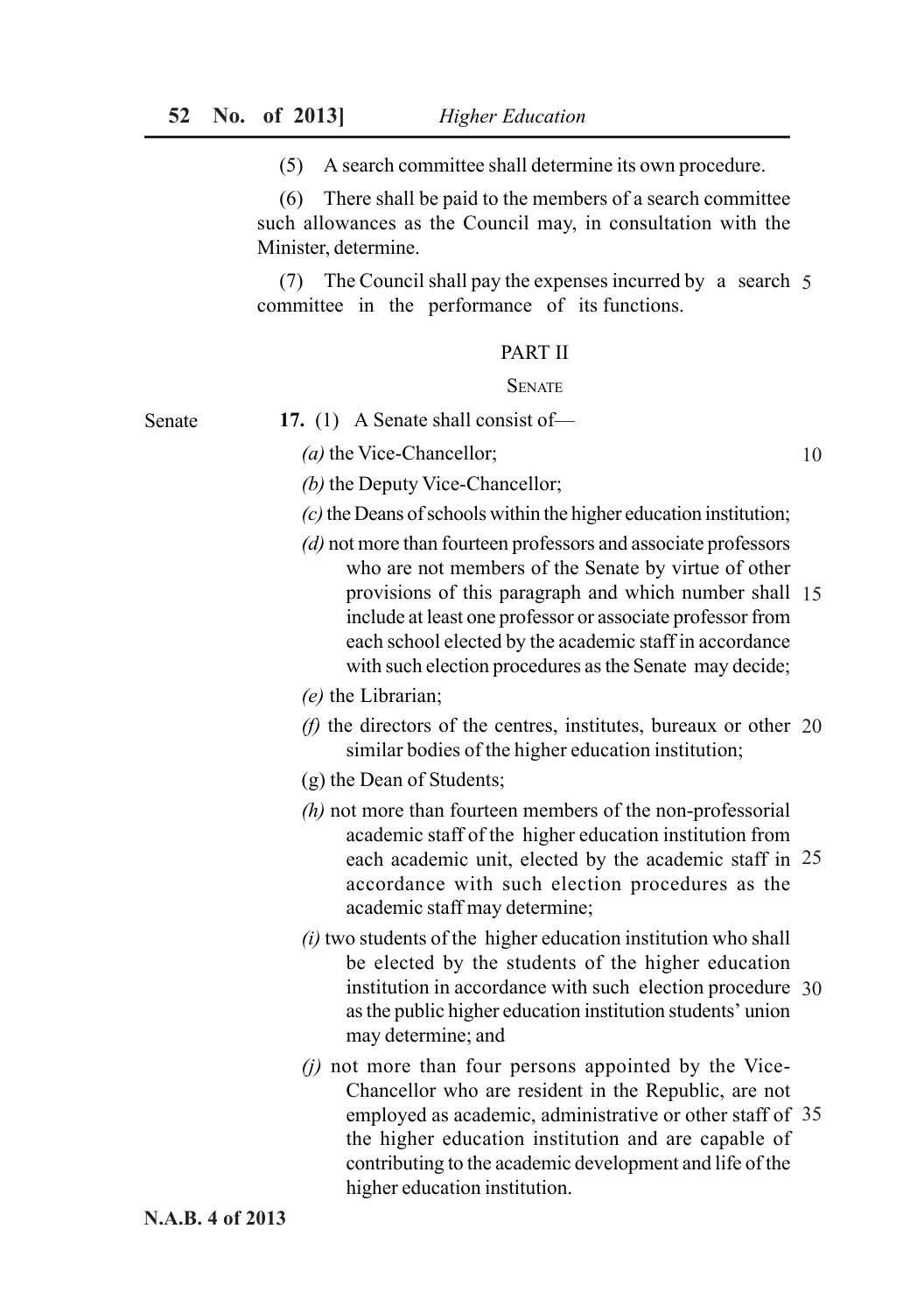- (2) The Vice-Chancellor shall be the Chairperson of the Senate.
- (3) There shall preside at any meeting of the Senate—
	- *(a)* the Vice-Chancellor;

5

- *(b)* in the absence of the Vice-Chancellor, the Deputy Vice-Chancellor; or
- *(c)* in the absence of both the Vice-Chancellor and Deputy Vice-Chancellor, such member as the members present may elect from amongst themselves for the purposes of the meeting.

(4) The Registrar of a higher education institution shall be the Secretary to the Senate. 10

**18.** Subject to the other provisions of this Act, appointed and elected members of the Senate shall hold office for a period of three years from the date of appointment or election but shall be eligible

15 for re-appointment or reelection for a further period of three years.

Tenure of office

Meetings of Senate

such times and places as the Senate may determine or as the Vice-Chancellor may require, but at least three times during an academic year.

**19.** (1) The Senate shall meet for the conduct of its business at

(2) The quorum at any meeting of the Senate shall be onehalf of the members. 20

(3) The quorum at any meeting of a committee of the Senate shall be one half of the members of that committee.

**20.** The Senate may delegate to any school, Board of Studies 25 or committee such of its powers and functions as it may consider appropriate.

**21.** (1) The Senate shall establish Boards of Studies for the purpose of organising the structure and content of courses of instruction and study in the respective disciplines and the

coordination of studies within such schools, institutes or bureaux 30 or similar bodies as may be established within the higher education institution.

(2) A Board of Studies established under subparagraph (1) shall be composed of such numbers of the academic staff and 35 students of each school, institute, bureau or similar body and other qualified persons as the Senate may decide.

(3) The Dean of a school or the Director of an institute or bureau or similar body of a higher education institution shall be the Chairperson of the Board of Studies for that school, institute,

40 bureau or similar body.

Delegation of powers and functions

Board of Studies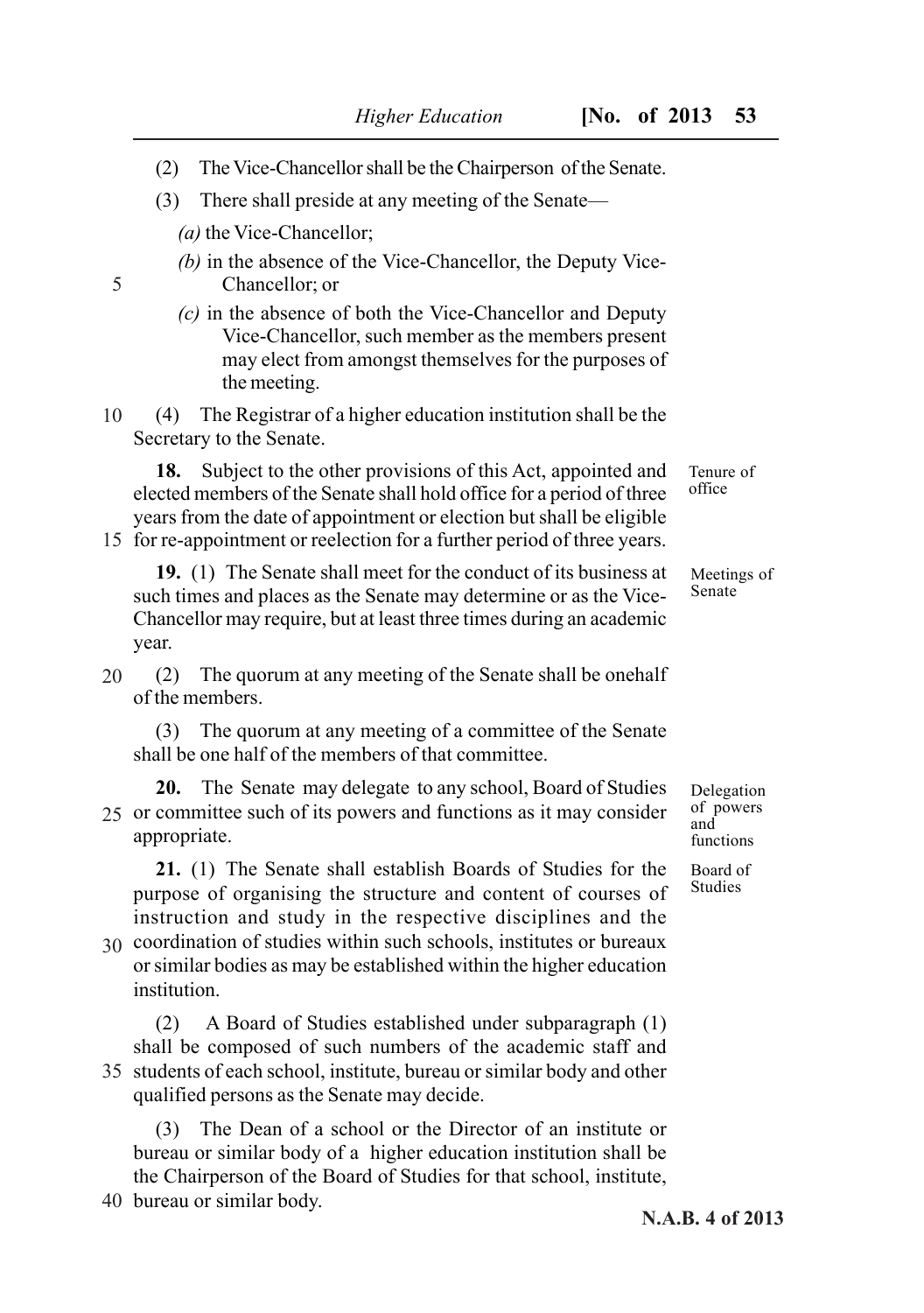Staff Tribunal of higher education institution

**22.** (1) There shall be established in each higher education institution a Higher Education Institution Staff Tribunal to investigate and consider disciplinary cases referred to it and make recommendations to the Council.

- (2) A Tribunal shall consist of the following members:
	- *(a)* a legal practitioner with not less than ten years legal experience, who shall be the Chairperson;

5

- *(b)* two persons from the non-academic members of the Council appointed by the chairperson of the Council; and
- $(c)$  two persons nominated by the academic staff of the higher  $10$ education institution and appointed by the chairperson of the Council.

 (3) A Tribunal may request any senior member of a department to assist it in the assessment of any particular case.

(4) The Council shall appoint the secretary to the Tribunal. 15

(5) The members of a Tribunal shall hold office for a period of three years and shall be eligible for reappointment for a further like period.

(6) A Tribunal shall complete its work within a period of six months from the date from which the suspension of a member of 20 staff takes effect.

(7) The Council shall implement the decisions of the Tribunal.

**23.** The Chief Justice shall, by statutory instrument, and in consultation with the Council, prescribe the procedures to be followed by the Tribunal in the determination of disciplinary cases. 25

#### PART III

DEANS, DIRECTORS AND HEADS OF DEPARTMENTS

Deans and **Directors** 

Rules by Chief Justice

> **24.** (1) A Dean of a school and a Director of an institute, bureau or similar body shall be appointed by the Council from among senior members of the academic staff of a school, institute, bureau or 30 similar body concerned in accordance with the provisions of the statute of the higher education institution.

> (2) A Dean of a school or Director of an institute, bureau or similar body shall exercise general superintendence over the academic, administrative and financial affairs of a school, institute, 35 bureau or similar body and in particular, shall be responsible for the promotion and maintenance of effective teaching, research, consultancies and services.

**N.A.B. 4 of 2013**